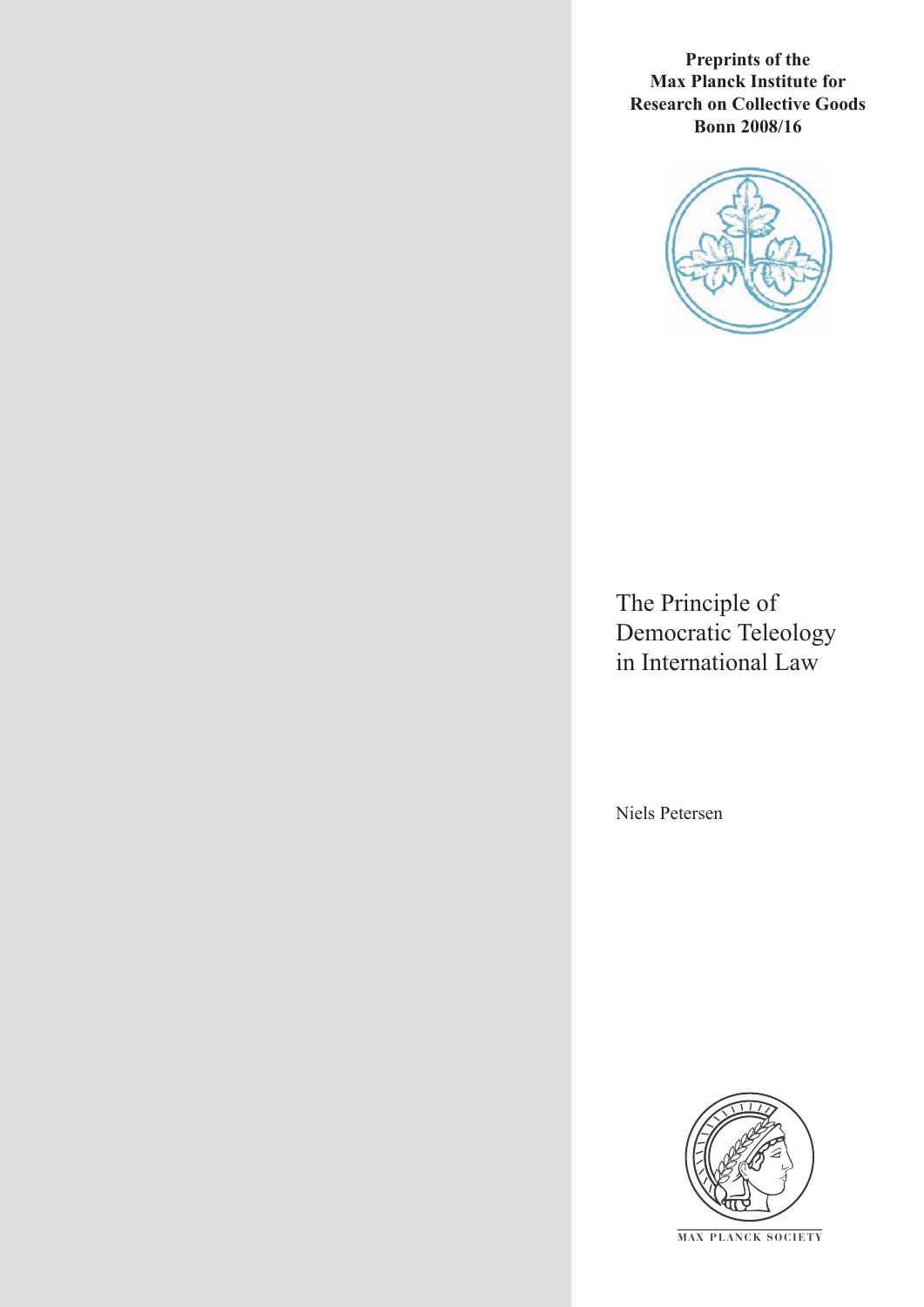

# **The Principle of Democratic Teleology in International Law**

Niels Petersen

April 2008

Max Planck Institute for Research on Collective Goods, Kurt-Schumacher-Str. 10, D-53113 Bonn http://www.coll.mpg.de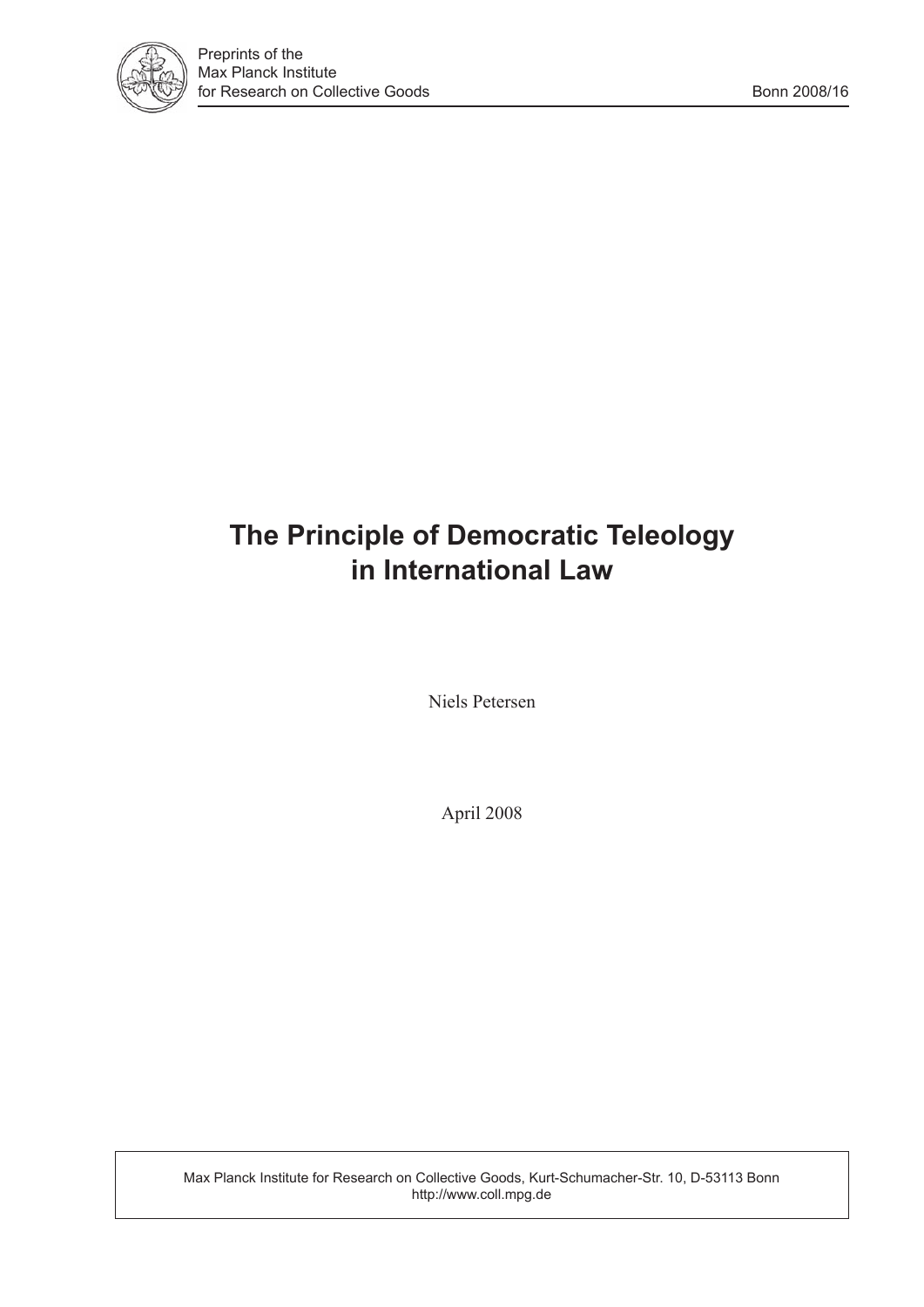# **The Principle of Democratic Teleology in International Law**

#### **By Niels Petersen***\**

#### **Abstract**

In the early 1990s, after the fall of the Berlin wall, legal scholars initiated a debate on the existence of a right to democratic governance in international law. Many of the adherents to the democratic entitlement school seem to assume that democratization is a simple shift in the political status, a change from one form of government to another. This contribution seeks to analyze this underlying assumption by taking a look at the current discussion on democratization theory in the political sciences. Through this lens, it will reconsider the international practice and the corresponding legal documents related to the existence of a possible democracy principle. In this respect, a special emphasis will be put on three areas of potential precedents – resolutions of the UN General Assembly, the practice of regional organizations such as the Organization of American States or the African Union, and military interventions in the name of democracy. The analysis will show that the legitimacy principle of international law is, at the same time, more modest and more demanding than the claim of the democratic entitlement school. It will be argued that democracy is no strict obligation, but rather a teleological principle. States are obliged to develop towards democracy and to consolidate and to optimize democracy, once electoral institutions have been established.

 $\overline{a}$ 

<sup>\*</sup> Senior Research Fellow at the Max Planck Institute for Research on Collective Goods, Bonn. This paper is an extract of my Ph.D. thesis. The main idea was elaborated during my time as Visiting Doctoral Researcher at the Institute for International Law and Justice at the NYU School of Law. I am very grateful to Sergio Dellavalle, Thomas Franck, Matthias Goldmann, Stefan Kadelbach, Benedict Kingsbury, Thomas Kleinlein, Mattias Kumm, Ingo Venzke and Joseph Weiler as well as the members of the J.S.D. Forum of the NYU School of Law for valuable comments and stimulating discussions.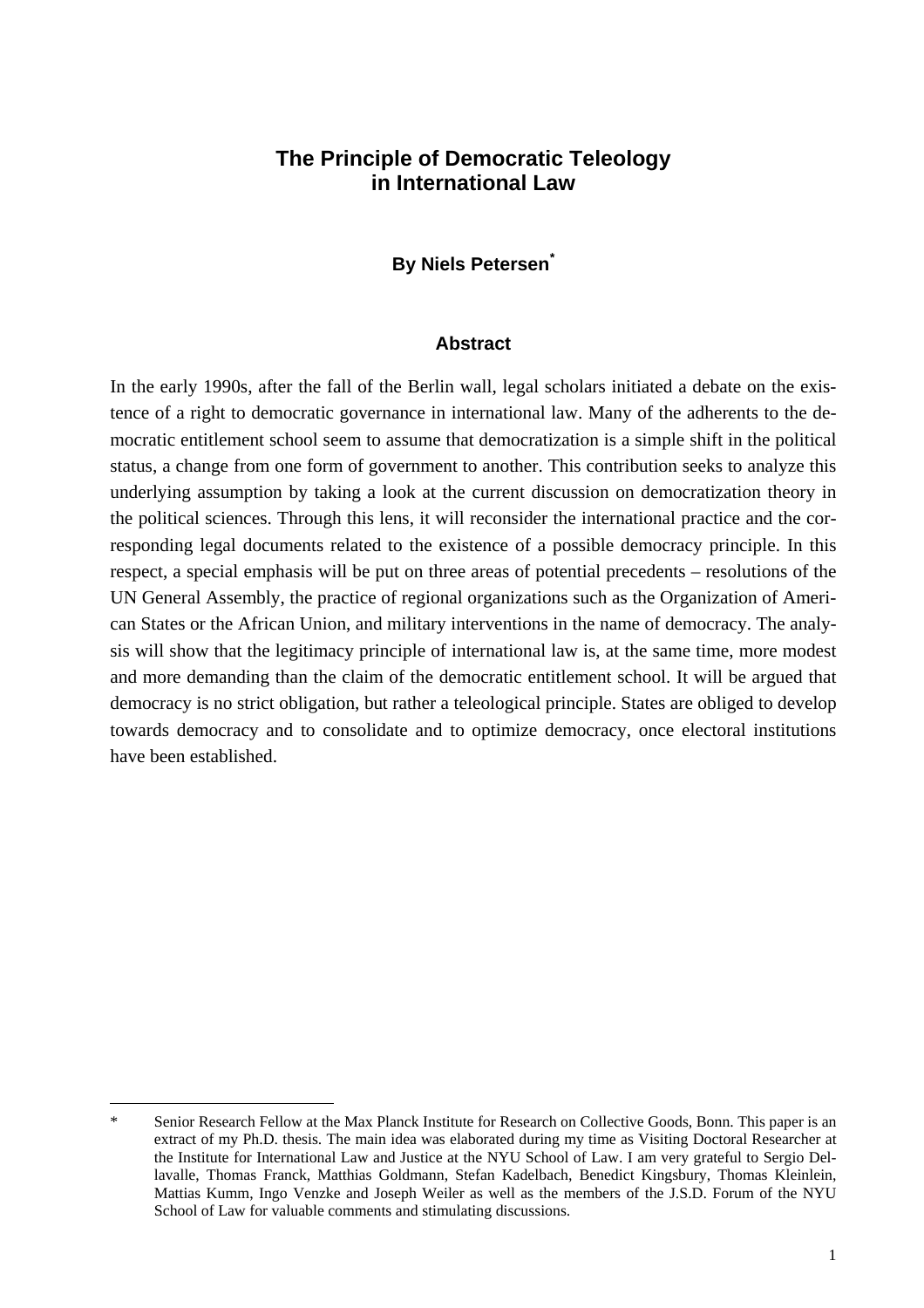# **Contents**

| I. |           |    |                                                                        |  |  |
|----|-----------|----|------------------------------------------------------------------------|--|--|
| Π. |           |    |                                                                        |  |  |
|    | A.        |    |                                                                        |  |  |
|    | <b>B.</b> |    |                                                                        |  |  |
|    |           | 1. |                                                                        |  |  |
|    |           | 2. | Modernization Theory and the Socio-Economic Requisites of Democracy  9 |  |  |
|    |           | 3. |                                                                        |  |  |
|    |           | 4. |                                                                        |  |  |
|    |           | 5. |                                                                        |  |  |
|    |           |    |                                                                        |  |  |
|    | A.        |    |                                                                        |  |  |
|    |           | 1. | Democracy as Mandatory Consequence of Self-Determination  16           |  |  |
|    |           | 2. |                                                                        |  |  |
|    | <b>B.</b> |    |                                                                        |  |  |
|    |           | 1. |                                                                        |  |  |
|    |           |    | (a)                                                                    |  |  |
|    |           |    | (b)                                                                    |  |  |
|    |           | 2. |                                                                        |  |  |
|    |           |    | (a)                                                                    |  |  |
|    |           |    | (b)                                                                    |  |  |
|    |           |    | (c)                                                                    |  |  |
|    |           |    | $(\alpha)$                                                             |  |  |
|    |           |    | (d)                                                                    |  |  |
|    |           |    | (e)                                                                    |  |  |
|    |           | 3. |                                                                        |  |  |
|    |           |    | (a)                                                                    |  |  |
|    |           |    | (b)                                                                    |  |  |
|    |           | 4. |                                                                        |  |  |
|    |           |    |                                                                        |  |  |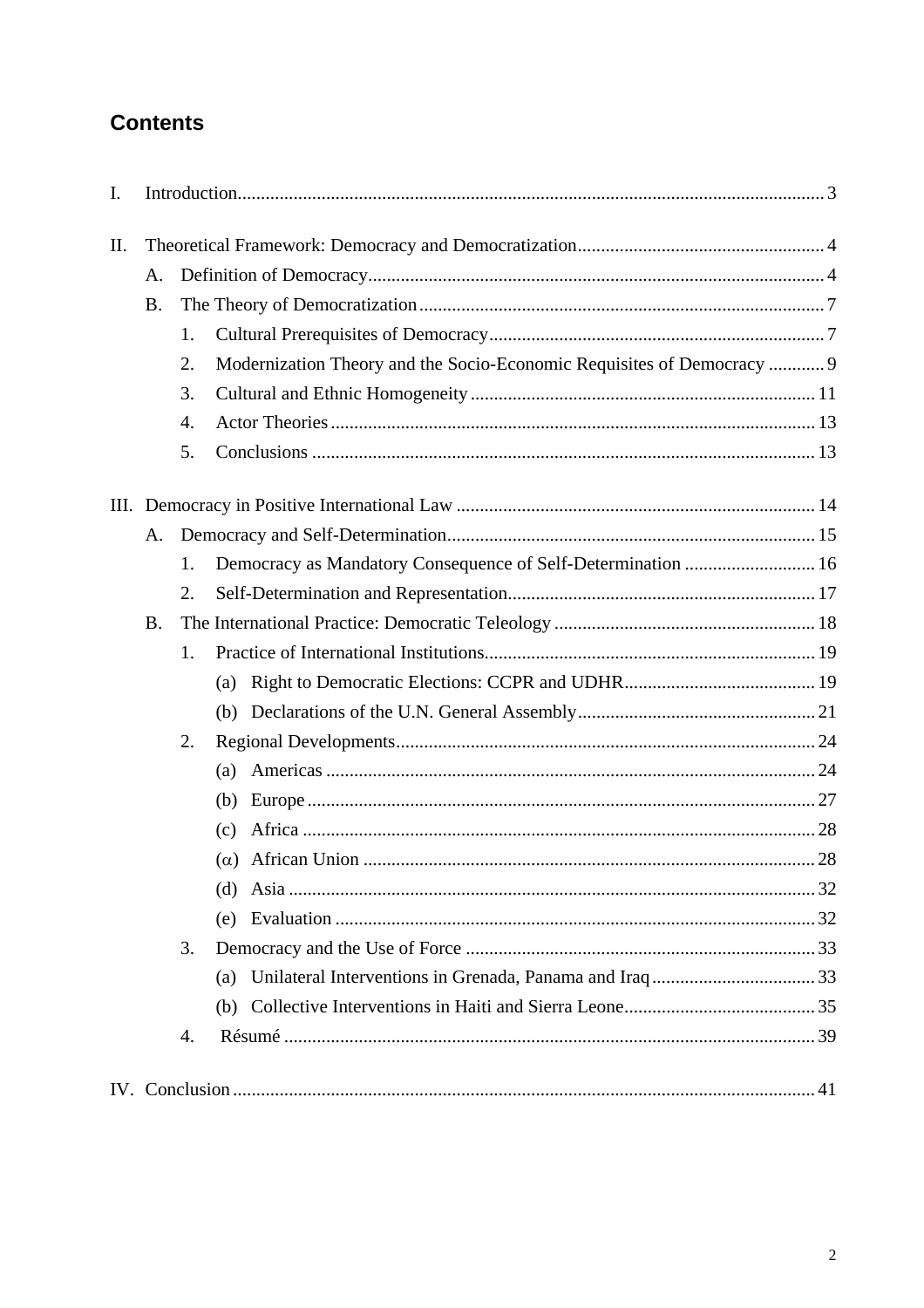# **I. Introduction**

Democracy has for a long time been a non-issue in international law. In 1986, the International Court of Justice declared:

However the régime in Nicaragua be defined, adherence by a State to any particular doctrine does not constitute a violation of customary international law; to hold otherwise would make nonsense of the fundamental principle of State sovereignty, on which the whole of international law rests, and the freedom of choice of the political, social and cultural system of a State.<sup>1</sup>

This changed dramatically in the 1990ies, after the end of the ideological dichotomy of the Cold War. The new interventionism of the UN Security Council and a large number of newly emerging democracies in Latin America, Asia and Africa led to a widespread euphoria about democracy. Francis Fukuyama predicted the end of history,<sup>2</sup> and legal scholars started to discuss the emergence of a right to democratic governance.<sup>3</sup> The first major international document addressing this issue was the Vienna Declaration of the World Conference on Human Rights, which recognized that "[d]emocracy, development and respect for human rights and fundamental freedoms are interdependent and mutually reinforcing."4

The linguistic connection of democracy and development already shows that the right to democratic governance is not primarily concerned with the industrialized countries of Western Europe and North America. Its principal addressees are developing countries. Democracy differs, however, from traditional human rights in important aspects. While the latter impose either positive or negative obligations on governments and public officials, electoral democracy is addressed to the whole society. Furthermore, the Vienna Declaration does not only independently promote democracy as form of government, but also emphasizes the beneficial influence of democracy on development. This statement turns traditional assumptions of modernization theory, which see economic development as a prerequisite of democratization,<sup>5</sup> on its head. Democracy is thus promoted as a universal cure for the fight against poverty. It is assumed that it can be instituted at almost any stage in the developmental process and in any society.<sup>6</sup> This contribution seeks to analyze these underlying assumptions. It tries to reconsider the democratic entitlement thesis through the lens of democratization theory and attempts to redefine the claim by making a more modest proposal.

The analysis will commence with the development of an analytical framework. I will clarify the definition of democracy and then analyze the principal approaches conceptualizing democratiza-

<sup>1</sup> Military and Paramilitary Activities in and against Nicaragua (Nicar. v. U.S.), 1986 I.C.J. 14, at para. 263 (June 27).

<sup>2</sup> FRANCIS FUKUYAMA, THE END OF HISTORY AND THE LAST MAN (1992).

<sup>3</sup> Groundbreaking: Thomas M. Franck, *The Emerging Right to Democratic Governance*, 86 AM. J. INT'L L. 46 (1992); Gregory H. Fox, *The Right to Political Participation in International Law*, 17 YALE J. INT'L L. 539 (1992).

<sup>4</sup> Vienna Declaration and Programme of Action, ¶ 8, U.N. Doc. A/CONF.157/23 (July 12, 1993).

<sup>5</sup> See *infra* Part II.B.2 for an account of modernization theory.

<sup>6</sup> Adrian Leftwich, *Governance, democracy and development in the Third World*, 14 THIRD WORLD QUAR-TERLY 605, 605 (1993).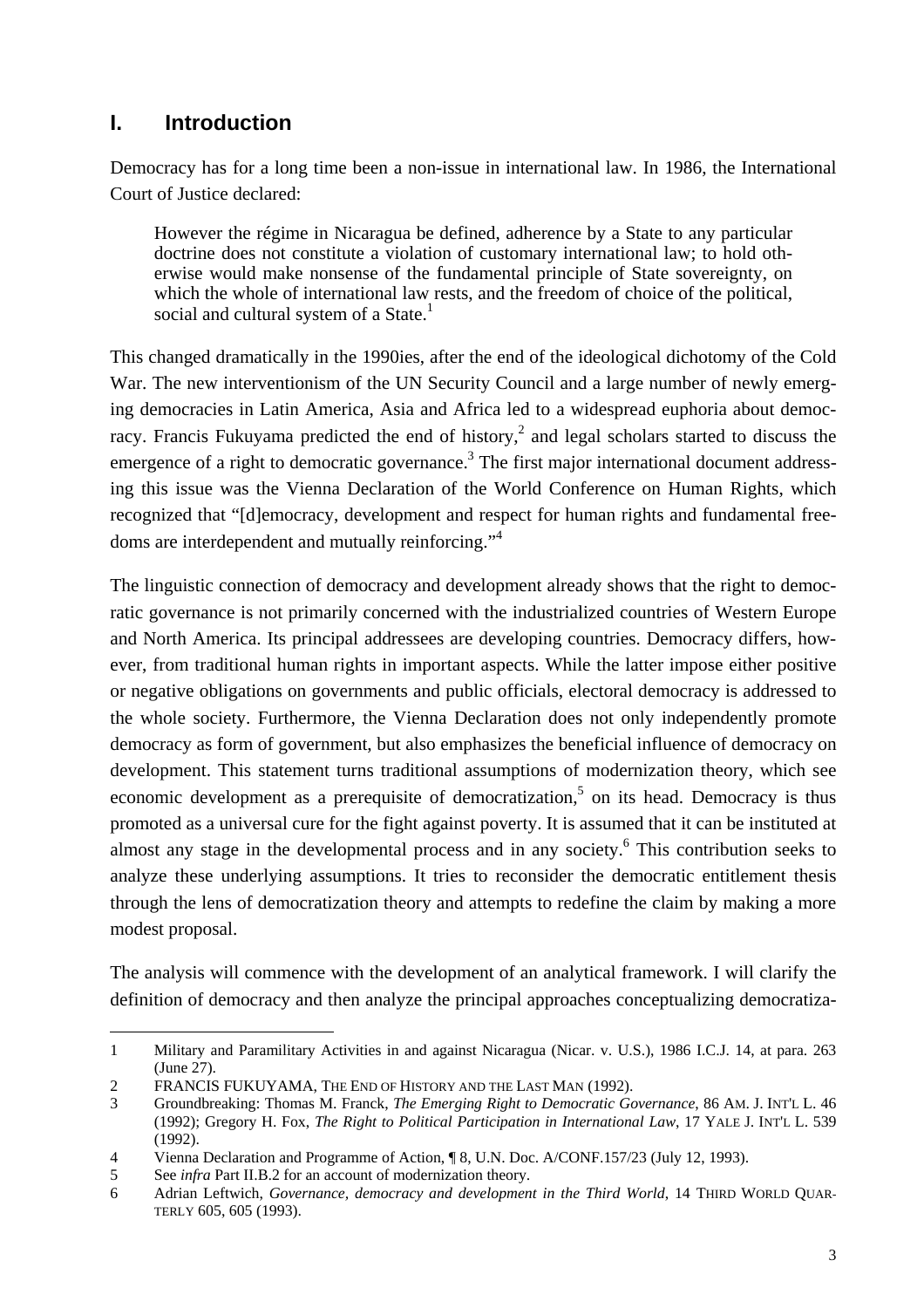tion processes (II.). The second part will deal with the debate on the democratic entitlement. I will discuss the existing approaches to this topic and propose a more differentiated approach (III.).

# **II. Theoretical Framework: Democracy and Democratization**

In this section, the theoretical foundations of democracy in international law shall be analyzed. I will first define the notion of democracy which shall be the basis of this contribution (A.). In a second step, I will analyze the potential economic, cultural and social preconditions of democracy  $(B<sub>.)</sub>$ .

# **A. Definition of Democracy**

Democracy is a contested concept. Although the democratic idea seems to be non-negotiable at least in the Western hemisphere,<sup>7</sup> there is no consensus on what democracy actually means.<sup>8</sup> Different scholars fill the concept with different content. Some people propose rather thin or minimalist models of democracy,<sup>9</sup> while others advocate thick or demanding conceptions.<sup>10</sup> The search for a definition of democracy is complicated by the fact that there is disagreement on whether democracy is a question of kind or one of degree.<sup>11</sup> The former concept is a binary one. A political system can either be or not be a democracy. The latter, in contrast, is gradual. Democracy is not an either-or-question, but one of degree, of more or less. Both concepts are, however, complementary, not mutually exclusive. Even to conceive democracy in a gradual way presupposes that we have made an anterior classification.<sup>12</sup> For it would deprive the concept of every heuristic value to qualify authoritarian or totalitarian regimes as a democracy to a certain degree. Once we have made a binary classification, it may, however, be valuable to distinguish different types of democracy on a gradual scale, as long as we do not perceive democracy solely to be an ideal concept. The notion of democracy thus has two dimensions: on the one hand, a binary classification, a distinction between democracies and non-democracies, and, on the other hand, a graduation, which distinguishes democracies of different quality.

Turning to the binary dimension, there are two ways to address the issue of defining the concept. On the one hand, we can look at whether the relevant sources either explicitly or implicitly pro-

 $\overline{a}$ 7 IAN SHAPIRO, THE STATE OF DEMOCRATIC THEORY 1 (2006).

<sup>8</sup> LAURENCE WHITEHEAD, DEMOCRATIZATION: THEORY AND EXPERIENCE 14 (2002).

<sup>9</sup> *See*, *e.g*., Adam Przeworski, *Minimalist conception of democracy: a defense*, *in* DEMOCRACY'S VALUE 23 (Ian Shapiro & Casiano Hacker-Cordón eds., 1999).

<sup>10</sup> *See* MICHAEL WALZER, THICK AND THIN. MORAL ARGUMENT AT HOME AND ABROAD 21-39 (1994); Susan Marks, *Human Rights, Democracy and Ideology*, 8 COLLECTED COURSES OF THE ACEDEMY OF EURO-PEAN LAW 51 (1997).

<sup>11</sup> GIOVANNI SARTORI, THE THEORY OF DEMOCRACY REVISITED 183 (1987).

<sup>12</sup> *Id*. at 184-85; Armin von Bogdandy, *Demokratisch, demokratischer, am demokratischsten? Zur Steigerungsfähigkeit eines Verfassungsprinzips am Beispiel einer Neugestaltung der Verordnungsgebung*, *in* VERFAS-SUNG - PHILOSOPHIE - KIRCHE. FESTSCHRIFT FÜR ALEXANDER HOLLERBACH ZUM 70. GEBURTSTAG 364, 367 (Joachim Bohnert et al. eds., 2001).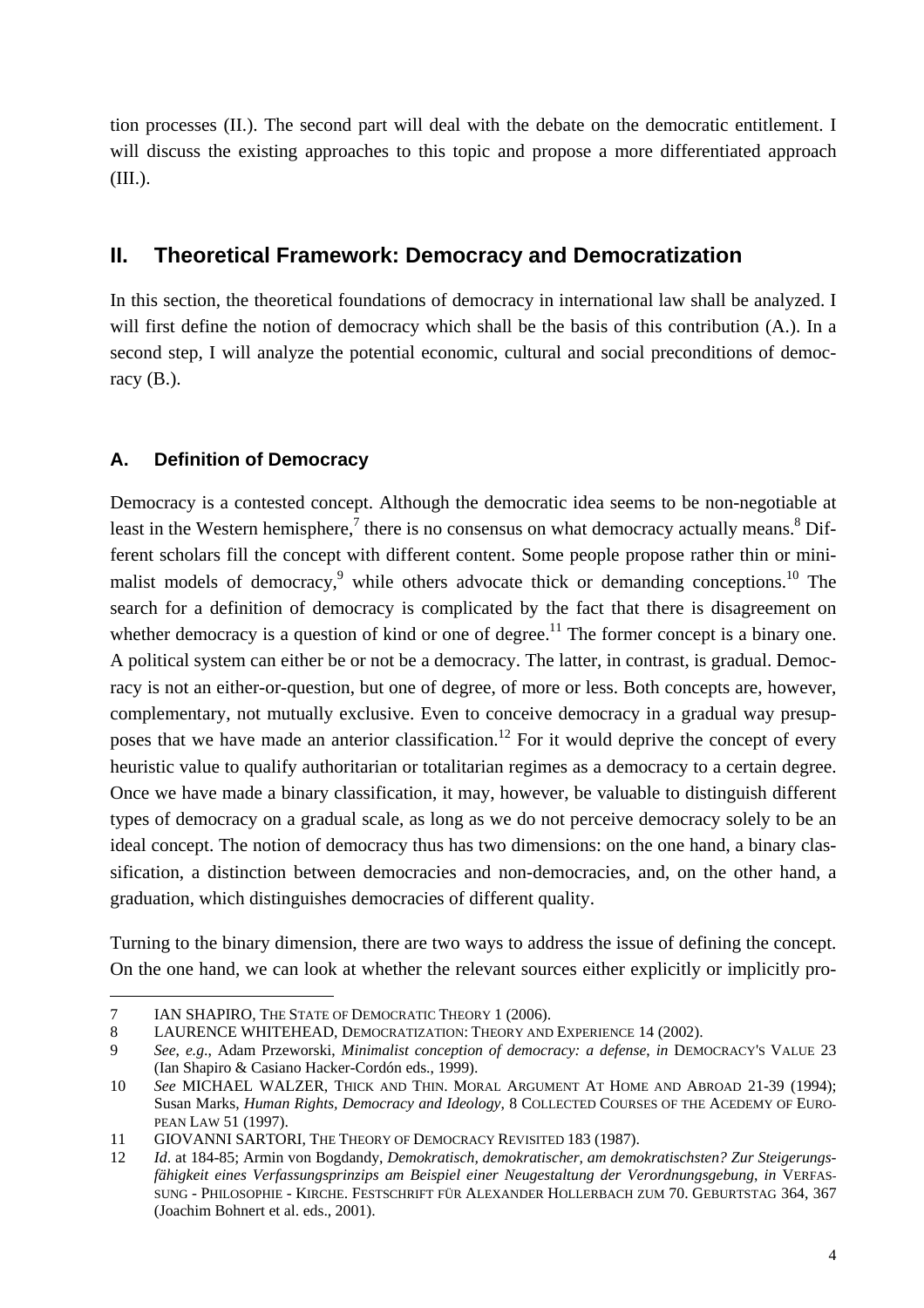vide a definition of democracy. On the other hand, we can also establish a proper definition of democracy and analyze whether such a concept exists in international law, notwithstanding whether it is actually called democracy. At first glance, it seems tempting to go the first way. Such an analysis is, however, deceptive. The term 'democracy' is used very rarely in international legal documents – perhaps precisely because of its vagueness. Where it can be found, its meaning is not further specified.<sup>13</sup> The aforementioned Vienna Declaration<sup>14</sup> or the Agenda for Peace of the UN Secretary General<sup>15</sup> only allude to the positive effects of democracy on human rights, development and peace. Savings clauses of international human rights instruments like to recur to the notion of democratic society,<sup>16</sup> without defining the meaning of this term.

There is, however, one prominent exception: in 2000, the UN General Assembly adopted a resolution under the title "Promoting and Consolidating Democracy"17 according to which democracy consists of a number of different elements: the promotion of pluralism, the protection of human rights, the separation of powers, the rule of law, elections, the development of a civil society, good governance, sustainable development, solidarity, and social cohesion. This definition, however, appears to be more of a wish list, a conglomeration of desirable ideas and institutions, than the attempt to propose a coherent conception of democracy. On the one hand, it mingles substantive and procedural issues without saying anything about their interrelation; on the other, it does not distinguish between the rule of the political game, the institutional framework of government, and certain programmatic issues, $18$  such as social cohesion and sustainable development.

If we turn to the political science literature, we find a number of different definitions of democracy. Some are minimalist, concentrating on elections.<sup>19</sup> Other scholars add elements such as the rule of law<sup>20</sup> or the guarantee of certain political rights to their definition. In his influential contribution on political polyarchies, Robert Dahl also includes other institutions in his definition: certain political human rights, like freedom of expression, information and association, as well as

<sup>13</sup> *But cf. also* STEVEN WHEATLEY, DEMOCRACY, MINORITIES AND INTERNATIONAL LAW 128-34 (2005) (noting that democracy is defined by international legal documents as a political system in which power is based on the will of the people). However, the concept of the will of the people is not less abstract than that of democracy so that this kind of definition is not of much help in specifying the latter.

<sup>14</sup> Vienna Declaration, *supra* note 4.

<sup>15</sup> An Agenda for Peace, Preventive Diplomacy, peacemaking and peace-keeping, report of the Secretary General, U.N. Doc. A/47/277-S/24111 (June 17, 1992).

<sup>16</sup> *See* International Covenant on Civil and Political Rights art. 14 (1), 21, 22 (2), Dec. 19, 1966, 999 U.N.T.S. 171; Convention for the Protection of Human Rights and Fundamental Freedoms art. 6 (1), 8 (2), 9 (2), 10 (2), 11 (2), Nov. 4, 1950, 213 U.N.T.S. 222; American Convention on Human Rights art. 15, 16 (2), 22 (3), 32 (2), Nov. 22, 1969, 1144 U.N.T.S. 123.

<sup>17</sup> G.A. Res. 55/96, U.N. Doc. A/RES/55/96 (Dec. 4, 2000).

<sup>18</sup> *See* SARTORI, *supra* note 11, at 90 (explaining this distinction).

<sup>19</sup> Przeworski, *supra* note 9.

<sup>20</sup> *See, e.g.,* Armin von Bogdandy, *Globalization and Europe: How to Square Democracy, Globalization, and International Law*, 15 EUR. J. INT'L L. 885, 889 (2004).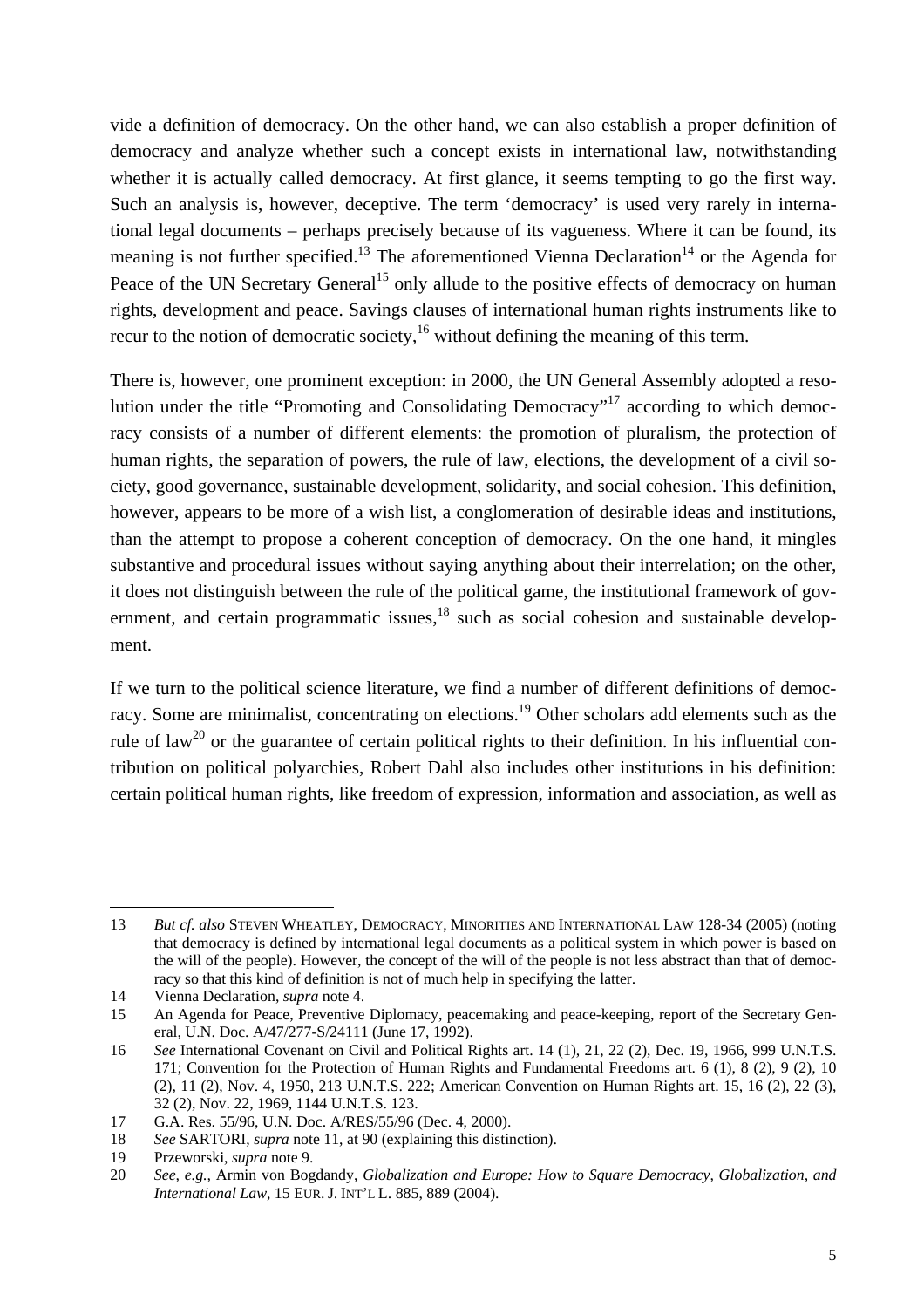an inclusive status of citizenship.<sup>21</sup> Other scholars add even further human rights or institutions, such as the protection of minorities<sup>22</sup> or social rights<sup>23</sup>.

Defining democracy is such a difficult issue because often the debates on what democracy *is* and on what democracy *should be* are intermingled. Most scholars advocating a thick concept of democracy that goes beyond the mere legitimation of governance through elections take an idealist position and include their idea of what a political system should look like in their conception of democracy. One ideal democracy concept will, however, not be detectable in international law because of the great number of different traditions and cultures which shape and are part of the international order. For this reason, I would like to choose a different way. As democracy is highly contested and malleable at its borders,  $24$  this analysis shall concentrate on the core, the legitimation of public power through elections. A political system may be called a democracy, when its government is designated in periodic and contested elections.<sup>25</sup> Elections are contested when their outcome is uncertain *ex ante* and irreversible *ex post*. 26

This definition is meant to be purely descriptive and does not contain a normative argument. It does not exclude that there are good reasons for other, more demanding concepts of democracy. However, the protection of human rights or the implementation of the rule of law are separate institutions which can be distinguished from the establishment of democracy and subject to independent analyses.<sup>27</sup> It is possible to imagine an autocratic regime observing the rule of law or complying with human rights obligations. An autocracy in which the government is appointed through contested elections is, however, a *contradictio in adjecto*.

As mentioned, democracy has also a second dimension. Recently, Susan Marks has cautioned against adopting a minimalist concept of democracy in the realm of international law.<sup>28</sup> Concurrently, there is a tendency in international relations to idealize democracy. In this context, it may be dangerous to promote undemanding democracy concepts as legal standards. For, if states have reached this minimum threshold, they are immune against further critique. Marks thus proposes to employ a gradual concept of democracy.<sup>29</sup> But gradual conceptions are, as I have pointed out earlier, only a complement, no substitute to classificatory conceptualizations. The critique shall thus be addressed not by substituting our binary definition, but by adding a second, gradual dimension to our conception of democracy.

j 21 ROBERT ALAN DAHL, POLYARCHY: PARTICIPATION AND OPPOSITION 3 (1971).

<sup>22</sup> Steven Wheatley, *Democracy in International Law: A European Perspective*, 51 INT'L & COMP. L. Q. 225 (2002).

<sup>23</sup> DAVID BEETHAM, DEMOCRACY AND HUMAN RIGHTS (1999).

<sup>24</sup> WHITEHEAD, *supra* note 8, at 15.

<sup>25</sup> *See* ADAM PRZEWORSKI ET AL., DEMOCRACY AND DEVELOPMENT: POLITICAL INSTITUTIONS AND WELL-BEING IN THE WORLD, 1950-1990 at 14-18 (2000) (proposing this definition).

<sup>26</sup> *Id*. at 16.

<sup>27</sup> Manfred G. Schmidt, *Ist die Demokratie wirklich die beste Staatsverfassung?*, 28 ÖSTERREICHISCHE ZEIT-SCHRIFT FÜR POLITIKWISSENSCHAFT 187, 191-92 (1999).

<sup>28</sup> Susan Marks, *The "Emerging Norm": Conceptualizing "Democratic Governance"*, 91 ASIL PROCEEDINGS 372-76 (1997); Marks, *supra* note 10, at 78-88.

<sup>29</sup> *Id*. at 81-82.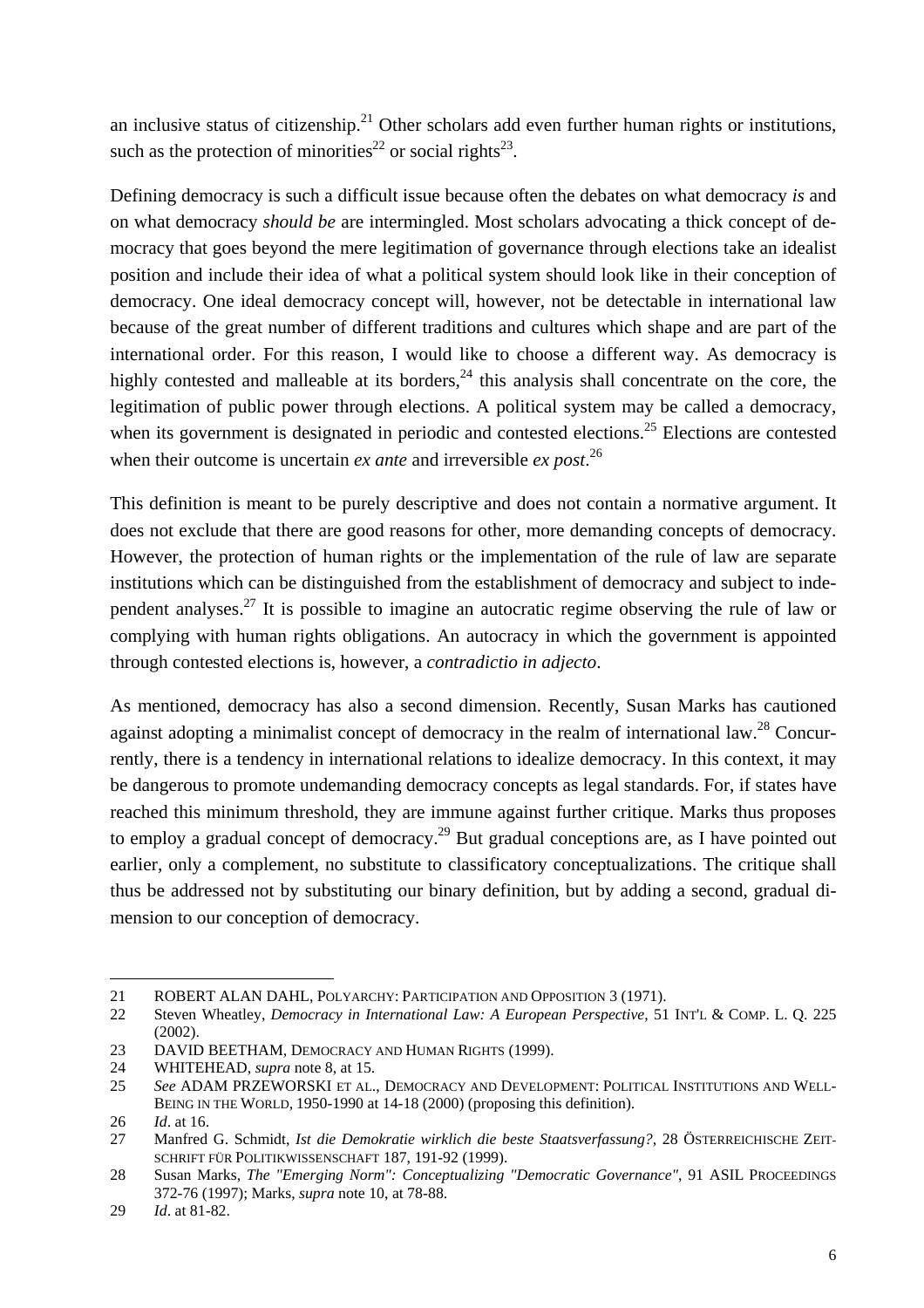#### **B. The Theory of Democratization**

The transition from an authoritarian regime to a democratic system is not only a simple shift in political status, but a social process which is influenced by different external factors. When the debate on democratization started in the late 1950s, it addressed the issue by analyzing the 'prerequisites of democracy'.<sup>30</sup> In its strict sense, the term suggests that democracy has certain necessary requirements, without which democracy is not able to function. Still today, there are authors who promote such a strict approach and argue that certain cultural environments are hostile to democracy (a.). The majority of scholars, however, pursue a more moderate approach. They try to identify socio-economic factors which may be favorable to the establishment of democracy. The earliest and most influential school is the so-called modernization theory, which tries to establish a correlation between economic development and democracy (b.). Further scholars inquire into the relationship of ethnic, social or religious homogeneity and the prospects for democracy (c.). While the three approaches mentioned so far are concerned with the social environment of democratization on the macro level, a further school instead concentrates on the micro-processes of democratization. Its adherents analyze the behavior of political elites in transition processes (d.).

#### *1. Cultural Prerequisites of Democracy*

 $\overline{a}$ 

The theory of democracy's cultural prerequisites argues that the establishment of democracy depends on the cultural environment of the respective state. Most prominently, this was put forward by Samuel Huntington, who divides the world into eight major civilizations: the Western, the Confucian, the Japanese, the Islamic, the Buddhist, the Orthodox, the Latin American, and the African Cultures.<sup>31</sup> Among these, only the Western, the Latin American and the Japanese culture are regarded as favorable to democracy. Three further civilizations are supposed to be neutral with regard to democracy, while Islam and Confucianism are conceived as hostile to democracy.<sup>32</sup> On first glance, there is some empirical evidence for Huntington's thesis. Among the about thirty highly-developed states having a per capita income of more than 20,000 USD,<sup>33</sup> only states coming from one of the two cultural environments classified by Huntington as hostile to democracy are not qualified as electoral democracies by the Freedom House's Survey of Civil and Political Rights.<sup>34</sup> These states are Brunei Darussalam, Hong Kong, Kuwait, Qatar, Singapore, and the United Arab Emirates.

<sup>30</sup> *Seminally* Seymour Martin Lipset, *Some Social Requisits of Democracy: Economic Development and Political Legitimacy*, 53 AM. POL. SC. REV. 69 (1959).

<sup>31</sup> Samuel P. Huntington, *The Clash of Civilizations?*, 72 FOREIGN AFF. 22, 25 (1993).

<sup>32</sup> SAMUEL P. HUNTINGTON, THE THIRD WAVE: DEMOCRATIZATION IN THE LATE TWENTIETH CENTURY 300 (1991).

<sup>33</sup> GDP data for 2004: IMF, World Economic Outlook Database, April 2007, http://www.imf.org/external/pubs/ft/weo/2007/01/data/index.aspx.

<sup>34</sup> Freedom House's Annual Global Survey of Political Rights and Civil Liberties (2007), http://www.freedomhouse.org/uploads/press\_release/fiw07\_charts.pdf.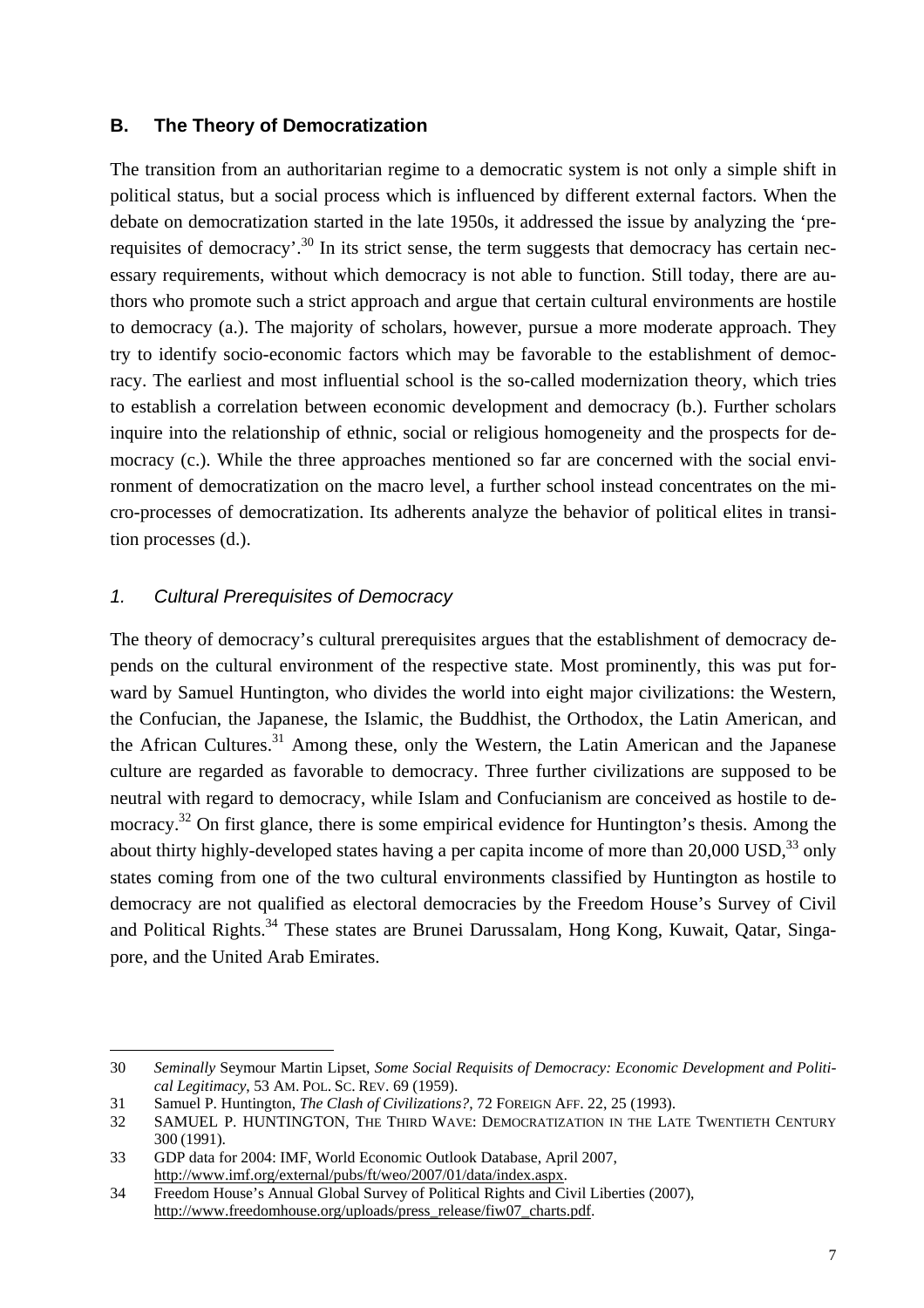Nevertheless, Huntington's analysis is not convincing. There is some empirical evidence against the thesis that Islam or Confucianism are *per se* hostile to democracy. Japan, Taiwan or South Korea, states which are molded by Confucianism, can be qualified as electoral democracies. Equally, Indonesia, the country with the largest Muslim population can be considered as an electoral democracy. Although certain religious or cultural values, such as the lack of separation between the religious and the political sphere, may be an obstacle to the establishment of a democratic society, this is no particularity of Islam or Confucianism, but rather an expression of socioeconomic progression.<sup>35</sup> Religious or cultural patterns are subject to change in the course of social development.<sup>36</sup> In this context, a short glance into the academic past might be illuminating: In the middle of the 20th century, Catholic societies had been qualified by a number of political scientists as hostile to democracy.<sup>37</sup> However, many states with a predominantly Catholic population have meanwhile developed into stable democracies. It thus seems that culture is no determinant factor in the process of democratization. Impediments which have been attributed to culture often have other reasons. Therefore, culture is no absolute obstacle to democracy, but at most a surmountable difficulty in the process of democratization.

However, the question of the cultural prerequisites of democracy is not purely empirical. It also has a normative dimension. Culture and democracy are interdependent. Thus, if the preconditions for democratization are to be established in a certain society, this leads to a necessary change of its culture. From a normative perspective, such a development is not without problems. In order to illustrate the point, Michael Walzer once introduced a hypothetical example into the discussion. Algerian fundamentalists establish a repressive military dictatorship and a 'religious republic' without individual liberties.<sup>38</sup> Walzer assumes that this régime is deeply rooted in the political and religious culture of Algeria. In this hypothetical situation, the Swedish government allegedly has a chemical weapon which allows the transformation of every Algerian into a Swedish social democrat. Walzer argues that it is morally prohibited to use this weapon because we would then impose our political and cultural values on an Algerian people which has a fundamentally different system of values.39

This question does not only concern the Islamic region. In the 1990s, some Asian governmental leaders, such as Malaysia's Prime Minister Mahathir bin Mohamad and Singapore's Head of State Lee Kuan Yew initiated a debate on Asian values. They argued that Western democracy could not simply be imposed on Asian societies because they were not compatible with certain Asian traditions. Asian societies tend to perceive political communities as a system of obliga-

<sup>35</sup> Pippa Norris & Ronald Inglehart, *Islamic Culture and Democracy: Testing the 'Clash of Civilizations' Thesis*, 1 COMPARATIVE SOCIOLOGY 235, 239-41 (2002).

<sup>36</sup> WOLFGANG MERKEL & HANS-JÜRGEN PUHLE, VON DER DIKTATUR ZUR DEMOKRATIE: TRANSFOR-MATIONEN, ERFOLGSBEDINGUNGEN, ENTWICKLUNGSPFADE 40 (1999); Seymour Martin Lipset, *The social prerequisites of democracy revisited*, 59 AM. SOC. REV. 1, 7 (1994).

<sup>37</sup> *Cf*., *e.g*., Pierre Elliott Trudeau, *Some Obstacles to Democracy in Quebec*, *in* CANADIAN DUALISM 241, 245 (Mason Wade & Jean-Charles Falardeau eds., 1960); Kenneth A. Bollen, *Political Democracy and the Timing of Development*, 44 AM. SOC. REV. 572, 584 (1979).

<sup>38</sup> Michael Walzer, *The Moral Standing of States: A Response to Four Critics*, 9.3 PHIL. & PUBL. AFF. 209, 225 (1980).

<sup>39</sup> *Id*. at 226.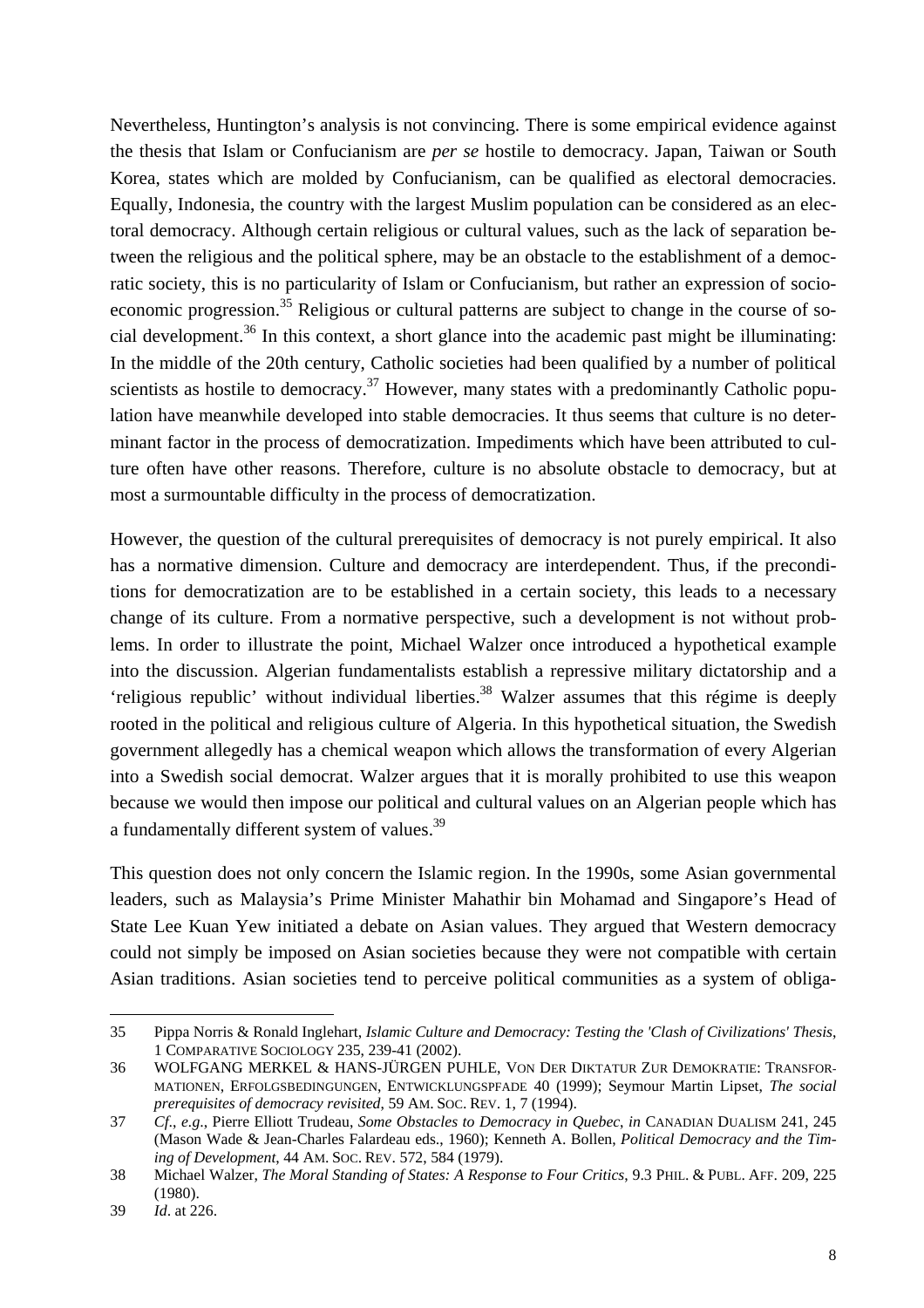tions rather than a system of rights, and their values are rather community-oriented.<sup>40</sup> There may be two different motivations behind this argument. The first one is of strategic nature. Brought forward by politicians, who are beneficiaries of the *status quo* and who claim the authority to define what Asian values are, the argument merely has an apologetic function.<sup>41</sup>

If it is not only supposed to justify a certain government, it has a functional rather than a normative character.<sup>42</sup> The main purpose is to stress collective values. However, if we understand democracy as a procedural framework, then the concept has sufficient flexibility in order to realize different values and hierarchies of values. Cultural relativism has no answer to too many questions: Who defines the cultural tradition of a certain people? Who determines the composition of the group whose cultural tradition shall be relevant? With regard to the latter question, it is not imperative to take the collectivity of the citizens as the point of reference because the population can be very heterogeneous.<sup>43</sup> Against this background, we can see that Walzer's parable is exaggerated. It is, of course, not justified to transform Algerian fundamentalists into Swedish 'social' democrats. However, this does not discredit the promotion of democratic rules in general.

#### *2. Modernization Theory and the Socio-Economic Requisites of Democracy*

Modernization theory seeks to establish a relationship between the development of a state and its degree of democratization.<sup>44</sup> The work of Martin Seymour Lipset, who claimed in 1959 that "the more well-to-do a nation, the greater the chances that it will sustain democracy<sup> $,45$ </sup>, was groundbreaking. For this relationship, Lipset offers several reasons. In particular, economic development leads to a higher level of urbanization<sup>46</sup> and education<sup>47</sup>. Furthermore, economic prosperity causes the establishment of a middle class and an increased vertical mobility and permeability among classes. Both deprive the underclass of its revolutionary potential and thus support the stability of the democratic system.<sup>48</sup> Finally, political elites have to fear less disadvantages in case of a change of government, because the relative effect of a policy change is stronger in poor than in rich countries.  $49$ 

Since the publication of Lipset's theory, several empirical studies have confirmed a correlation between economic development and democratization: a higher economic prosperity increases the

j

49 *Id*. at 84.

<sup>40</sup> Diane Mauzy, *The Human Rights and 'Asian Values' Debate in Southeast Asia: Trying to Clarify the Key Issues*, 10 PACIFIC REV. 210, 215 (1997).

<sup>41</sup> WOLFGANG MERKEL, DEMOKRATIE IN ASIEN. EIN KONTINENT ZWISCHEN DIKTATUR UND DEMOKRATIE 91 (2003).

<sup>42</sup> Jürgen Habermas, *Zur Legitimation durch Menschenrechte*, *in* DIE POSTNATIONALE KONSTELLATION 170, 186 (1998).

<sup>43</sup> Ronald Dworkin, *Liberal Community*, 77 CAL. L. REV. 479, 488-89 (1989).

<sup>44</sup> *See* the seminal work by Lipset, *supra* note 30; IDEM, POLITICAL MAN. THE SOCIAL BASES OF POLITICS 45-76 (1960). See also DANIEL LERNER, THE PASSING OF TRADITIONAL SOCIETY. MODERNIZING THE MIDDLE EAST 63-64 (1958).

<sup>45</sup> Lipset, *supra* note 30, at 75.

<sup>46</sup> *Id*. at 78.

<sup>47</sup> *Id*. at 78-82; Seymour Martin Lipset, Kyoung-Ryung Seong & John Charles Torres, *A comparative analysis of the social requisites of democracy*, 45 INT'L SOC. SCI. J. 155, 167 (1993).

<sup>48</sup> Lipset, *supra* note 30, at 83.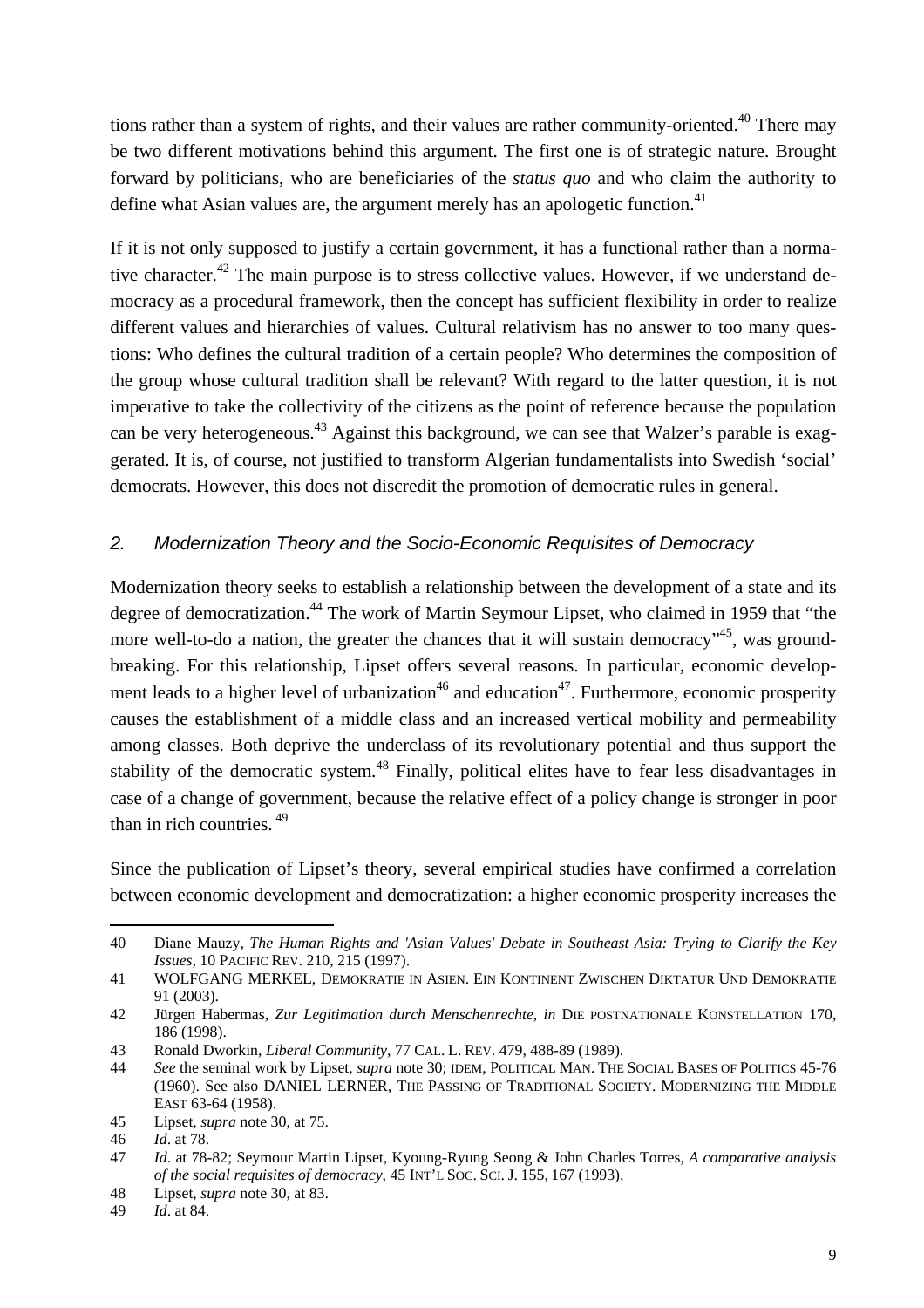probability that a state has a stable democratic system.<sup>50</sup> However, there is no causal relationship between both factors.<sup>51</sup> Economic development is neither a necessary nor a sufficient precondition for democracy. There are important exceptions which disprove a determinist relationship. India, for example, has been a relatively stable democracy for several decades, although the GDP *per capita* is below 1,000 USD. On the other hand, several Arab states have not yet developed democratic structures, notwithstanding a high *per capita* income.

Furthermore, empirical data suggests that economic development does not primarily influence the transition to democracy. Economic prosperity rather stabilizes democratic institutions once they have developed.<sup>52</sup> In particular, poor democracies face a high probability of collapsing.<sup>53</sup> Only after having reached a certain stage of development are democracies sufficiently stable to survive economic crises. However, economic development is not the only factor that influences the democratization process.

All political systems know informal rules and arrangements in their political process.<sup>54</sup> Such mechanisms may ideally complement the formal constitutional institutions and increase their flexibility. However, if the democratic system is unstable or defective, such informal networks are often used to pervert the democratic rules.<sup>55</sup> The political actors try to strengthen their power by relying on particularistic networks outside of the constitutional institutions. Such defective democracies are thus likely to break down in social or economic crises or to transform into open autocracies.

How do defective democracies differ from functioning ones? An approach elaborated by Tatu Vanhanen takes a rationalistic standpoint and establishes a relationship between the degree of democratization and the dispersion of social power resources.<sup>56</sup> If power resources are widely dispersed, it is difficult for a specific group of society to suppress other social groups and to establish or maintain hegemonic structures.<sup>57</sup> The degree of dispersion is related to other socio-

 $\overline{a}$ 50 PHILIP COULTER, SOCIAL MOBILIZATION AND LIBERAL DEMOCRACY (1975); Kenneth A. Bollen & Robert W. Jackman, *Economic and Noneconomic Determinants of Political Democracy in the 1960s*, 1 RES. POL. SOC. 27, 42 (1985); Larry Diamond, *Economic Development and Democracy Reconsidered*, *in* REEXAMINING DEMOCRACY. ESSAYS IN HONOR OF SEYMOUR MARTIN LIPSET 93 (Gary Marks & Larry Diamond eds., 1992); Lipset, Seong & Torres, *supra* note 47.

<sup>51</sup> DAHL, *supra* note 21, at 71; ZEHRA F. ARAT, DEMOCRACY AND HUMAN RIGHTS IN DEVELOPING COUN-TRIES 33 (1991); MERKEL & PUHLE, *supra* note 36, at 33; PRZEWORSKI ET AL., *supra* note 25, at 88; MANFRED G. SCHMIDT, DEMOKRATIETHEORIEN 441 (3rd ed. 2000); Bruce J. Bueno de Mesquita & George W. Downs, *Development and Democracy*, 84 FOREIGN AFF. 77 (2005).

<sup>52</sup> Adam Przeworski & Fernando Limongi, *Modernization: Theories and Facts*, 49 WORLD POLITICS 155 (1997).

<sup>53</sup> *Id*. at 170.

<sup>54</sup> Wolfgang Merkel & Aurel Croissant, *Formale und informale Institutionen in defekten Demokratien*, 41 PO-LITISCHE VIERTELJAHRESSCHRIFT 3, 16 (2000); CHARLES TILLY, DEMOCRACY 88 (2007).

<sup>55</sup> WOLFGANG MERKEL ET AL*.*, DEFEKTE DEMOKRATIE 28 (2003).

<sup>56</sup> TATU VANHANEN, THE PROCESS OF DEMOCRATIZATION (1990); idem, *Social Constraints of Democratization*, *in* STRATEGIES OF DEMOCRATIZATION 19 (1992); IDEM, PROSPECTS OF DEMOCRACY (1997).

<sup>57</sup> *Id*. at 24.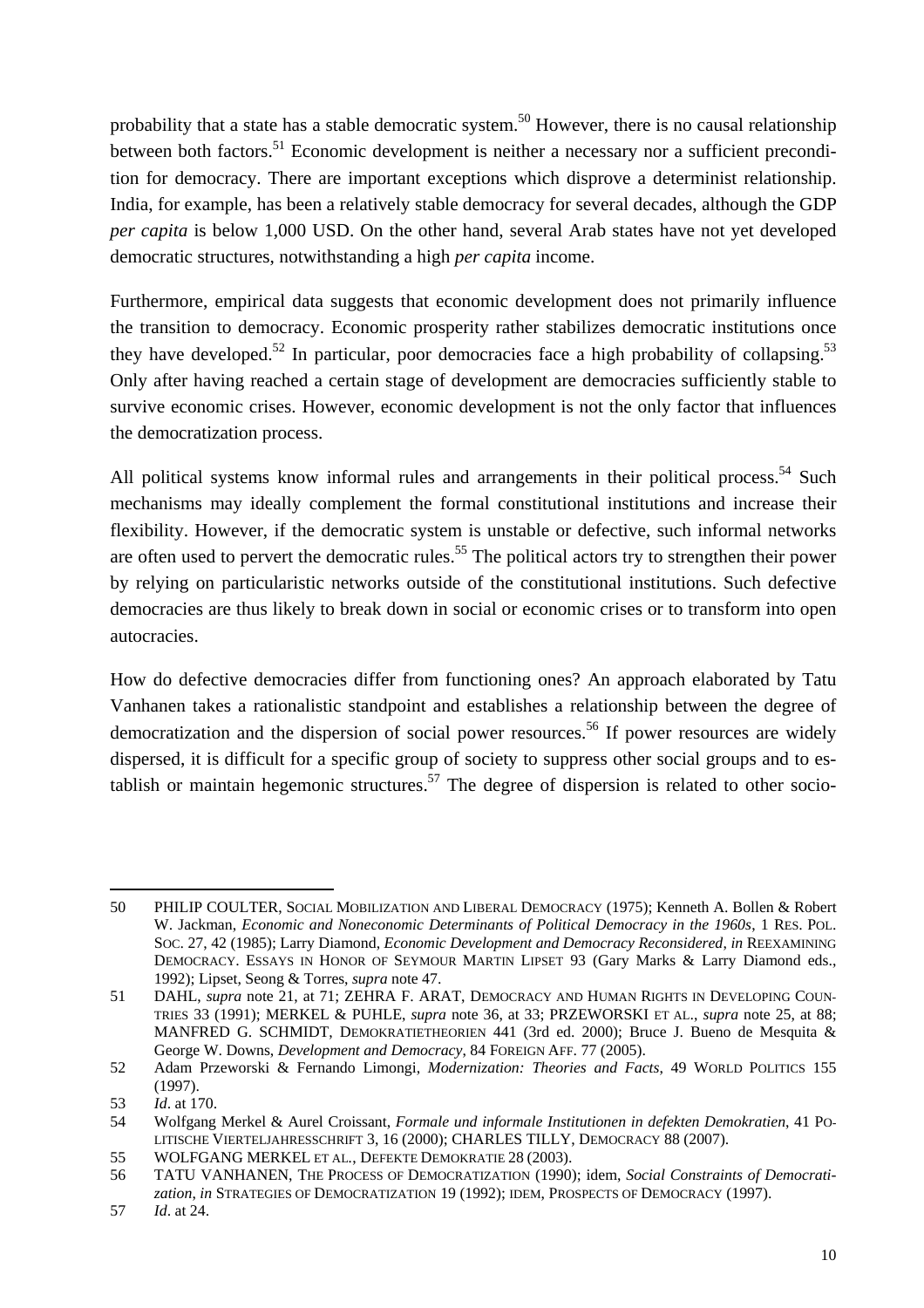economic factors, such as economic development and level of education.<sup>58</sup> Vanhanens's approach is thus a supplement rather than a contrast to modernization theory.

Another explanation has been offered by Charles Tilly, who argues that state capacity is the decisive factor for a successful democratization process.59 Strong institutions increase the prospects of success. In contrast, the emergence of autonomous power centers is one of the biggest obstacles.<sup>60</sup> Of course, there are limits: if the state is too strong, political actors have incentives to claim exclusive power and to undermine democratization. Thus, informal 'trust networks' have to be integrated into the public political space.<sup>61</sup> Power dispersion thus continues to have an important function. However, it has to take place within state institutions and shall not be in opposition to them.

Turning to cultural scholarship, we find that democracy depends on the internalization of democratic values by citizens and political elites.<sup> $62$ </sup> Certainly, the embrace of democratic values does not happen over night. They rather have to be learned, internalized and accumulated as social capital.<sup>63</sup> They require experience with democratic institutions and a corresponding education.<sup>64</sup> Furthermore, socio-economic change may lead to a transformation of political values.<sup>65</sup>

Summarizing these findings, we can draw the following conclusions: the functioning and stability of democracy depend on several different factors – a democratic culture, socio-economic development, stable institutions, the integration of trust networks into the public political space and the dispersion of power resources. These factors are interdependent. Democratization does thus not only depend on sound institutional design. It is rather rarely an abrupt transition, but subject to a gradual process.<sup>66</sup>

#### *3. Cultural and Ethnic Homogeneity*

The debate on cultural, religious and ethnic homogeneity as a precondition for a stable democracy dates back to John Stuart Mill, according to whom

j 58 *Id*. at 25.

<sup>59</sup> TILLY, *supra* note 54, at 161-85.

<sup>60</sup> *Id*. at 164.

<sup>61</sup> *Id*. at 80-105.

<sup>62</sup> GABRIEL ABRAHAM ALMOND & SIDNEY VERBA, THE CIVIC CULTURE: POLITICAL ATTITUDES AND DEMOCRACY IN FIVE NATIONS 498 (1963); Larry Diamond & Juan José Linz, *Politics, Society, and Democracy in Latin America*, *in* DEMOCRACY IN DEVELOPING COUNTRIES: LATIN AMERICA 1, 10 (Larry Diamond, Juan José Linz & Seymour Martin Lipset eds., 1989).

<sup>63</sup> ROBERT D. PUTNAM, MAKING DEMOCRACY WORK: CIVIC TRADITIONS IN MODERN ITALY 99-116 (1993).

<sup>64</sup> ALMOND & VERBA, *supra* note 62, at 501. In this context, it is interesting to note that former British colonies have far more success with the installation of democracy than their French, Belgian, Dutch, Spanish or Portuguese counterparts. *See* Bollen & Jackman, *supra* note 50; Myron Weiner, *Empirical Democratic Theory*, *in* COMPETITIVE ELECTIONS IN DEVELOPING COUNTRIES 3, 19 (Myron Weiner & Ergun Özbudun eds., 1987). *See also* Lipset, *supra* note 36, at 5 (noting that this is probably due to the fact that the British – in contrast to other colonial powers – introduced certain democratic institutions in their colonies).

<sup>65</sup> Diamond & Linz, *supra* note 62, at 12.

<sup>66</sup> Lipset, *supra* note 36, at 4.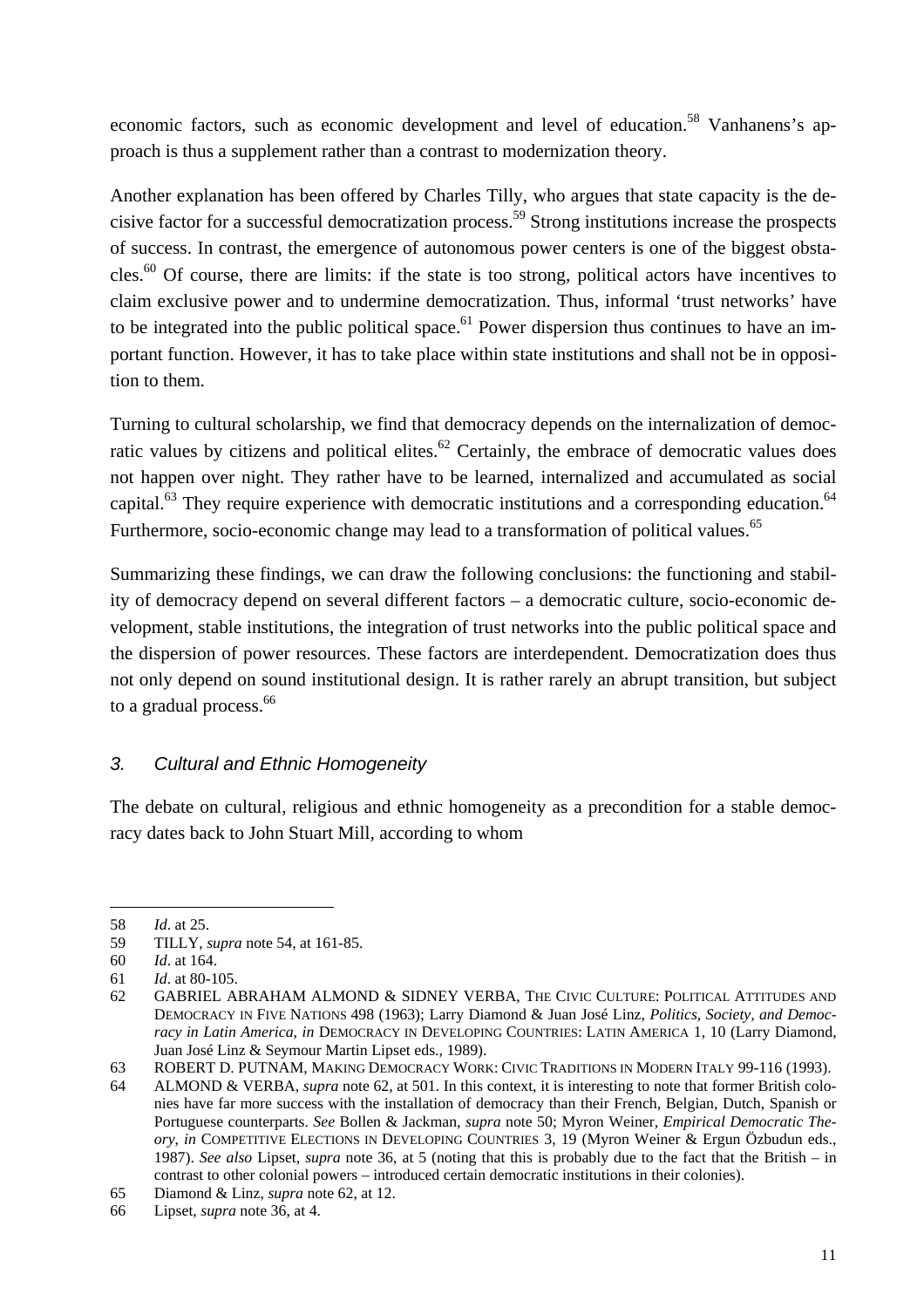[f]ree institutions are next to impossible in a country made up of different nationalities. Among a people without fellow-feeling, especially if they read and speak different languages, the united public opinion, necessary to the working of representative government, cannot exist.<sup>6</sup>

In many plural societies where identity is heavily influenced by the belonging to a single cultural, ethnic or religious group, voting often follows social affiliations.<sup>68</sup> It is thus barely surprising that empirical studies suggest that the probability to establish democracy in an ethnically homogeneous society is twice as high as in a segmented society.<sup>69</sup>

Different authors have proposed remedies to overcome the problem of segmentation. The most widely recognized proposal is Martin Lijphart's model of consociational democracy.<sup>70</sup> Lijphart proposes to establish a system in which every major social group is represented. He identifies four fundamental characteristics: government by a grand coalition, mutual veto rights in order to protect minority interests, proportional representation in politics and civil service, as well as a proportional allocation of public funds, and a federal structure giving each segment a high amount of autonomy. $^{71}$ 

However, consociationalism implicitly assumes that human identity is unalterable. Yet, identities are no natural characteristic of human beings, but social constructs.<sup>72</sup> They can evolve and change with time and circumstance although not being infinitely malleable.<sup>73</sup> Research in social psychology shows that the interaction between different social groups can be enhanced if it is possible to establish a common superordinate identity.<sup>74</sup> Consociationalist models thus run the risk of deepening rather than overcoming segmentations in society. This does not mean that democracy is not possible in plural societies. The solution should instead be to establish voting procedures which discourage incentives to vote according to ethnic or religious cleavages.<sup>75</sup> Such procedures may prescribe that parties have to rely on votes of more than one social group in order to be elected, which could, for example, be managed by the introduction of certain minimum quota.

But even the latter form of democratization bears certain risks. Without a consensus about the fundamental rules of the political game, incentive-based voting mechanisms cannot surmount social cleavages.<sup>76</sup> The recipe in these cases resembles the approaches to socio-economic devel-

j 67 JOHN STUART MILL, CONSIDERATIONS ON REPRESENTATIVE GOVERNMENT 230 (1861).

<sup>68</sup> Dirk Berg-Schlosser, *Empirische Voraussetzungen und allgemeine Konstituierungsbedingungen von Demokratie*, *in* PERSPEKTIVEN DER DEMOKRATIE: PROBLEME UND CHANCEN IM ZEITALTER DER GLOBALISIERUNG 57 (Dirk Berg-Schlosser & Hans-Joachim Giegel eds., 1999).

<sup>69</sup> Adrian Karatnycki, *The Decline of Illiberal Democracy*, 10.1 J. DEM. 112, 117 (1999).

<sup>70</sup> AREND LIJPHART, DEMOCRACY IN PLURAL SOCIETIES (1977); IDEM, DEMOCRACIES: PATTERNS OF MA-JORITARIAN AND CONSENSUS GOVERNMENT IN TWENTY-ONE COUNTRIES 21-36 (1984).

<sup>71</sup> LIJPHART, PLURAL SOCIETIES, *supra* note 70, at 25.

<sup>72</sup> DONALD L. HOROWITZ, ETHNIC GROUPS IN CONFLICT 684 (1985).

<sup>73</sup> SHAPIRO, *supra* note 7, at 95.

<sup>74</sup> Samuel L. Gaertner et al., *The Common Ingroup Identity Model: Recategorization and the Reduction of Intergroup Bias*, 4 EUR. REV. SOCIAL PSYCHOLOGY 1 (1993).

<sup>75</sup> See the proposals of HOROWITZ, *supra* note 72, at 628-52.

<sup>76</sup> Andrew Reynolds, *Constitutional Medicine*, 16 J. DEM. 54, 57 (2005).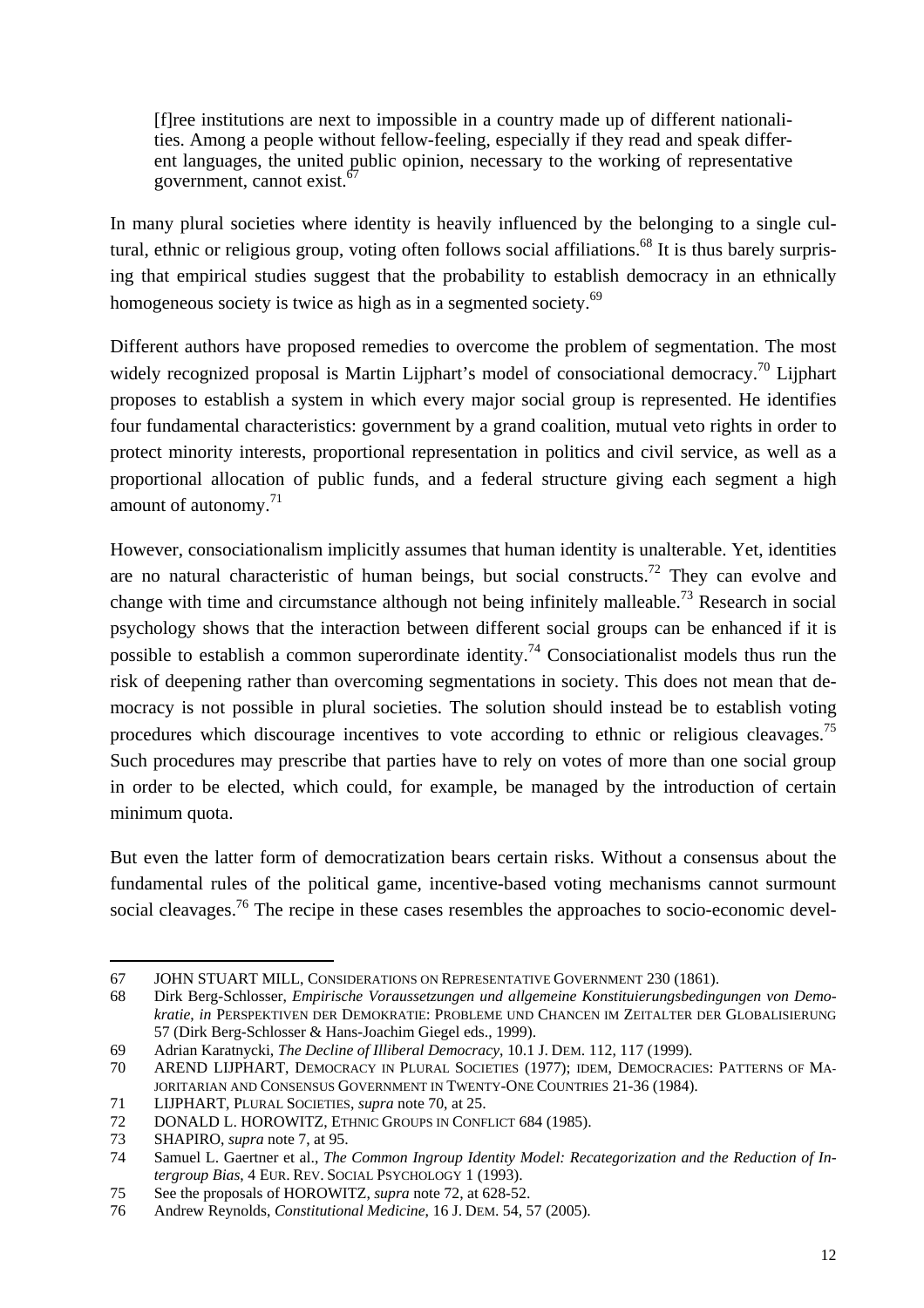opment. States with highly segmented societies often have a weak institutional structure.<sup>77</sup> Thus, formal institutions have to be strengthened and trust in these institutions has to be developed. At the same time, it is necessary to establish a common identity. Consequently, nation and capacity building in these cases ideally precedes the transition to democracy.<sup>78</sup>

#### *4. Actor Theories*

While the approaches presented so far have dealt with the macro-environment of democratization, the actor theories focus on the political actors involved in democratization periods. Under a rational choice perspective, transition to democracy occurs if it is rational for the relevant political elites to establish a democratic system in order to pursue their interests.<sup>79</sup> This is mostly the case if no political group possesses a clear advantage over its adversaries so that democracy, as institutionalized insecurity about the future policy, $80$  appears to be the best compromise, giving everyone the theoretical opportunity to attain a share of the power.<sup>81</sup> In the period of democratic consolidation, democracy survives if the government has incentives not to manipulate the outcome of elections and if it hands over its power after losing the elections.<sup>82</sup> In established democracies, it is an important factor that politicians trust to have the opportunity to regain power in future elections. If such a trust has not yet been established, it is important that the members of the parting government have suitable professional alternatives in order to reduce the costs of losing power – and thus the incentives to keep it against the law – as much as possible.<sup>83</sup> Socioeconomic development is thus again a decisive aspect of the political game. Further factors influencing the incentive structure of political elites are the internalization of democratic values  $84$ and the dispersion of power within society.<sup>85</sup> The incentives of the political actors are thus dependent on the macro environment.

#### *5. Conclusions*

 $\overline{a}$ 

The different attempts to explain democratization draw a complex picture. They do not exclude each other mutually, but highlight different aspects in the process of democratization. Transition

<sup>77</sup> TILLY, *supra* note 54, at 176-77.

<sup>78</sup> Philippe C. Schmitter & Javier Santiso, *Three Temporal Dimensions to the Consolidation of Democracy*, 19 INT'L POL. SC. REV. 69, 81 (1998).

<sup>79</sup> Adam Przeworski, *Some Problems in the Study of the Transition to Democracy*, *in* TRANSITIONS FROM AU-THORITARIAN RULE: PROSPECTS FOR DEMOCRACY. VOLUME III: COMPARATIVE PERSPECTIVES 47 (Guillermo O'Donnell, Philippe C. Schmitter & Laurence Whitehead eds., 1986); ADAM PRZEWORSKI, DEMOCRACY AND THE MARKET (1991); GUILLERMO O'DONNELL & PHILIPPE C. SCHMITTER, TRANSITIONS FROM AUTHORITARIAN RULE: PROSPECTS FOR DEMOCRACY. VOLUME IV: TENTATIVE CONCLUSIONS ABOUT UN-CERTAIN DEMOCRACIES (1986); Michael Burton, Richard Gunther & John Higley, *Introduction: elite transformations and democratic regimes*, *in* ELITES AND DEMOCRATIC CONSOLIDATION IN LATIN AMERICA AND SOUTHERN EUROPE 1 (John Higley & Richard Gunther eds., 1992); GEORG SØRENSEN, DEMOCRACY AND DEMOCRATIZATION. PROCESS AND PROSPECTS IN A CHANGING WORLD 28 (1998).

<sup>80</sup> Przeworski, *Transition to Democracy*, *supra* note 79, at 59.

<sup>81</sup> SØRENSEN, *supra* note 79, at 28.

<sup>82</sup> PRZEWORSKI, *supra* note 79, at 10-34.

<sup>83</sup> I owe this idea to Professor Thomas Franck.

<sup>84</sup> Burton, Gunther & Higley, *supra* note 79, at 30.

<sup>85</sup> SHAPIRO, *supra* note 7, at 90.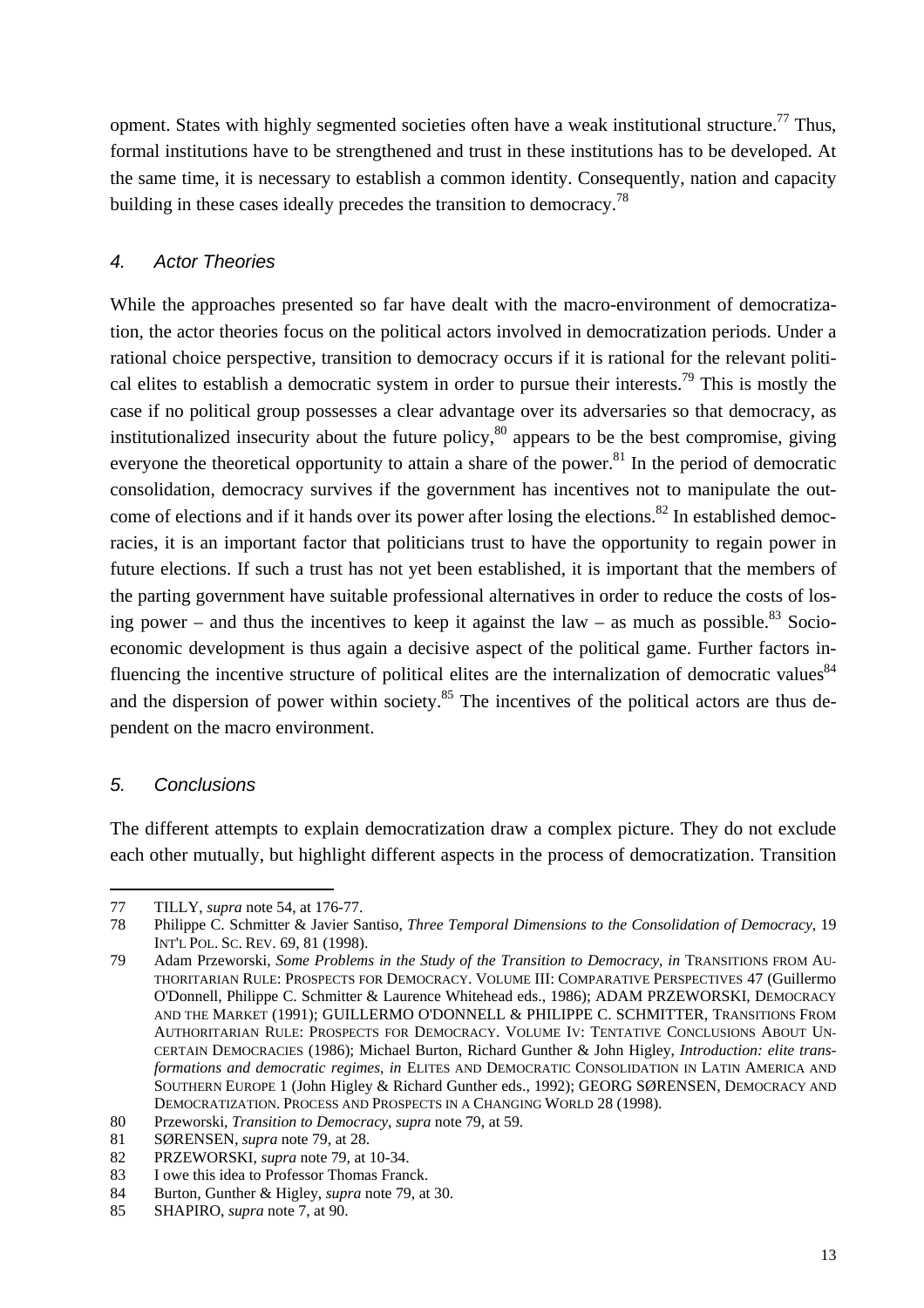to and consolidation of democracy do not permit monocausal explanations, but depend on a variety of different factors.<sup>86</sup> They show that democracy has no necessary or sufficient prerequisites – neither a low level of economic development nor a significant ethnic and cultural heterogeneity as such exclude the establishment of a relatively stable democracy. $87$  Nor does economic prosperity lead to an automatic transition to democracy.

However, despite the lack of causal explanations, there are significant correlations. It is likely that low economic development or social heterogeneity endanger the consolidation of democracy. Indeed, these obstacles are malleable.<sup>88</sup> But they are subject to long-term processes that are not necessarily steady.<sup>89</sup> Sometimes it may be reasonable to compromise on short-term success in order to pursue long-term goals.<sup>90</sup> In certain circumstances, it may, furthermore, be advisable to engage in nation- and identity-building before pursuing the establishment of institutions. Because there is no universally valid formula for success, many political scientists stress the process-like character and the unpredictability of democratization. It does not suffice to establish certain institutions, but it is a "complex, long-term, dynamic and open-ended process".<sup>91</sup> Even if elections have to enter the stage at a certain point, they are not necessarily the first step.<sup>92</sup> Rather, democratization is a teleological process,  $\frac{93}{3}$  the final objective of which is the establishment of a legitimate form of government, but which does not necessarily have to be democratic itself.<sup>94</sup>

#### **III. Democracy in Positive International Law**

The legal democratic entitlement school tries to establish a right to democratic governance as part of customary international law. According to the general definition contained in art. 38 (1) lit. b of the ICJ Statute<sup>95</sup>, customary law consists of two elements: state practice and *opinio iuris*. Customary Norms are thus principally identified by an inductive abstraction from patterns of state behavior. However, there is an important trend in legal scholarship which recognizes an additional way of identifying customary norms, particularly in the Continental literature. Under the premise that the legal system is perceived as a coherent and holistic system without internal contradictions, customary norms may also be justified through deduction. If a certain principle follows necessarily from a more abstract principle which has already been accepted as customary

<sup>86</sup> MERKEL & PUHLE, *supra* note 36, 62; SHAPIRO, *supra* note 7, at 80.

<sup>87</sup> MAMOUDOU GAZIBO, LES PARADOXES DE LA DÉMOCRATISATION EN AFRIQUE 228 (2005).

<sup>88</sup> Juan José Linz & Alfred Stephan, *Toward Consolidated Democracies*, 7.2 J. DEM. 14, 23 (1996).

<sup>89</sup> Schmitter & Santiso, *supra* note 78, at 82-84; RALF DAHRENDORF, REFLECTIONS ON THE REVOLUTION IN EUROPE 99-100 (2005).

<sup>90</sup> Javier Santiso, *A la recherche des temporalités de la démocratisation*, 44 REVUE FRANÇAISE DE SCIENCES POLITIQUES 1079, 1082 (1994).

<sup>91</sup> WHITEHEAD, *supra* note 8, at 27.

<sup>92</sup> Marks, *supra* note 10, at 87.

<sup>93</sup> Andreas Schedler, *What is Democratic Consolidation?*, 9.2 J. DEM. 91, 95 (1998). When Whitehead emphasizes the open-endedness of the process, he does not want to contest the teleological character of democratization. *See* WHITEHEAD, *supra* note 8, at 28 (expressing that democracy is a concept which is, to a certain extent, indeterminate and can be implemented in a variety of different ways).

<sup>94</sup> See Schmitter & Santiso, *supra* note 78, at 79 on the undemocratic nature of many democratization processes.

<sup>95</sup> Statute of the International Court of Justice, June 26, 1945, 30 U.N. Y.B. 1052.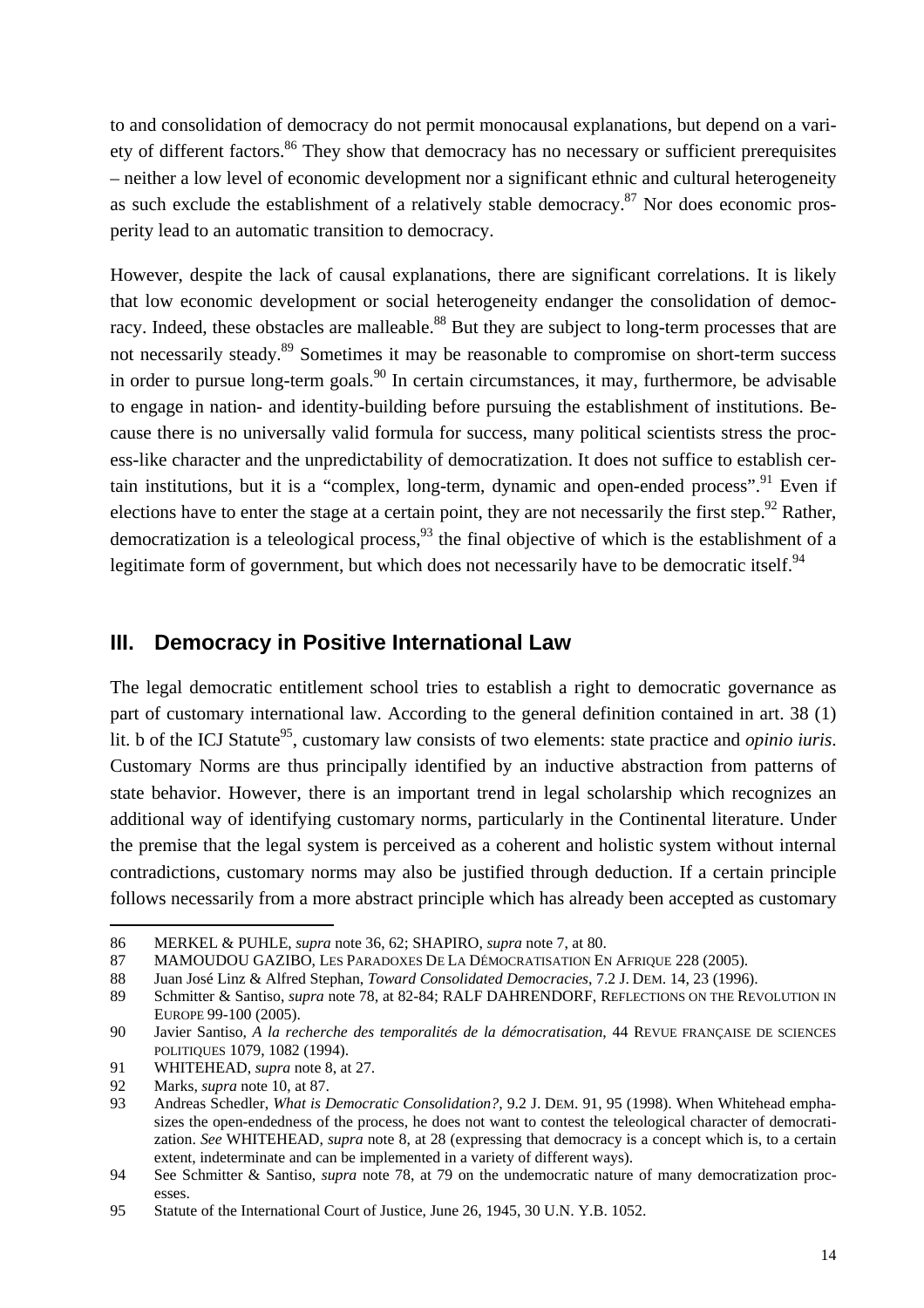law, then the former principle has equally to be part of the custom because the legal order would otherwise be contradictory.<sup>96</sup> With regard to the right to democratic governance, we can find both approaches to justify a customary norm, an inductive and a deductive one. $97$  In the following, I will first turn to the latter.  $98$ 

#### **A. Democracy and Self-Determination**

j

The deductive approach, which is primarily promoted in European scholarship, tries to deduce a right to democratic governance from the principle of self-determination.<sup>99</sup> Self-determination had at first a primarily external direction. The principle had its strongest impact in the context of decolonization.100 However, by its incorporation into the common art. 1 of the two human rights covenants from  $1966^{101}$ , it also received an internal dimension.<sup>102</sup> According to this provision, the right to self-determination attributes to every people, *inter alia*, the right freely to determine its political status. This internal dimension has been affirmed by the friendly relations declaration of the UN General Assembly<sup>103</sup>, which also underlined the right to determine the own political status.

<sup>96</sup> Albert Bleckmann, *Völkergewohnheitsrecht trotz widersprüchlicher Praxis?* 36 HEIDELBERG J. INT'L L. 374, 390 (1976); Christian Tomuschat, *Obligations Arising for States without or against their Will*, 241 RECUEIL DES COURS 195, 293-300 (1993).

<sup>97</sup> Both approaches are not mutually exclusive. *See* Franck, *supra* note 3 (relying on both justifications). Franck calls his approach "inductive" (at 51), but also recurs to the principle of self-determination (at 52-63).

<sup>98</sup> This distinction is, of course, a simplification. There are also other approaches dealing with democracy in international law. See, *e.g*., SUSAN MARKS, THE RIDDLE OF ALL CONSTITUTIONS: INTERNATIONAL LAW, DEMOCRACY AND THE CRITIQUE OF IDEOLOGY 111 (2000) for a proposition of a principle of democratic inclusion, which is supposed to guide the elaboration and interpretation of international legal norms. However, Marks' contribution does not examine concrete sources of international law. It thus has to be perceived rather as a normative proposition than an analysis of a positive norm of international law.

<sup>99</sup> Antonio Cassese, *The Self-Determination of Peoples*, *in* THE INTERNATIONAL BILL OF RIGHTS 92, 97 (Louis Henkin ed., 1981); IDEM, SELF-DETERMINATION OF PEOPLES. A LEGAL REAPPRAISAL 311 (1995); Allan Rosas, *Internal Self-Determination*, *in* MODERN LAW OF SELF-DETERMINATION 225, 244-46 (Christian Tomuschat ed., 1993); Patrick Thornbury, *The Democratic or Internal Aspect of Self-Determination with some Remarks on Federalism*, *in* MODERN LAW OF SELF-DETERMINATION, *supra*, at 101, 136-37; Juan Francisco Escudero Espinosa, *Hacia una intervención armada en favor de la democracia?: El "precedente" de Haití*, 12 ANUARIO DE DERECHO INTERNACIONAL 297, 344-56 (1996); Daniel Thürer, *Self-Determination*, *in* 4 EN-CYCLOPEDIA OF PUBLIC INTERNATIONAL LAW 364, 372 (Rudolf Bernhardt ed., 2000); Linos-Alexandre Sicilianos, *Les Nations unies et la démocratisation de l'Etat: nouvelles tendances*, *in* LA CONTRIBUTION DES NA-TIONS UNIES À LA DÉMOCRATISATION DE L'ETAT 13, 24 (Rostane Mehdi ed., 2002); Jean d'Aspremont, *La création internationale d'Etats démocratiques*, 109 REVUE GÉNÉRALE DE DROIT INTERNATIONAL PUBLIC 889, 905-7 (2005).

<sup>100</sup> James Crawford, *The Rights of Peoples: 'Peoples' or 'Governments'?*, *in* THE RIGHT OF PEOPLES 55, 58 (1988).

<sup>101</sup> Covenant on Civil and Political Rights, *supra* note 16, and International Covenant on Economic, Social and Cultural Rights, Dec. 19, 1966, 993 UNTS 3.

<sup>102</sup> Cassese, *supra* note 99, at 97; Christoph Gusy, *Selbstbestimmung im Wandel. Von der Selbstbestimmung durch den Staat zur Selbstbestimmung im Staat*, 30 ARCHIV DES VÖLKERRECHTS 385, 405 (1992).

<sup>103</sup> Declaration on Principles of International Law Concerning Friendly Relations and Co-operation among States in accordance with the Charter of the United Nations, GA Res. 2625 (XXV), at 121, UN Doc. A/5217 (Oct. 24, 1970).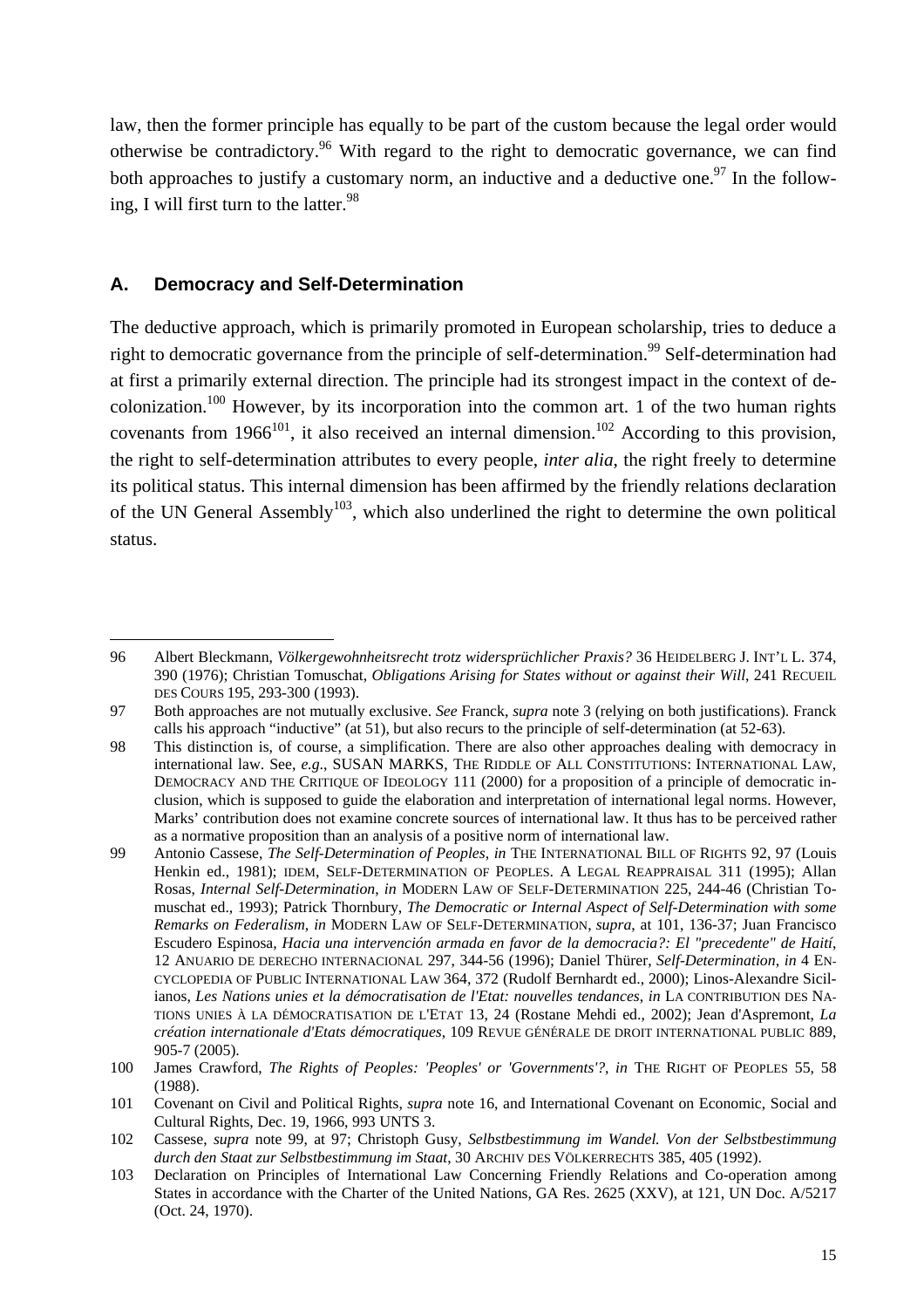#### *1. Democracy as Mandatory Consequence of Self-Determination*

There are two different lines of arguments trying to deduce a democratic principle from the right to self-determination. The first argument is a contextual one: as part of the Covenant on Civil and Political Rights (CCPR)<sup>104</sup>, art. 1 has to be interpreted in the context of the other provisions of the Covenant, in particular the right to democratic elections prescribed in art. 25. The right to participate in elections specifies how the right to determine the own political system has to be exercised.<sup>105</sup> However, it seems more convincing to interpret both provisions in a way that leaves them an independent normative scope.<sup>106</sup> If the guarantees of a self-determination principle which is shaped by art. 25 CCPR do not surpass the scope of the right to democratic elections, self-determination is not needed. In order to guarantee elections, art. 25 CCPR is a sufficient normative basis. If one wants to draw further conclusions, a mere connection of and abstraction from basically independent principles is not enough. This becomes obvious if we consider the practical relevance of the discussion. Within the framework of the CCPR, it does not make any difference whether we interpret art. 1 CCPR in the light of art. 25 CCPR because the latter guarantees that elections will be held in any case. This is different for the customary principle of selfdetermination outside the CCPR. If we interpret this principle equally in the light of art. 25 CCPR, then the scope of the electoral guarantee would be impermissibly extended over the limits of the Convention.

The second argument is more fundamental. It tries to establish a logical relationship between democracy and self-determination. Taking seriously that the right to determine the political system is a right of the *people*, the decision on the political status has to be one of the people, not of the government. Such a decision is necessarily dependent on democratic mechanisms because a different mode of decision attributable to the people is not conceivable.<sup>107</sup> This 'logical' relationship is, however, based on problematic premises.<sup>108</sup> It does not distinguish between the act of framing the political system and its actual content, the *pouvoir constituant* and the *pouvoir con*stitué.<sup>109</sup> The right to self-determination only refers to the former, but not necessarily to the lat-

 $\overline{a}$ 

<sup>104</sup> *See supra* note 16.

<sup>105</sup> Cassese, *supra* note 99, at 97; Alexandre-Charles Kiss, *The Peoples' Right to Self-Determination*, 7 HUM. RTS. L.J. 165, 171 (1986); Hans A. Stöcker, *Europäische Menschenrechtskonvention, Ordre-Public-Vorbehalt und nationales Selbstbestimmungsrecht*, 14 EUROPÄISCHE GRUNDRECHTE ZEITSCHRIFT 473, 477 (1987); Christian Hillgruber & Bernhard Kempen, *Das Selbstbestimmungsrecht des deutschen Volkes und der Teso-Beschluß des Bundesverfassungsgerichts*, 33 RECHT IN OST UND WEST 323, 325-26 (1989); Rosas, *supra* note 99, at 244; Thornbury, *supra* note 99, at 136-37; Thürer, *supra* note 99, at 372.

<sup>106</sup> Christian Tomuschat, *Democratic Pluralism: The Right to Political Opposition*, *in* HUMAN RIGHTS AND PLU-RALIST DEMOCRACY 27, 40 (Allan Rosas & Jan Helgesen eds., 1992).

<sup>107</sup> Rosas, *supra* note 99, at 229; Sicilianos, *supra* note 99, at 24.

<sup>108</sup> *Cf. also* Russel A. Miller, *Self-Determination in International Law and the Demise of Democracy?*, 41 COL. J. TRANSNAT'L L. 601 (2003) (making, however, a historical argument against the logical conjunction of democracy and self-determination).

<sup>109</sup> See Ernst-Wolfgang Böckenförde, *Die verfassunggebende Gewalt des Volkes - Ein Grenzbegriff des Verfassungsrechts*, *in* STAAT, VERFASSUNG, DEMOKRATIE 90, 98-107 (1991) on this distinction.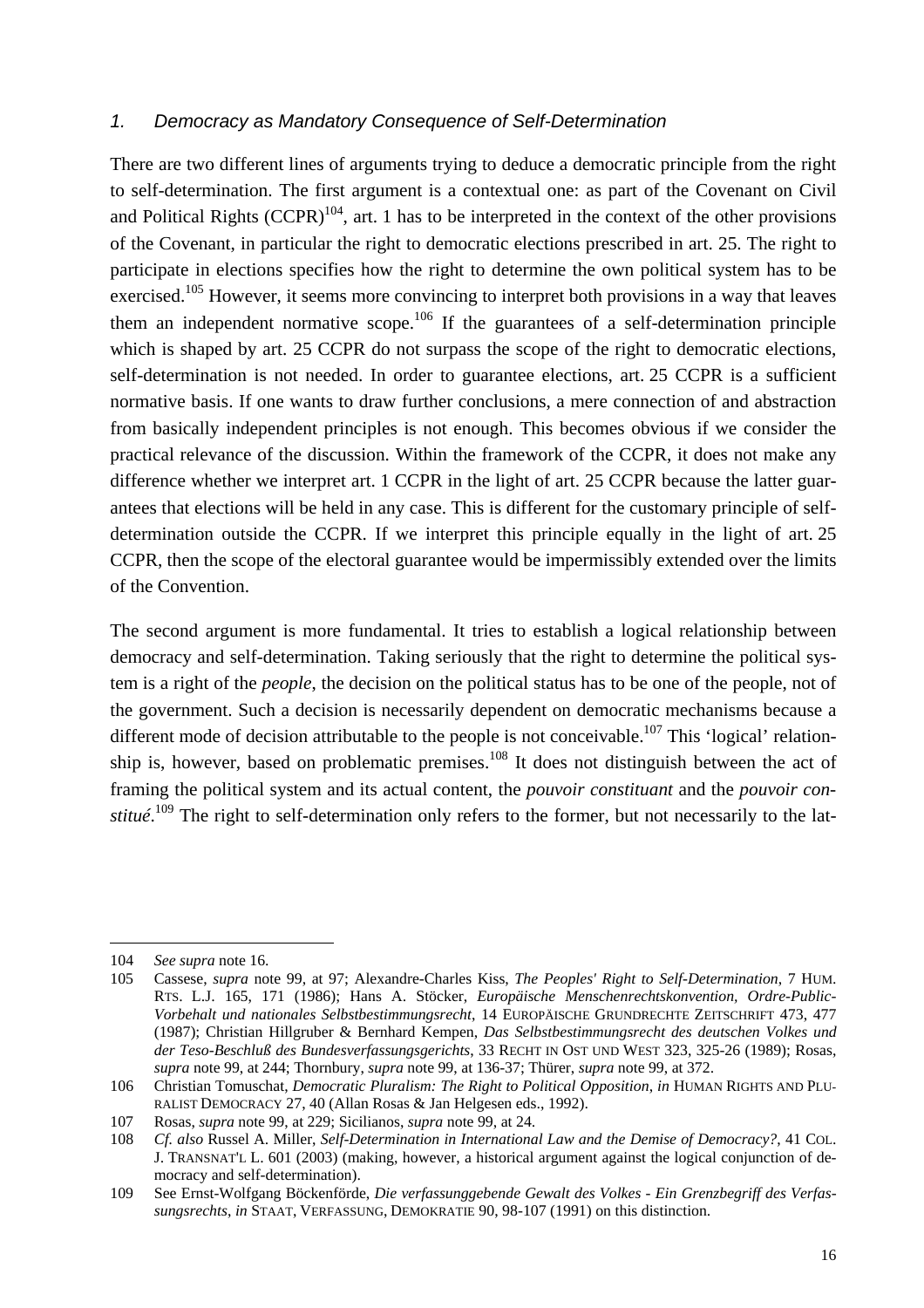ter. History provides examples in which citizens opted by electoral means to delegate power to political elites, which then established authoritarian rule.<sup>110</sup>

One solution to address this dilemma is to distinguish formally between the act of establishing a political system, and the political system itself. The participation of the citizens is limited to the former act. If they choose a system other than democracy, they have, by this act, exhausted their right to self-determination.<sup>111</sup> This view can, however, not explain why the act of selfdetermination should be irreversible. Votes often do depend on the special circumstances of a certain historic situation. However, circumstances may change, just as citizens' preferences may change. Moreover, the composition of the population itself is subject to change. It is difficult to justify that the citizenry in a historically accidental moment shall have the power to bind future generations.

Another solution has been put forward by Gregory Fox and Georg Nolte in their contribution on 'Intolerant Democracies'. In their analysis, they discuss whether democracies are allowed to fight political tendencies directed against the system as such.<sup>112</sup> They propose a substantive concept of democracy in which electoral results may be disregarded in order to prevent an undemocratic opposition to come to power and to protect democracy as such. However, this argument implies a predisposition towards democracy.<sup>113</sup> Democracy or even a specific type of substantive democracy is considered to be an absolute value *a priori*. We have, however, seen that the value of democracy always depends on the specific circumstances.<sup>114</sup> We can thus stick to what Alberto Asor Rosa remarked as early as twenty-five years ago:

democracy, precisely because it is a *system of mediocrites* that cannot make itself out to be an absolute or an end in itself [...], is a *game* whose defining feature is that it allows its own rules to be called into question. *If it does not, it is already something else*. 115

#### *2. Self-Determination and Representation*

This does, however, not lead to the conclusion that the right to self-determination does not impose any restrictions on the political elites' choice of the form of government. This is expressed in the friendly relations declaration, which declares with regard to the principle of selfdetermination:

<sup>110</sup> Jürgen Gebhardt, *Das Demokratische Prinzip und die moderne politische Ordnung*, *in* DEMOKRATIE - CHAN-CEN UND HERAUSFORDERUNGEN IM 21. JAHRHUNDERT 19, 28 (André Kaiser & Wolfgang Leidhold eds., 2005).

<sup>111</sup> Karl Doehring, *Demokratie und Völkerrecht*, *in* TRADITION UND WELTOFFENHEIT DES RECHTS. FESTSCHRIFT FÜR HELMUT STEINBERGER 127, 129 (Hans-Joachim Cremer, Thomas Giegerich & Dagmar Richter eds., 2002).

<sup>112</sup> Gregory H. Fox & Georg Nolte, *Intolerant Democracies*, 36 HARV. INT'L L. J. 1 (1995).

<sup>113</sup> Martti Koskenniemi, *"Intolerant Democracies": A Reaction*, 37 HARV. INT'L L. J. 231, 232-33 (1996).

<sup>114</sup> *See supra* Part II.B.

<sup>115</sup> Alberto Asor Rosa, *La felicità e la politica*, 1.2 LABORATORIO POLITICO 10, 30-31 (1981) ("la democrazia, proprio in quanto *sistema delle mediocrità*, che non si assolutizza e non si erige esso stesso a fine [...], è qual tale *gioco* che accetta di rimettere in discussione le proprie regole. *Se non lo fa, è già un'altra cosa*.") (Translation by the author, emphasis in the original).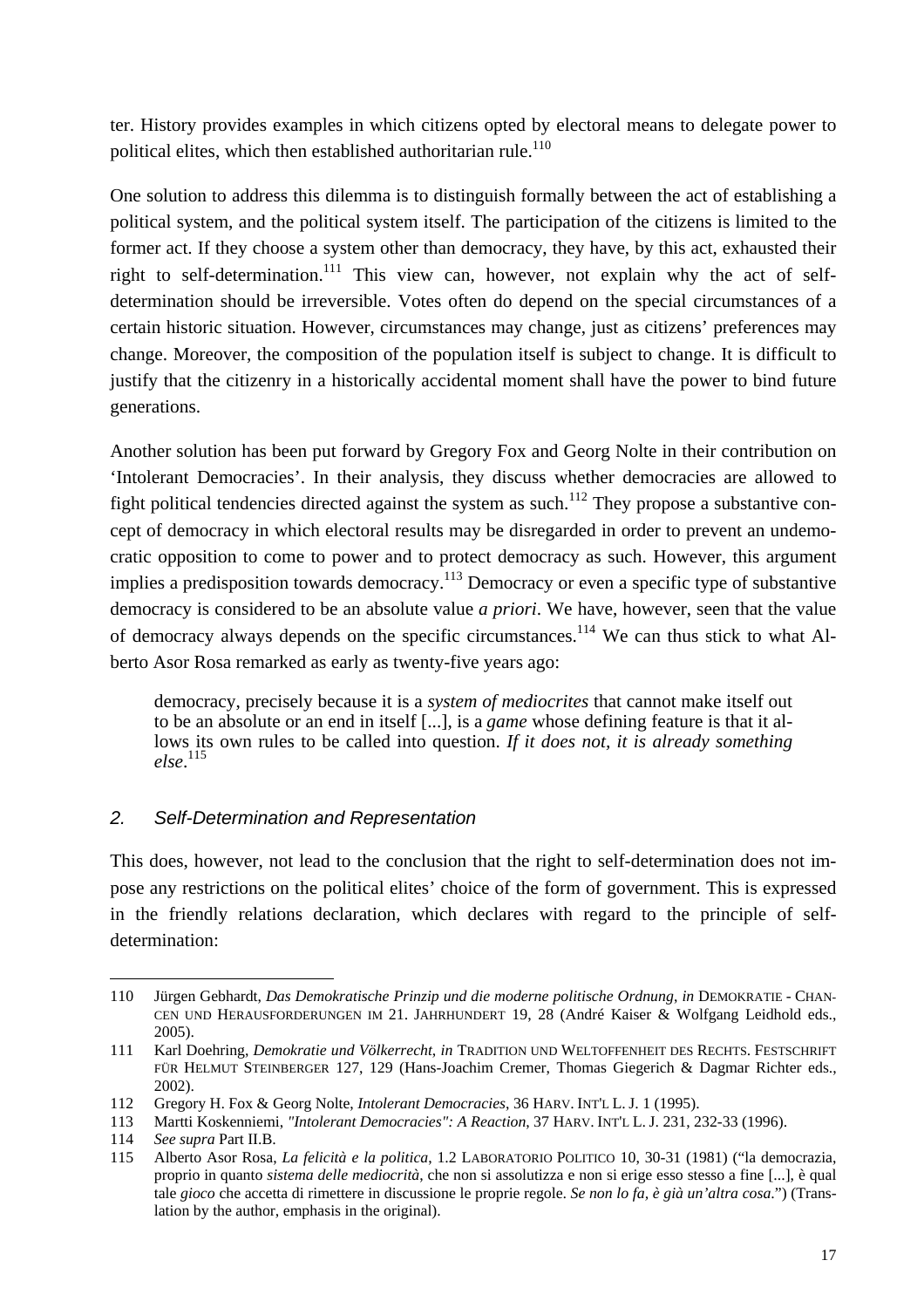Nothing in the foregoing paragraphs shall be construed as authorizing or encouraging any action which would dismember or impair, totally or in part, the territorial integrity or political unity of sovereign and independent States conducting themselves in compliance with the principle of equal rights and self-determination of peoples as described above and thus possessed of a *government representing the whole people* belonging to the territory without distinction as to race, creed or colour.<sup>116</sup>

Consequently, not every form of government is compatible with self-determination. Rather, the government has to be representative. Excluded are thus governments which are authoritarian or only represent particularistic interests. These considerations are underlined by a further argument. If the content of self-determination could exclusively be determined by the respective government, the principle would not differ from the principle of state sovereignty and thus not have any independent value. $117$ 

However, representation does not necessarily have to be realized through elections. It may also be by government in the public interest, government *for* the people. The problem will certainly be to determine when a form of government can be considered as representative. Unlike democracy, representativeness cannot be determined by the sole existence of certain institutions. We rather have to recur to substantial criteria. In this respect, a distinction proposed by Georg Sørensen may be helpful. Sørensen distinguishes between development-oriented régimes, whose purpose is economic development as well as the promotion of individual well-being, growthoriented régimes, who focus exclusively on economic growth without taking into account its effects on society, and self-enriching régimes.<sup>118</sup> Only the first type can be regarded as compatible with the right to self-determination. A further indicator is the human rights record of a government. Not every violation of human rights accounts for the illegitimacy of a government as human rights violations occur even in the most advanced political systems.<sup>119</sup> However, in cases of systematic violations of core human rights, the government would not be representative of its citizens anymore. It would be to qualify as illegitimate, and the state would infringe upon the right to self-determination of its population.

#### **B. The International Practice: Democratic Teleology**

In contrast to the deductive approach, the inductive approach relies in particular on the practice of international institutions.<sup>120</sup> The argumentation is based on a thin concept of democracy,

 $\overline{a}$ 116 Friendly relations declaration, *supra* note 103 (emphasis added).

<sup>117</sup> Crawford, *supra* note 100, at 56.

<sup>118</sup> SØRENSEN, *supra* note 79, at 76-81.

<sup>119</sup> Certainly, a state remains responsible for its human rights violations even if they do not cross the threshold to illegitimacy.

<sup>120</sup> *See* Franck, *supra* note 3; Fox, *supra* note 3; David Wippman, *Defending Democracy through Foreign Intervention*, 19 HOUSTON J. INT'L L. 659, 665-68 (1997); Roland Rich, *Bringing Democracy into International Law*, 12.3 J. DEM. 20 (2001); *Fulda*, Demokratie und pacta sunt servanda (2002); Sicilianos, *supra* note 99; Christian Tomuschat, *L'intervention structurelle des Nations unies*, *in* LA CONTRIBUTION DES NATIONS UNIES À LA DÉMOCRATISATION DE L'ETAT 101 (Rostane Mehdi ed., 2002); JUDE I. IBEGBU, RIGHT TO DEMOCRACY IN INTERNATIONAL LAW 141-205 (2003); Dodzi Kokoroko, *Souveraineté étatique et principe de légitimité démocratique*, 16 REVUE QUÉBÉCOISE DE DROIT INTERNATIONAL 37 (2003); Jan Wouters, Bart De Meester &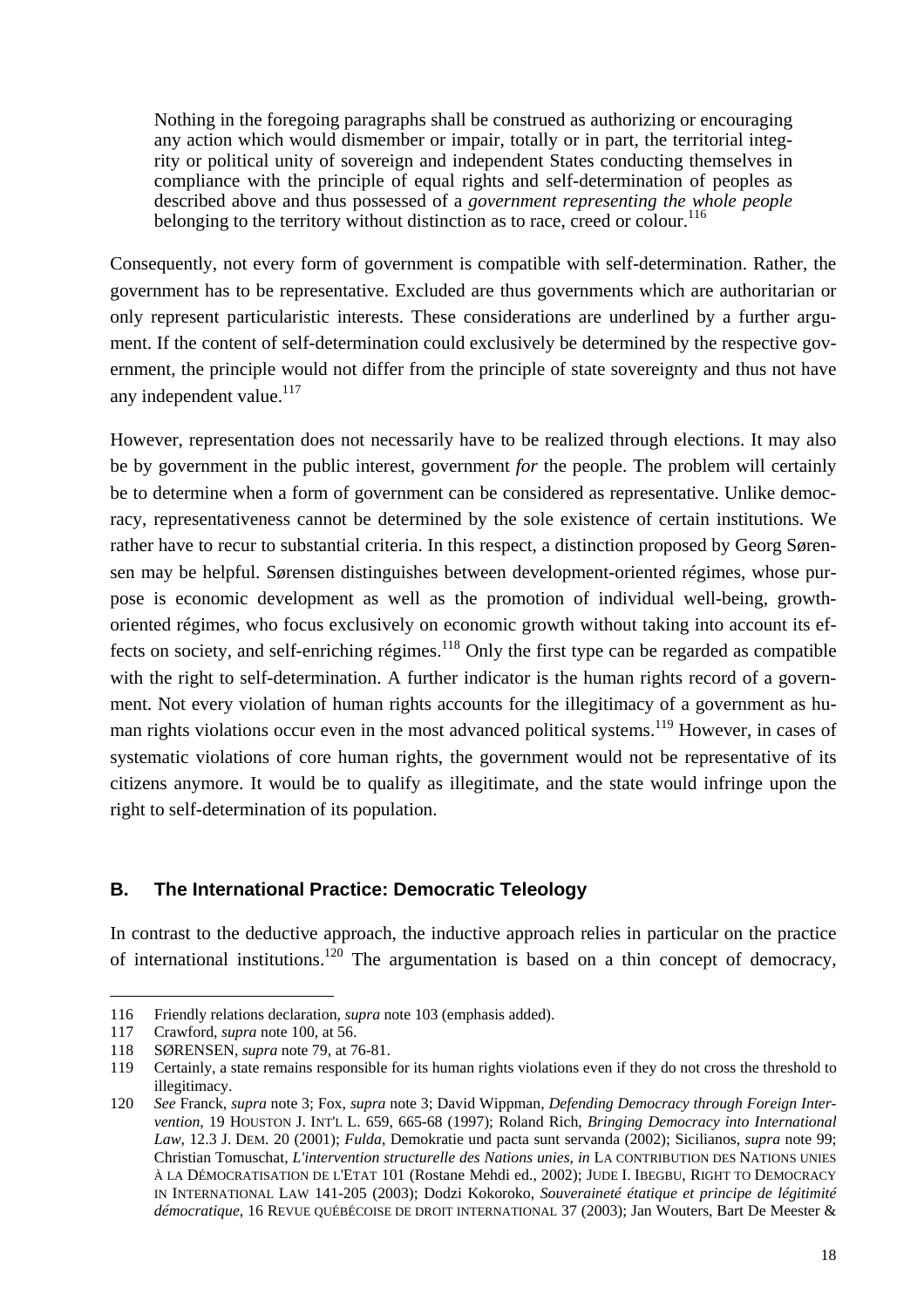which is principally identified by periodic elections.<sup>121</sup> Further support is drawn from political human rights like the freedoms of speech, assembly and association.<sup>122</sup> However, democratization is more complex than just being the introduction of a simple assembly of certain political rights and institutions. The debate in legal academia often seems to presuppose that democracy can easily be established in any given state. But the establishment of democracy was already a complex and slow development in the Western hemisphere. Many developing countries are in a different social and economic situation than most Western states were when they began their transition to democracy. When establishing our theoretical framework, we have already seen that democratization is a complex and long-term process.<sup>123</sup> Therefore, this section tries to reexamine the evidence on democracy in international law through the lens of democratization theory. The thesis which shall be put forward is that international law does not know a strict right to democratic governance, but rather contains a principle of democratic teleology. States are not required to introduce democracy right away, but to develop towards democracy.

Evidence for the emergence of a democracy principle can be found in various fields of international law. The following analysis shall concentrate on three areas, which I deem especially important. First, we will have a look at universal human rights instruments and the practice of international institutions, like resolutions of the UN General Assembly (1.). Then, we will briefly examine the institutional practice at the regional level (2.), before finally dealing with the issue of military interventions in order to establish democracy (3.).

#### *1. Practice of International Institutions*

#### *(a) Right to Democratic Elections: CCPR and UDHR*

One strong indicator for the existence of customary international law is universal treaties, such as the international human rights instruments. If states enter into treaty obligations, they express their intent to be bound by the treaty norms and thus manifest a corresponding *opinio iuris*. 124 The most important treaty norm in this context is art. 25 CCPR. It guarantees the participation in genuine, periodic elections, which are supposed the guarantee the free expression of the will of the electors. Although socialist states originally argued – based on the *travaux préparatoire* – that one-party systems would be in conformity with art. 25 CCPR, there is consensus among international legal scholars today that voters have to be given a meaningful choice in order to meet

Cedric Ryngaert, *Democracy and International Law*, 34 NETH. Y.B. INT'L L. 137 (2003); Tom J. Farer, *The promotion of democracy: International law and norms*, *in* THE UN ROLE IN PROMOTING DEMOCRACY: BE-TWEEN IDEALS AND REALITY 32 (Edward Newman & Roland Rich eds., 2004); Juliane Kokott, *Souveräne Gleichheit und Demokratie im Völkerrecht*, 64 HEIDELBERG J. INT'L L. 517, 526-27 (2004); WHEATLEY, supra note 13, at 135-36; Attila Tanzi, *Remarks on Democracy in Contemporary International Law*, 61 LA COMUNITÀ INTERNAZIONALE 289 (2006); Christian Pippan, *Gibt es ein Recht auf Demokratie im Völkerrecht?*, *in* POPPER UND DIE MENSCHENRECHTE 119, 137-60 (Erwin Riefler ed., 2007).

<sup>121</sup> JAMES CRAWFORD, DEMOCRACY IN INTERNATIONAL LAW 25 (1993).

<sup>122</sup> *See* Franck, *supra* note 3, at 61; Fulda, *supra* note 120, at 22; Sicilianos, *supra* note 99, at 30.

<sup>123</sup> *See supra* Part II.B.5.

<sup>124</sup> North Sea Continental Shelf (F.R.G. v. Den.), 1969 I.C.J. 4, at para. 71 (Feb. 20). See *generally* Richard R. Baxter, *Treaties and Custom*, 129 RECUEIL DES COURS 25 (1970) on the issue of treaties as indicators for customary law.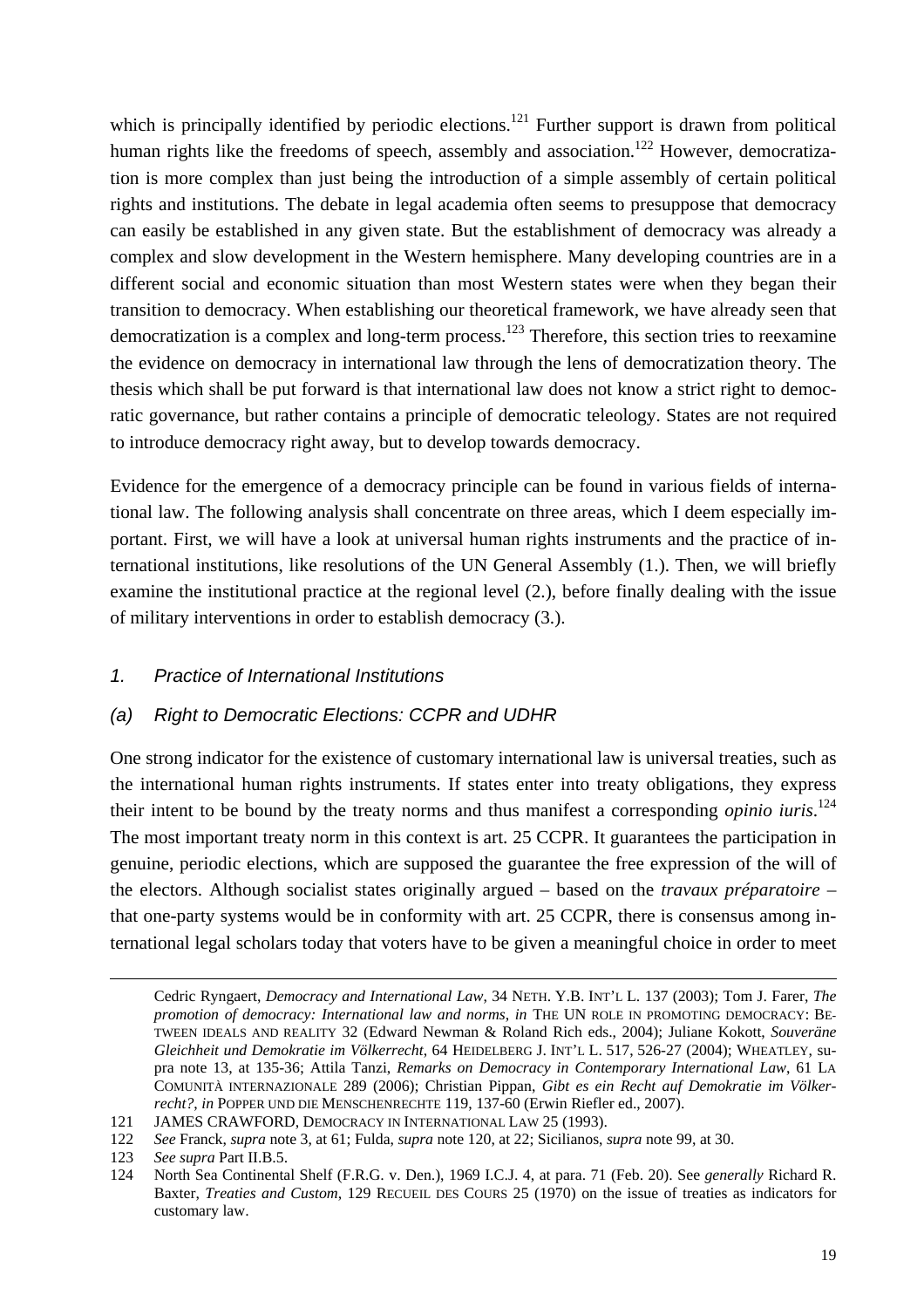the requirements of the Covenant.<sup>125</sup> A "free expression of the will of the electors" (lit. b) and the "part[icipation] in the conduct of public affairs" (lit. a) is only possible when the voters' choice is not restricted to a choice of persons, but also to one of different political agendas.<sup>126</sup>

The CCPR has, as yet, been ratified by 160 states.<sup>127</sup> Indeed, more than eighty percent of the international community have agreed to select their government by free and fair elections. However, there are notable exceptions – the abstinent states China and Pakistan belong to the ten most populous states in the world. Furthermore, the list of abstaining countries shows patterns of regional concentration. Especially in East and Southeast Asia,<sup>128</sup> a considerable number of states has not committed itself to hold periodic elections. Moreover, the number becomes less impressive when we take a look at the actual state practice. Many of the states having ratified the CCPR do not actually practice electoral democracy. According to the 2007 survey of Freedom House, only two thirds of the members of the international community of states can be qualified as electoral democracies.<sup>129</sup> Mere commitment to art. 25 CCPR alone is thus not sufficient in order to establish a customary principle of democracy.<sup>130</sup> Art. 21 of the Universal Declaration of Human Rights<sup>131</sup> encounters the same problem. Indeed, in para. 3, this norm establishes a right to participate in periodic and genuine elections – however, this declaration equally is not supported by state practice.

<sup>125</sup> Karl Josef Partsch, *Freedom of Conscience and Expression, and Political Freedoms*, *in* THE INTERNATIONAL BILL OF RIGHTS 209, 240 (Louis Henkin ed., 1981); Gregory H. Fox, *The right to political participation in international law*, *in* DEMOCRATIC GOVERNANCE AND INTERNATIONAL LAW 48, 57-59 (Gregory H. Fox & Brad R. Roth eds., 2000); MANFRED NOWAK, *art. 25*, *in* UN COVENANT ON CIVIL AND POLITICAL RIGHTS ¶ 20 (2nd ed. 2005); SARAH JOSEPH, JENNY SCHULTZ & MELISSA CASTAN, THE INTERNATIONAL COVENANT ON CIVIL AND POLITICAL RIGHTS ¶ 22.31 (2nd ed. 2004); Niels Petersen, *Elections, Right to Participate in, International Protection*, *in* MAX PLANCK ENCYCLOPEDIA OF PUBLIC INTERNATIONAL LAW ¶ 4 (Rüdiger Wolfrum ed., forthcoming 2009).

<sup>126</sup> Cf. Bwalya v. Zambia, Comm. No. 314/1988, ¶ 6.6, U.N. Doc. CCCPR/C/48/D/ 314/1988 (Hum. Rts. Comm. 1988)

<sup>127</sup> Status: Jan. 25, 2008. The states, which have not (yet) ratified the Covenant are Antigua and Barbuda, Bahamas, Bhutan, Brunei, China, Comoros, Cuba, Fiji, Guinea-Bissau, Kiribati, Laos, Malaysia, Marshall Islands, Micronesia, Moldova, Myanmar, Oman, Pakistan, Palau, Papua New Guinea, Saint Kitts and Nevis, Saint Lucia, Samoa, São Tomé and Príncipe, Saudi Arabia, Singapore, Solomon Islands, Tonga, Tuvalu, United Arab Emirates, Vanuatu.

<sup>128</sup> Bhutan, Brunei, China, Laos, Malaysia, Myanmar, Pakistan, Singapore.

<sup>129</sup> Freedom House, Freedom in the World. Selected Data from Freedom House's Global Annual Survey of Political Rights and Civil Liberties (2007), ¶ 5.

<sup>130</sup> VALENTINA GRADO, GUERRE CIVILI E TERZI STATI 260 (1998); Dietrich Schindler, *Völkerrecht und Demokratie*, *in* LIBER AMICORUM PROFESSOR SEIDL-HOHENVELDERN - IN HONOUR OF HIS 80TH BIRTHDAY 611, 622 (Gerhard Hafner et al. eds., 1998); BRAD R. ROTH, GOVERNMENTAL ILLEGITIMACY IN INTERNATIONAL LAW 417 (1999); Stefan Talmon, *Who is a Legitimate Government in Exile? Towards Normative Criteria for Governmental Legitimacy in International Law*, *in* THE REALITY OF INTERNATIONAL LAW. ESSAYS IN HON-OUR OF IAN BROWNLIE 499, 534 (Guy S. Goodwin-Gill & Stefan Talmon eds., 1999); Mirko Zambelli, *La démocratie: principe universel et fondamental de l'ordre juridique international?*, 10 AKTUELLE JURISTISCHE PRAXIS 667, 673 (2001); Wheatley, *supra* note 22, at 233; Same Varayudej, *A Right to Democracy in International Law: Its Implications for Asia*, 12 ANN. SURV. INT'L & COMP. L. 1, 17 (2006). However, see also the opposing evaluations of Fulda, *supra* note 120, at 86; Nigel D. White, *The United Nations and Democracy Assistance: Developing Practice within a Constitutional Framework*, *in* DEMOCRACY ASSISTANCE. INTERNA-TIONAL CO-OPERATION FOR DEMOCRATIZATION 67, 72 (Peter Burnell ed., 2000); Thomas M. Franck, *Legitimacy and the democratic entitlement*, *in* DEMOCRATIC GOVERNANCE AND INTERNATIONAL LAW 25, 27 (Gregory H. Fox & Brad R. Roth eds., 2000).

<sup>131</sup> Universal Declaration of Human Rights, G.A. Res. 217 A (III), at 71, U.N. GAOR, 3d Sess., 1st plen. mtg., U.N. Doc. A/810 (Dec. 12, 1948).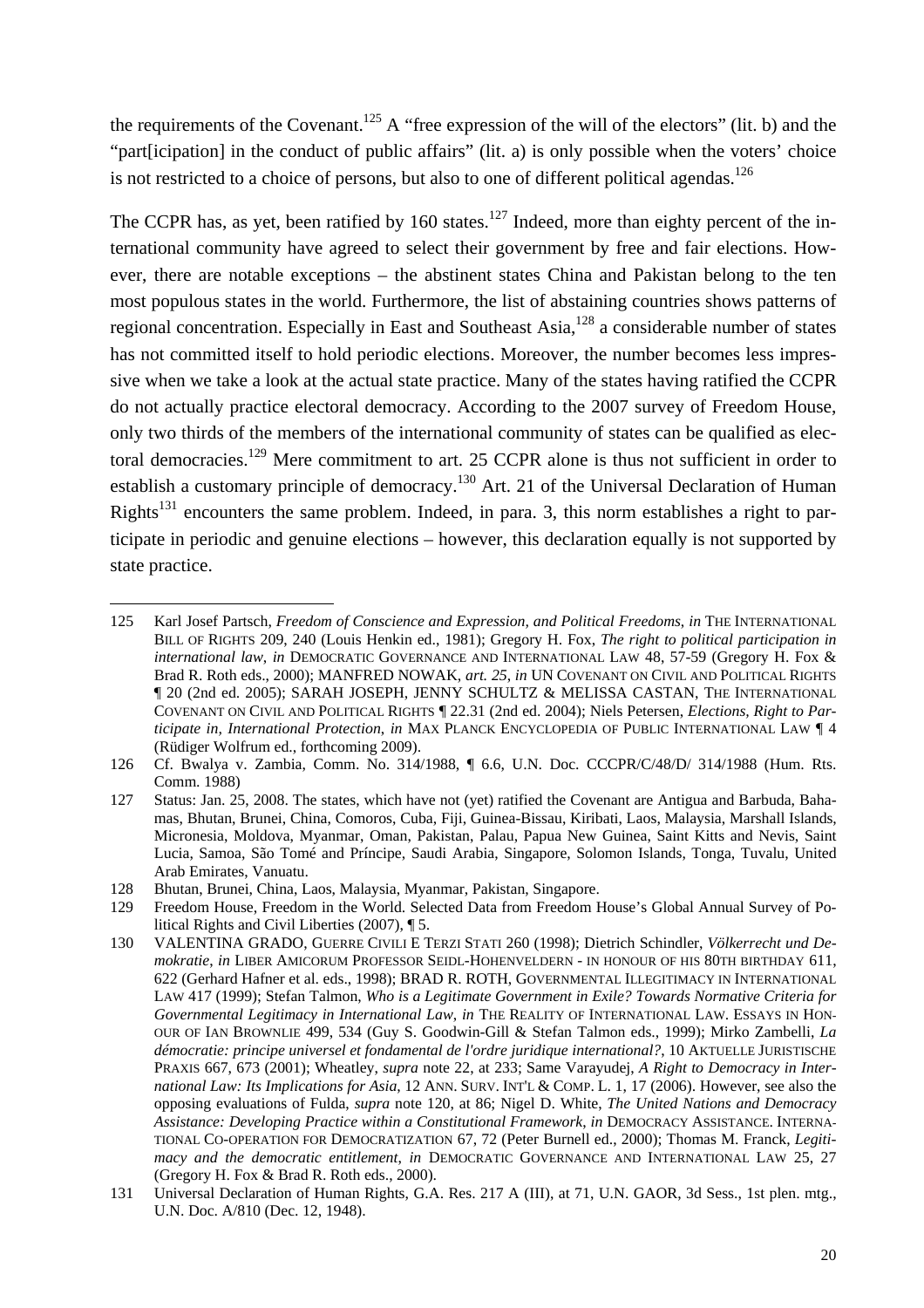#### *(b) Declarations of the U.N. General Assembly*

A more modest approach is put forward by the UN General Assembly in a couple of resolutions on elections and democracy. From 1988 onwards, the General Assembly issued a series of resolutions under the title "Enhancing the Effectiveness of the principle of periodic and genuine elections".132 The first resolution of this series states in its operative part that the General Assembly

1. Emphasizes the significance of the Universal Declaration of Human Rights and the International Covenant on Civil and Political Rights, which establish that the authority to govern shall be based on the will of the people, as expressed in periodic and genuine elections;

2. Stresses its conviction that periodic and genuine elections are a necessary and indispensable element of sustained efforts *to protect the rights and interests of the governed* and that, *as a matter of practical experience*, the right of everyone to take part in the government of his or her country is a crucial factor in the effective enjoyment by all of a wide range of other human rights and fundamental freedoms, including political, economic, social, and cultural rights;

3. Declares that determining the will of the people requires an electoral process which accommodates distinct alternatives, and this process should provide an equal opportunity for all citizens to become candidates and put forward their political views, individually and in co-operation with others:<sup>133</sup>

The resolution does not contain an explicit affirmation of a right to democratic elections. Instead of imposing a strict obligation, the resolution rather gives reasons for the suitability of elections. Para. 2 attempts an empirical justification ("as a matter of practical experience") and emphasizes that elections are a necessary precondition for output legitimacy ("to protect the rights and interests of the governed") because they are crucial for the enjoyment of human rights. In contrast, para. 3 is of normative nature, referring to the will of the people and stressing the necessity to implement the latter through an electoral process.

The resolution was changed slightly in the following years. The successive versions of the resolution contained reservations stressing the autonomy of states to develop their political system. Resolution 46/137, which was adopted in 1991, stated in its preamble:

Recognizing that there is no single political system or electoral method that is equally suited to all nations and their people and that the efforts of the international community to enhance the effectiveness of the principle of periodic and genuine elections should not call into question each State's sovereign right, in accordance with the will of its people, freely to choose and *develop* its political, social, economic

<sup>132</sup> G.A. Res. 43/157, U.N. Doc. A/RES/43/157 (Dec. 8, 1988); G.A. Res. 44/146, U.N. Doc. A/RES/44/146 (Dec. 15, 1989); G.A. Res. 45/150, U.N. Doc. A/RES/45/150 (Dec. 18, 1990); G.A. Res. 46/137, U.N. Doc. A/RES/46/137 (Dec. 17, 1991); G.A. Res. 47/138, U.N. Doc. A/RES/47/138 (Dec. 18, 1992); G.A. Res. 48/131, U.N. Doc. A/RES/48/131 (Dec. 20, 1993); G.A. Res. 49/190, U.N. Doc. A/RES/49/190 (Dec. 23, 1994); G.A. Res. 50/185, U.N. Doc. A/RES/50/185 (Dec. 15, 1995); G.A. Res. 52/129, U.N. Doc. A/RES/52/129 (Dec. 12, 1997); G.A. Res. 54/173, U.N. Doc. A/RES/54/173 (Dec. 17, 1999); G.A. Res. 56/159, U.N. Doc. A/RES/56/159 (Dec. 19, 2001); G.A. Res. 58/180, U.N. Doc. A/RES/58/180 (Dec. 22, 2003); G.A. Res. 60/162, U.N. Doc. A/RES/60/162 (Dec. 16, 2005); G.A. Res. 62/150, U.N. Doc. A/RES/62/150 (Dec. 18, 2007).

<sup>133</sup> G.A. Res. 43/157, *supra* note 132 (emphasis added).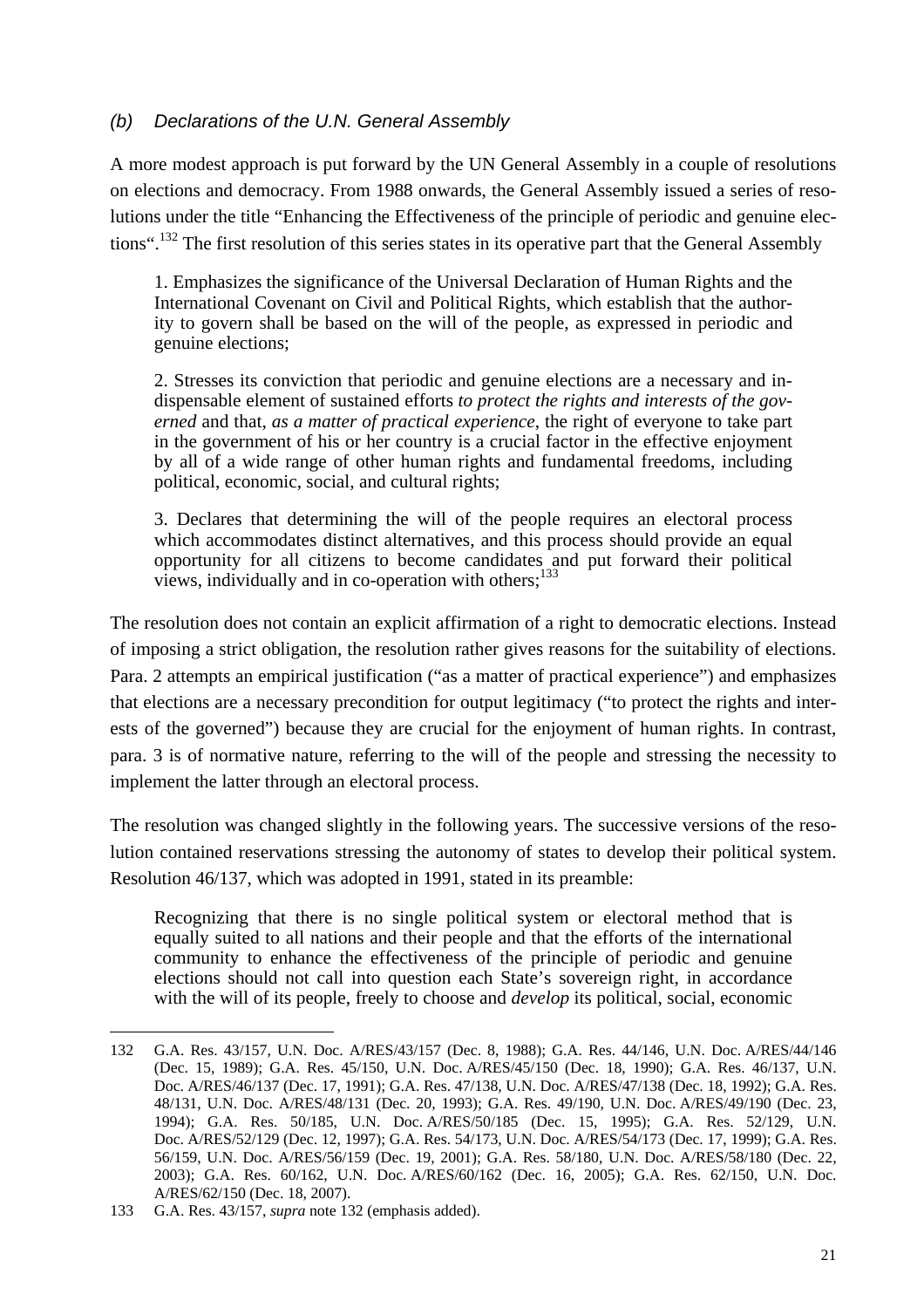and cultural systems, whether or not they conform to the preferences of other states.<sup>134</sup>

Furthermore, in the operative part, it said:

5. Underscores the duty of each Member State, in accordance with the provisions of the Charter of the United Nations, to respect the decisions taken by other states, in accordance with the will of their people, in freely choosing and *developing* their electoral institutions:<sup>135</sup>

Concurrently, the General Assembly adopted, from 1989 onwards, a "counter"-resolution, bearing the title "Respect for he principles of national sovereignty and non-interference in the internal affairs of states in their electoral processes",<sup>136</sup> which stresses in its operative part the right of peoples to determine their political, economic and social system:

[The General Assembly]

1. Reiterates that, by virtue of the principle of equal rights and self-determination of peoples enshrined in the Charter of the United Nations, all peoples have the right, freely and without external interference, to determine their political status and to pursue their economic, social and cultural development, and that every State has the duty to respect that right in accordance with the provisions of the Charter;

2. Affirms that it is the concern solely of peoples to determine methods and to establish institutions regarding the *electoral process*, as well as to determine the ways for its implementation according to their constitution and national legislation;

[…]

4. Urges all States to respect the principle of non-interference in the internal affairs of States and the sovereign right of peoples to determine their political, economic and social system.<sup>137</sup>

At first glance, the two strands of resolutions seem to contradict each other.<sup>138</sup> On the one hand, the pro-elections resolutions praise the advantages of electoral systems of government. But these praises are taken away with the other hand emphasizing the importance of national autonomy to

 $\overline{a}$ 134 G.A. Res. 46/137, *supra* note 132 (emphasis added). The two preceding resolutions from 1989 and 1990 still had this paragraph in the operative part instead of the preamble.

<sup>135</sup> *Id*. (emphasis added).

<sup>136</sup> G.A. Res. 44/147, U.N. Doc. A/RES/44/147 (Dec. 15, 1989); G.A. Res. 45/151, U.N. Doc. A/RES/45/151 (Dec. 18, 1990); G.A. Res. 46/130, U.N. Doc. A/RES/46/130 (Dec. 17, 1991); G.A. Res. 47/130, U.N. Doc. A/RES/47/130 (Dec. 18, 1992); G.A. Res. 48/124, U.N. Doc. A/RES/48/124 (Dec. 20, 1993); G.A. Res. 49/180, U.N. Doc. A/RES/49/180 (Dec. 23, 1994); G.A. Res. 50/172, U.N. Doc. A/RES/50/172 (Dec. 22, 1995); G.A. Res. 52/119, U.N. Doc. A/RES/52/119 (Dec. 12, 1997); G.A. Res. 54/168, U.N. Doc. A/RES/54/168 (Dec. 17, 1999). From 2001, the resolutions were adopted with a different operative part stressing the relationship between the right to self-determination of the political system and the development of electoral institutions: G.A. Res. 56/154, U.N. Doc. A/RES/56/154 (Dec. 19, 2001); G.A. Res. 58/189, U.N. Doc. A/RES/58/189 (Dec. 22, 2003); G.A. Res. 60/164, U.N. Doc. A/RES/60/164 (Dec. 16, 2005).

<sup>137</sup> G.A. Res. 44/147, *supra* note 136 (emphasis added).

<sup>138</sup> Slim Laghmani, *Vers une légitimité démocratique?*, *in* LES NOUVEAUX ASPECTS DU DROIT INTERNATIONAL 249, 269 (Rafâa Ben Achour & Slim Laghmani eds., 1994) ("exacte négation"). *Accord*. Rafâa Ben Achour, *Egalité souveraine des Etats, droit des peuples à disposer d'eux-mêmes et liberté de choix du système politique, économique, culturel et social*, *in* SOLIDARITÉ, ÉGALITÉ, LIBERTÉ - FREDERICO MAYOR AMICORUM LIBER 785, 793 (Karel Vasak et al. eds., 1995).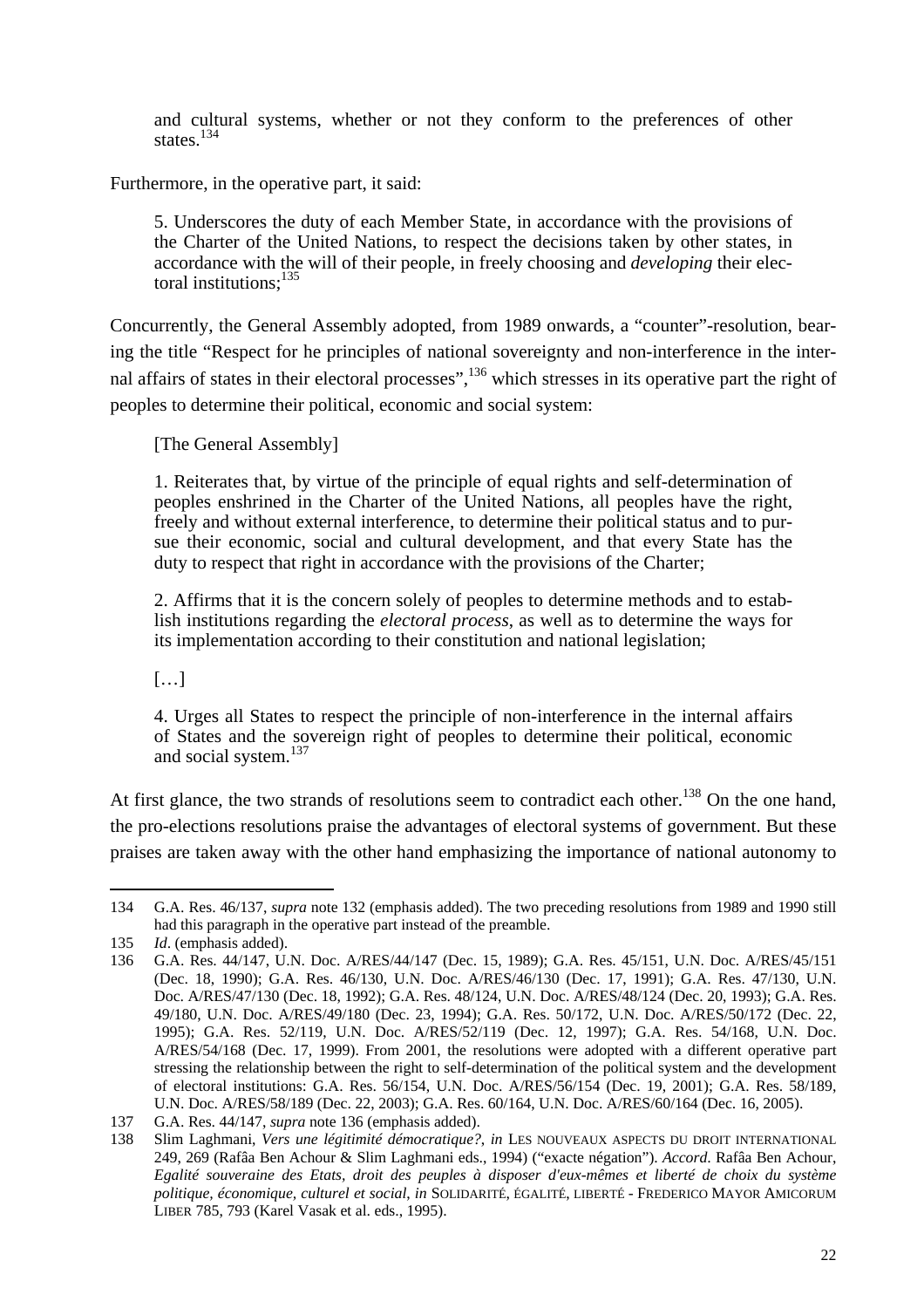choose a proper political system without external interference. However, the contradiction is not as great as some scholars would like it to appear. Even if peoples have the right to determine their political, economic and social system, this does not mean that the choice of the political system is unlimited. As we have seen in the previous section, the government has to be representative.<sup>139</sup> Para. 5 of resolution 46/137 underlines this by emphasizing that the choice has to be made "in accordance with the will of the people". Considering the difficulties of equalizing the *pouvoir constituant* and the *pouvoir constitué*, 140 this does, however, not constitute an automatic obligation to democracy.

The resolutions rather suggest a teleological attitude towards elections and democracy. They emphasize the desirability of electoral institutions without imposing a strict obligation. In our analysis of the democratization theories, we have seen that democratization is perceived as a longterm process rather than a shift from one status to another.<sup>141</sup> By using the terms "developing" or "enhancing" in the context of electoral institutions, the language of the resolution stresses exactly this process-like character of democratization. The establishment of electoral institutions is only one element, not necessarily the first in this process.

These results are underlined by several other resolutions and declarations of the international community. The primary example is General Assembly resolution 55/96, titled "Promoting and Consolidating Democracy", which was adopted in 2000. The central claim of this resolution is to "call upon states to promote and consolidate democracy".<sup>142</sup> Thus, it equally uses a processoriented terminology by employing terms such as "promoting" and "consolidating". In particular, the latter term is often used in the social sciences to describe the teleological character of democratization processes.<sup>143</sup> Furthermore, the term "consolidation" underlines that democracy is understood both as a classificatory and as a gradual concept in international law. The process of democratization certainly marks the process leading to a transition to democracy. It does, however, not stop there, but requires also a subsequent consolidation.

The aforementioned Vienna Declaration of Human Rights<sup>144</sup> also contains a paragraph dedicated to democratization:

The World Conference on Human Rights reaffirms that least developed countries committed to the process of democratization and economic reforms, many of which are in Africa, should be supported by the international community in order to succeed in their transition to democracy and economic development.<sup>145</sup>

Again, the language rather focuses on democratization and the process of transition than on the status of democracy. Finally, in the UN millennium declaration<sup>146</sup> we can find several declara-

<sup>139</sup> *See supra* Part III.A.2.

<sup>140</sup> *See supra* Part III.A.1.

<sup>141</sup> *See supra* Part II.B.5.

<sup>142</sup> G.A. Res. 55/96, *supra* note 17, ¶ 1.

<sup>143</sup> Schedler, *supra* note 93, at 95.

<sup>144</sup> *Supra* note 4.

<sup>145</sup> Vienna Declaration, *supra* note 4, ¶ 9.

<sup>146</sup> United Nations Millennium Declaration, G.A. Res. 55/2, U.N. Doc. A/RES/55/2 (Sept. 8, 2000).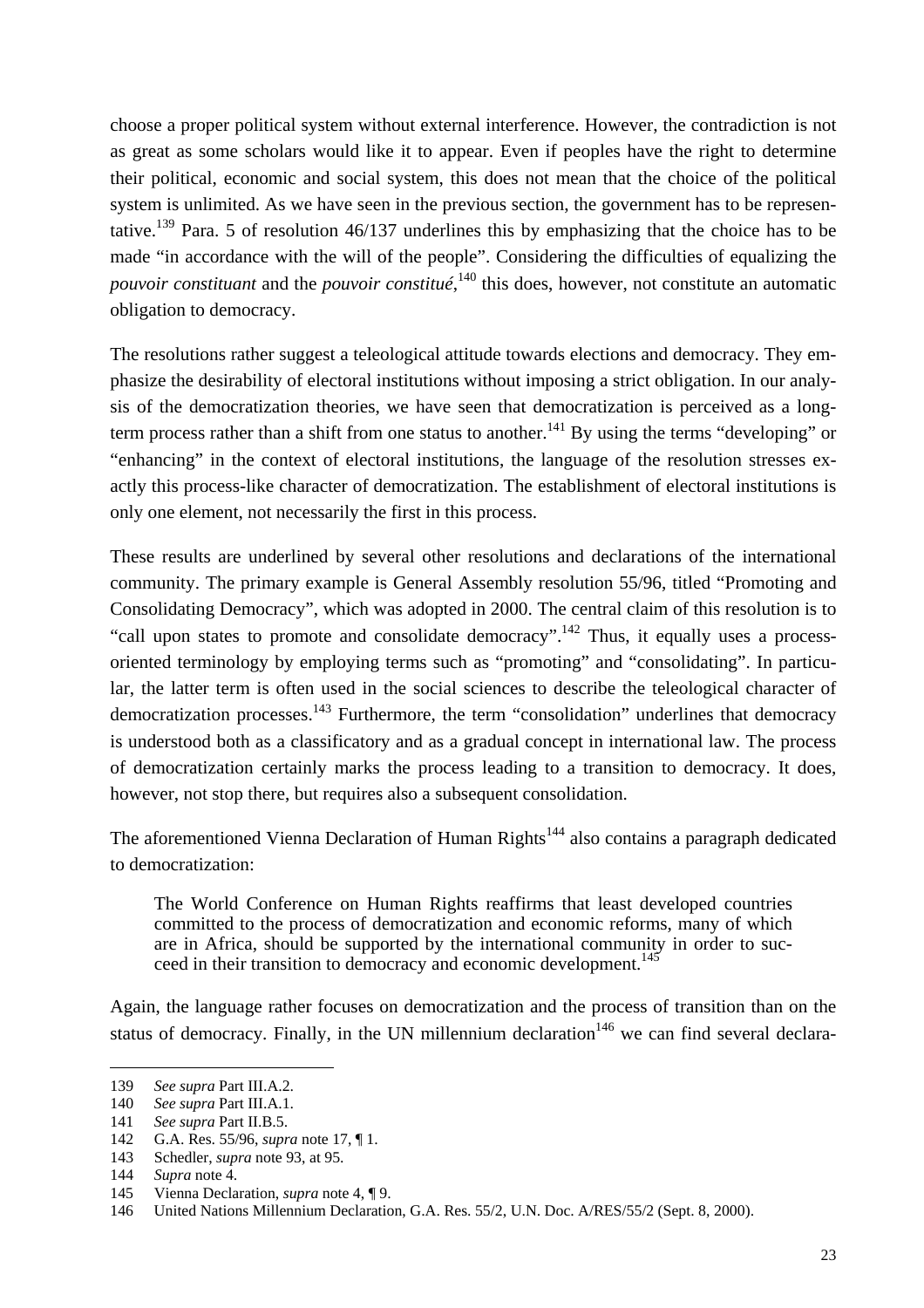tions to promote democracy<sup>147</sup> or to strengthen the capacity of UN member states for democratization<sup>148</sup>.

#### *2. Regional Developments*

Indications for an increasing acceptance of democracy as an international legal principle cannot only be found at universal, but also at regional level. As the following analysis will show, there are, however, significant differences between the various regions.

#### *(a) Americas*

j

#### (α) Organization of American States

The most extensive guarantees concerning democracy – outside the European Union – can be found in the system of the Organization of American States (OAS). On the one hand, art. 23 of the American Convention of Human Rights<sup>149</sup> prescribes the right to participate in democratic elections. Furthermore, the promotion of democracy is, according to art. 2 lit. b of the OAS Charter<sup>150</sup>, one of the principal objectives of the organization. Art. 9 of the OAS Charter provides the possibility to suspend membership rights of a Member State if the elected government of the latter has been overthrown by force. The mechanism governing the suspension of membership rights has been outlined in a more detailed way in the Inter-American Democratic Charter<sup>151</sup>, which was adopted by the OAS General Assembly on September 11, 2001.<sup>152</sup> The Charter guarantees the American peoples a right to democracy and establishes an implementation mechanism in its art. 17-22. Although, as resolution of the General Assembly the democratic Charter has no directly binding force, the established implementation mechanism can, according to art. 31 of the Vienna Convention on the Law of Treaties (VCLT)<sup>153</sup>, be regarded as specification of OAS Charter art. 9.<sup>154</sup>

This sanction mechanism has been applied several times in practice. The baptism of fire came shortly after the adoption of resolution 1080, when Haiti's president Aristide was ousted in September 1991. The Permanent Council convened immediately, condemned the coup and requested the reinstallation of Aristide.<sup>155</sup> Two days later, the OAS suspended the trade relations with Haiti

<sup>147</sup> *See id*. at ¶ 24 ("We will spare no effort to promote democracy and strengthen the rule of law [...]").

<sup>148</sup> *See id*. at ¶ 225 ("We resolve therefore: [...] To strengthen the capacity of all our countries to implement the principles and practices of democracy [...]").

<sup>149</sup> American Convention on Human Rights, *supra* note 16.

<sup>150</sup> Charter of the Organization of American States, Apr. 30, 1948, 119 U.N.T.S. 3.

<sup>151</sup> Inter-American Democratic Charter, O.A.S. Doc. OEA/Ser.P/AG/Res.1 (XXVIII-E/01) (Sept. 11, 2001).

<sup>152</sup> See Enrique Lagos & Timothy D. Rudy, *The Third Summit of the Americas and the Thirty-first Session of the OAS General Assembly*, 96 AM. J. INT'L L. 173 (2002); Enrique Lagos & Timothy D. Rudy, *In Defense of Democracy*, 35 U. MIAMI INTER-AM. L. REV. 283 (2004); Sonia Picado, *The Evolution of Democracy and Human Rights in Latin America: A Ten Year Perspective*, 11 HUM. RTS. BRIEF 28 (2004) for more detailed accounts of the Charter.

<sup>153</sup> Vienna Convention on the Law of Treaties, May 23, 1969, 8 I.L.M. 679.

<sup>154</sup> Lagos & Rudy, *supra* note 152, at 304.

<sup>155</sup> O.A.S. Doc. CP/RES. 567 (870/91) (Sept. 30, 1991).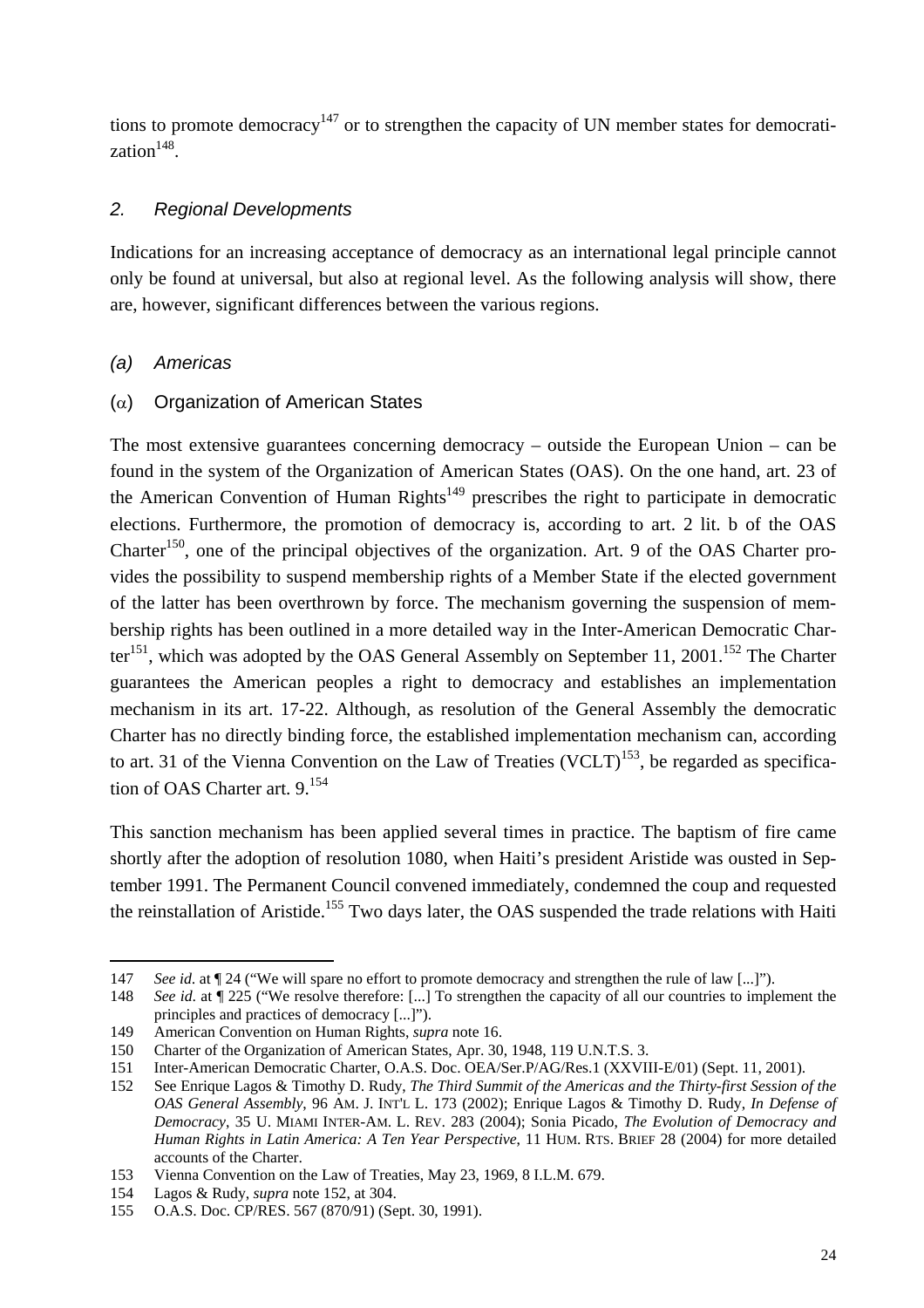and all forms of non-humanitarian aid.<sup>156</sup> Subsequently, the United Nations assumed the case. Two years after the coup, they finally authorized the United States to intervene with military means, thus forcing the military junta to step down.<sup>157</sup>

In April 1992, the Peruvian president Fujimori staged an auto-coup, in which he dissolved the parliament and commanded the arrest of several members of the opposition. The Permanent Council of the OAS expressly condemned this action.<sup>158</sup> The international community suspended several loans which had been envisaged to support the country. The international pressure prompted Fujimori to concede the election of a constitutional assembly in November 1992. The effectiveness of these international measures was limited, however, as Fujimori won the elections and maintained his power in the end.<sup>159</sup> One year later, Jorge Serrano Elías, the president of Guatemala, also initiated an auto-coup. He dissolved the parliament, suspended several constitutional rights and dismissed the judges of the constitutional court. The sanctions of the OAS were much more severe than in the case of Peru.<sup>160</sup> The Permanent Council condemned Serrano's coup unanimously and forced him finally to step down and to flee to El Salvador.

In 2000, Peru again came into the focus of public attention. The OAS sent a mission to Peru in order to monitor the presidential elections. However, the monitoring mission perceived itself to be unable to guarantee the technical minimum standards for the vote counting of the decisive ballot between Fujimori and his contender, Alejandro Toledo. The OAS thus canceled the mission. In its report to the Secretary General, the delegation called the elections insufficient with regard to international standards.<sup>161</sup> Despite this report, the member states of the OAS could not agree to condemn Peru on the basis of resolution 1080. The Permanent Council adopted a compromise and sent a mission to Peru in order to investigate the case in more detail. The mission was, however, not completed because Fujimori stumbled on a corruption scandal and had to cede power.

In February 2004, Haiti's president Aristide was toppled a second time. A three-week rebellion forced him to step down and to leave the country. The president of the Supreme Court, Boniface Alexandre, succeeded Aristide as transitional president. The reaction of the international community was much more lukewarm than thirteen years earlier. The General Assembly of the OAS reacted four months later, adopting a resolution in which it called upon Haiti to return to democracy and condemning the committed acts of violence.<sup>162</sup> However, the OAS neither authorized

j 156 O.A.S. Doc. MRE/RES. 1/91, Ser. F/V.1 (Oct. 3, 1991).

<sup>157</sup> *See infra* Part III.B.3.b (referring to the case of Haiti in more detail).

<sup>158</sup> O.A.S. Doc. MRE/RES. 1/92, Ser. G (Apr. 13, 1992)

<sup>159</sup> Tom J. Farer, *Collectively Defending Democracy in the Western Hemisphere*, *in* BEYOND SOVEREIGNTY: COLLECTIVELY DEFENDING DEMOCRACY IN THE AMERICAS 1, 19-20 (1996).

<sup>160</sup> *See* Barry Steven Levitt, *A Desultory Defense of Democracy: OAS Resolution 1080 and the Inter-American Democratic Charter*, 48.3 LATIN AM. POL. & SOC'Y 93, 116 (2006) (noting that the reason for the different treatment was probably that the Peruvian people backed Fujimori more than the population of Guatemala did Serrano).

<sup>161</sup> O.A.S. Doc. CP/ACTA 1241/00, Ser. G (May 31, 2000).

<sup>162</sup> O.A.S. Doc. AG/RES. 2058 (XXXIV-O/04) (June 8, 2004).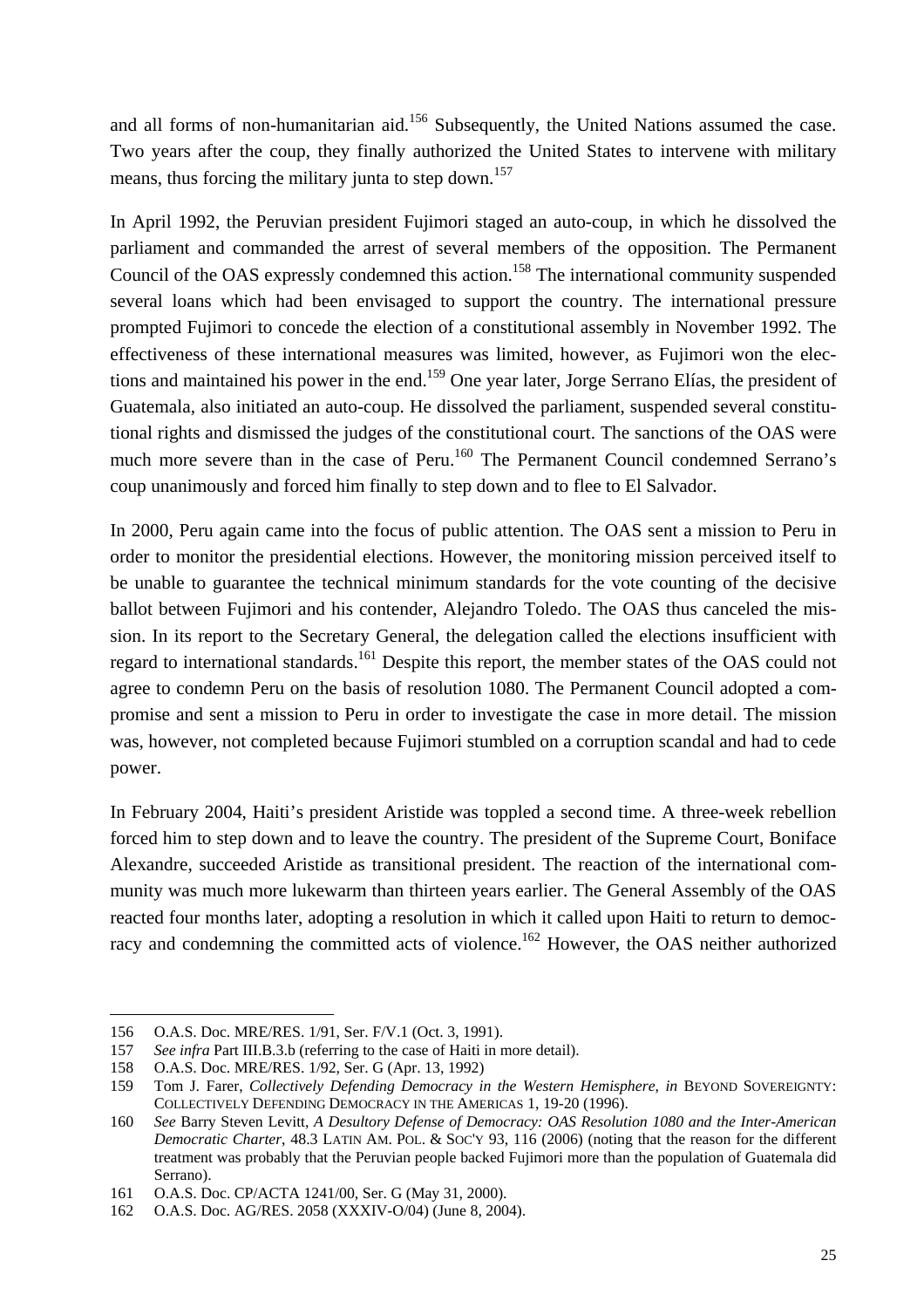formal sanctions, nor did it suspend membership rights.<sup>163</sup> The reason for this mild international reaction was probably Aristide's weak legitimacy.<sup>164</sup> He had still been elected in 2000, but the elections had been subject to irregularities. Furthermore, many human rights organizations condemned Aristide for the deteriorating human rights situation and the political violence in the country. This case demonstrates that the OAS treats *coups d'état* in a differentiated manner. Not every coup is automatically condemned. Rather, the perceived legitimacy of the ousted head of state has a decisive influence on the reaction of the OAS.

#### (β) Regional Organizations

j

References to democracy are, however, not limited to the OAS. Legal documents referring to democracy and elections can also be found in the framework of some Latin American regional organizations. In 1998, the Member States of the Andean Community (Comunidad Andina – CAN) adopted the Andean Community Commitment to Democracy<sup>165</sup> as a legally binding additional protocol to the founding statute of the CAN, the Cartagena Agreement.<sup>166</sup> Save a commitment to democracy in art. 1, the protocol sets up a sanction mechanism (art. 4), which enables coercive measures ranging from the suspension of membership rights (lit. a) to the disallowance of the eligibility for loans of the financial institutions of the CAN (lit. c) if the democratic order is disrupted (art. 2). Furthermore, art. 13 of the Human Rights Charter of the  $CAN<sup>167</sup>$  prescribes a right of the Andean peoples to democracy, which is further specified in the arts. 14-18.

A similar mechanism was installed in the framework of the MERCOSUR. In 1996, the heads of state of the four Member States adopted a declaration for democracy<sup>168</sup>, in which the establishment and maintenance of democratic institutions is regarded as a fundamental precondition for the cooperation within the MERCOSUR (para. 1). Violations may lead to the suspension of membership rights (para. 4). With the protocol of Ushuaia<sup>169</sup>, this mechanism has been transformed into an international treaty that has been extended also to Bolivia and Chile, countries not currently members of the MERCOSUR.

The system of Central American Integration (Sistema de Integración Centroamericana – SICA) has included the promotion and strengthening of democracy as one of the principal objectives of

<sup>163</sup> David S. Berry, *Non-Democratic Transitions: Reactions of the OAS and CARICOM to Aristide's Departure*, 33 SYRACUSE J. INT'L L. & COM. 249, 256 (2005).

<sup>164</sup> Michele Wucker, *Haiti: So Many Missteps*, 21.1 WORLD POL'Y J. 41 (2004).

<sup>165</sup> Additional Protocol to the Cartagena Agreement: "Andean Community Commitment to Democracy", Aug. 7, 1998, http://www.comunidadandina.org/INGLES/normativa/ democracy.htm.

<sup>166</sup> Andean Subregional Integration Agreement (Cartagena Agreement), May 26, 1969, 28 I.L.M. 1165.

<sup>167</sup> Andean Charter for the Promotion and Protection of Human Rights, Jul. 26, 2002, http://www.comunidadandina.org/INGLES/documentos/documents/andean\_charter.htm.

<sup>168</sup> Declaración Presidencial sobre Compromiso Democrático en el MERCOSUR, June 25, 1996, http://www.mercosursalud.org/espanhol/mercosul/historico/Decl\_compr\_Pres.htm.

<sup>169</sup> Protocolo de Ushuaia sobre Compromiso Democrático en el MERCOSUR, la Republica de Bolivia y la Republica de Chile, July 24, 1998, http://www.mercosur.int/msweb/portal%20intermediario/es/index.htm (follow "Protocolo de Ushuaia" hyperlink).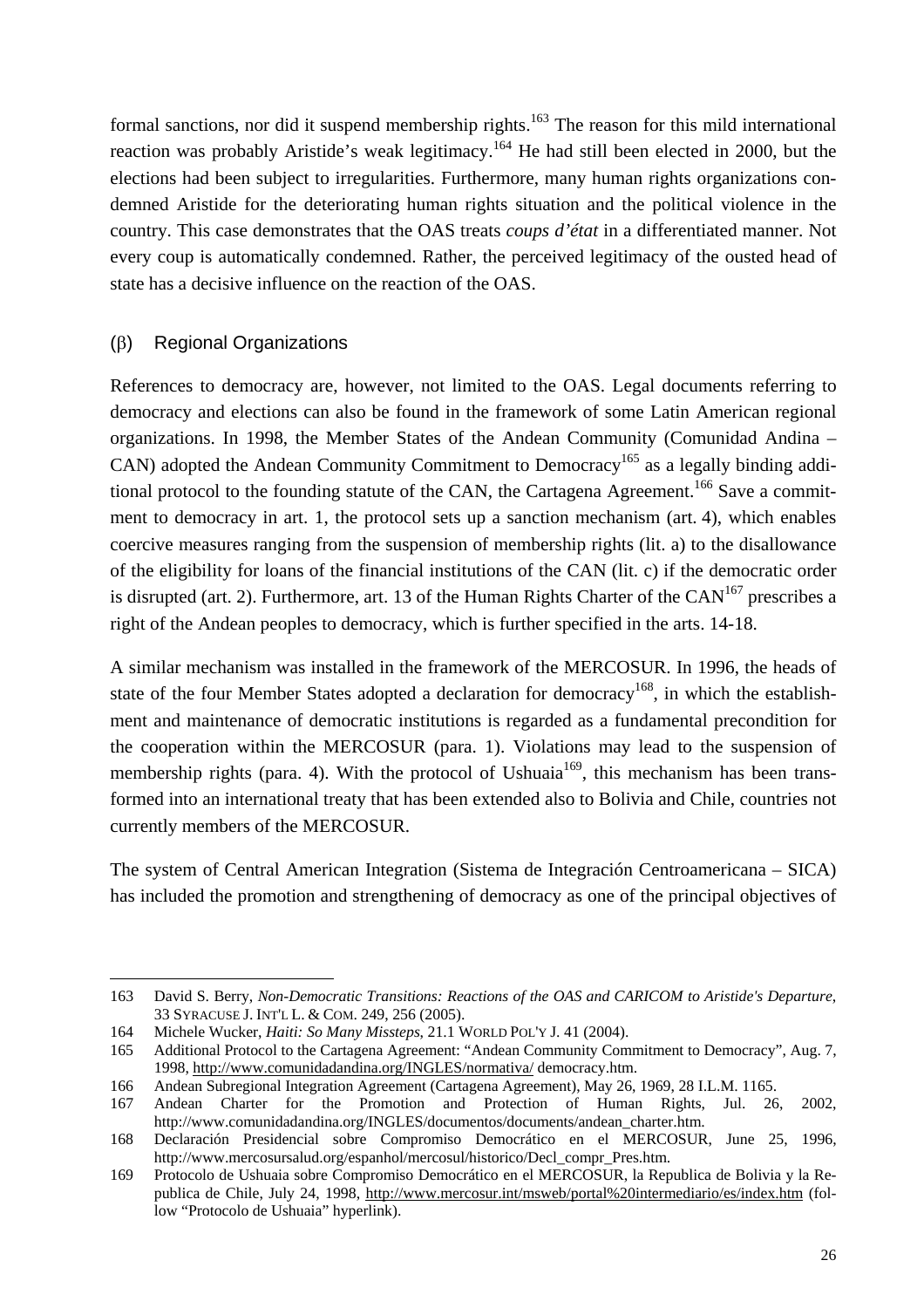the organization into art. 3 of its founding statute, the protocol of Tegucigalpa.<sup>170</sup> This objective was confirmed in 1995 by concluding the treaty on democratic security in Central America<sup>171</sup>. which affirms that SICA is based on the principles of democracy and the rule of law, leading to the obligation to elect governments in universal, free and secret elections (art. 1 (1)).

#### *(b) Europe*

As for the Americas, the institutional design of Europe's international organisations shows a great commitment to democracy. Art. 3 of the first additional protocol to the European Convention on Human Rights<sup>172</sup> prescribes the right to participate in democratic elections. In contrast to the OAS, however, the democracy principle has not been enshrined in the founding Statute of the Council of Europe<sup>173</sup>. In its art. 3, it says that the Member States , must accept the principles of the rule of law and of the enjoyment by all persons within its jurisdiction of human rights and fundamental freedoms, and collaborate sincerely and effectively in the realisation of the objective of the Council as specified in Chapter I."

Although missing in the operative part of the statute, democracy is mentioned in the preamble. There, democracy is described as a value which originates from the "spiritual and moral values which are the common heritage of the [European] peoples".<sup>174</sup> According to art. 1 lit. a of the Statute, the realization of the latter principles is one of the main objectives of the organization.

In practice, the level of democratization had an influence on the membership in the Council of Europe. When, in 1967, the parliamentary democracy in Greece was succeeded by a military dictatorship, the parliamentary assembly recommended the exclusion of Greece to the Committee of Ministers. Greece preceded this step by quitting the Council of Europe on December 12, 1969. Equally, Portugal and Spain were admitted as members only after the reintroduction of democracy in both countries.<sup>175</sup> After the dissolution of the Soviet Union, the admission of Russia to the Council was delayed for several years. The reason was, *inter alia*, a report of experts testifying about Russia that it had departed on its journey towards democracy, but had not yet arrived.176

In the context of the Conference for Security and Cooperation in Europe, the Heads of State and Government declared in the Charter of Paris that they would promote democracy as the only admissible form of government. In essence, the democracy principle is specified as an implementa-

<sup>170</sup> Protocolo de Tegucigalpa a la Carta de la Organización de Estados Centroamericanos (ODECA), Dec. 13, 1991, 1695 U.N.T.S. 382.

<sup>171</sup> Tratado Marco de Seguridad Democrática in Centroamérica, Dec. 15, 1995, 2007 U.N.T.S. 191.

<sup>172</sup> Protocol to the Convention fort he Protection of Human Rights and Fundamental Freedoms, March 20, 1952, E.T.S. No. 9.

<sup>173</sup> Statute of the Council of Europe, May 5, 1949, E.T.S. No. 1.

<sup>174</sup> *Id*. at PP. 3.

<sup>175</sup> YVES BEIGBEDER, INTERNATIONAL MONITORING OF PLEBISCITES, REFERENDA AND NATIONAL ELECTIONS 249 (1994).

<sup>176</sup> Ronald St. J. Macdonald, *The Entry of New Member States into the Council of Europe*, 91 ASIL PROCEED-INGS 523 (1997).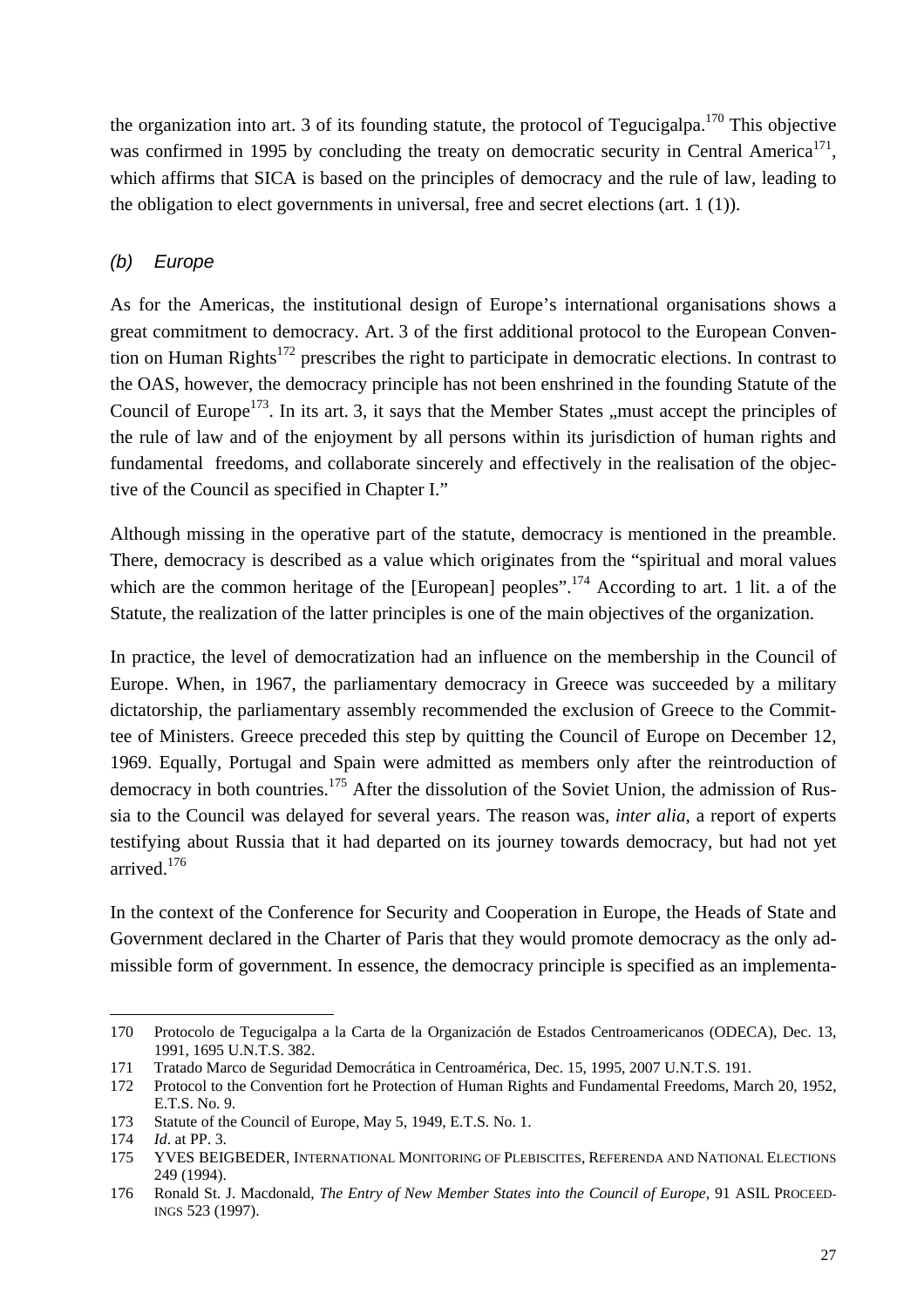tion of the will of the people by means of free and fair elections and the respect of the rule of law. Although the Charter of Paris is no international treaty with immediately binding force, it can – according to VCLT art. 31 – be used as a tool of interpretation in order to specify existing obligations such as those of the Council of Europe.<sup>177</sup>

The supranational institution, in which the democracy principle is developed the strongest – but in which it is also criticized the most – is the European Union.<sup>178</sup> According to art. 6 (1) of the Treaty on European Union<sup>179</sup>, democracy is one of the fundamental principles of the EU. It is part of the *acquis communautaire*, which every potentially new member has to observe in order to be admitted to the EU. Moreover, TEU art. 7 provides a sharp mechanism of sanctions according to which certain membership rights may be suspended if TEU art. 6 (1) is violated.<sup>180</sup>

#### *(c) Africa*

#### *(*α*) African Union*

In the context of the African Union (AU), art. 13 of the African Charter on Human and Peoples' Rights<sup>181</sup> does not mention a right to elections explicitly. However, it guarantees a right to participate in the conduct of public affairs. According to the African Commission on Human Rights, this participation requires the legitimation of sovereign power through elections.<sup>182</sup> Furthermore, art. 3 lit. g and art. 4 lit. m of the AU Charter<sup>183</sup> mention the promotion and the respect of democratic principles and institutions as a fundamental objective of the AU. Moreover, the AU and its predecessor, the Organization of African Unity (OAU), have established protection mechanisms against *coups d'état*. The beginning was a resolution of the African Commission of Human Rights, dating from 1994, which condemned military overthrows of government and appealed to military regimes to transfer their power to elected governments.184

j 177 Jochen Abr. Frowein, *Demokratie und Völkerrecht in Europa*, *in* VÖLKERRECHT ZWISCHEN NORMATIVEM ANSPRUCH UND POLITISCHER REALITÄT 365, 368 (Konrad Ginther et al. eds., 1994).

<sup>178</sup> *See*, *e.g*., Joseph H.H. Weiler, Ulrich Haltern & Franz C. Mayer, *European Democracy and Its Critique*, 18 W. EUR. POL. 4 (1995); Renaud Dehousse, *Beyond representative democracy: constitutionalism in a polycentric polity*, *in* EUROPEAN CONSTITUTIONALISM BEYOND THE STATE 135 (Joseph H.H. Weiler & Marlene Wind eds., 2003); Anne Peters, *European Democracy after the 2003 Convention*, 41 COM. MKT. L. REV. 37 (2004); Augustín José Menéndez, *Between Laeken and the Deep Blue Sea: An Assessment of the Draft Constitutional Treaty from a Deliberative-Democratic Standpoint*, 11 EUR. PUBL. L. 105 (2005); Niels Petersen, *The Democracy Concept of the European Union - Coherent Constitutional Principle or Prosaic Declaration of Intent?*, *in* THE UNITY OF THE EUROPEAN CONSTITUTION 97 (Philipp Dann & Michal Rynkowski eds., 2006) (proposing different conceptualizations of the democracy principle in the EU).

<sup>179</sup> Treaty on European Union, Feb. 7, 1992, O.J. C 325 (Dec. 24, 2002) [hereinafter: TEU].

<sup>180</sup> See AMARYLLIS VERHOEVEN, THE EUROPEAN UNION IN SEARCH OF A DEMOCRATIC AND CONSTITU-TIONAL THEORY 349-354 (2002) on the sanction mechanism established by TEU art. 7.

<sup>181</sup> African (Banjul) Charter of Human and Peoples' Rights, Jun. 27, 1981, 21 I.L.M. 58.

<sup>182</sup> Constitutional Projects and Civil Liberties Organisation v. Nigeria, Communication 102/93, in: Twelth Annual Activity Report of the African Commission on Human and Peoples' Rights – 1998-1999, at 45, ¶ 50.

<sup>183</sup> Constitutive Act of the African Union, July 11, 2000, O.A.U. Doc. CAB/LEG/23.15.

<sup>184</sup> Resolution on the Military, Afr. Comm. Hum. & Peoples' Rts., Res. 10(XVI)94 (1994).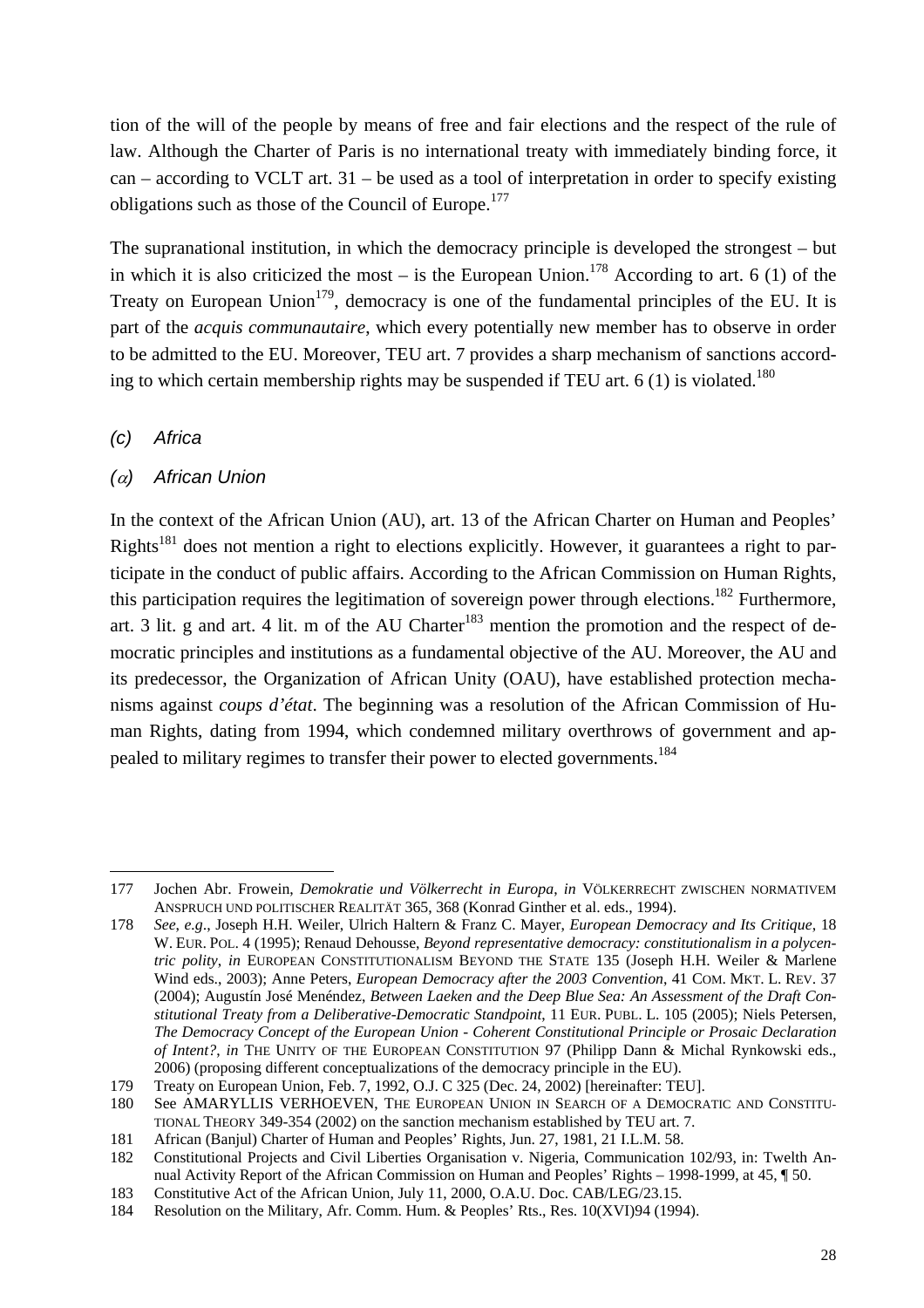In practice, the turning point was the ousting of Ahmed Kabbah in Sierra Leone in  $1997$ <sup>185</sup>. The OAU supported the military intervention of the ECOWAS<sup>186</sup> and called upon the international community to deny the recognition to the junta of Paul Koroma.<sup>187</sup> It reacted similarly in response to military coups on the Comoros, in the Ivory Coast and in Niger and did not recognize the rebels as legitimate governments of the respective states.<sup>188</sup>

This position was translated into a legal rule with the foundation of the AU. The AU Charter contains, beneath the mentioned commitments to democracy, a condemnation of unconstitutional *coups d'état* (art. 4 lit. p). The implementation mechanism is embodied in art. 30 of the AU Charter, according to which membership rights of states, in which the government has come to power by unconstitutional means, may be suspended. Reading AU Charter art. 30 together with the guarantee of the democracy principle in art. 4 lit. m of the Charter suggests an interpretation of art. 30 according to which only the ousting of elected regimes is subject to the mentioned sanctions.<sup>189</sup>

The sanctions mechanism is specified by a declaration of the Heads of State and Government of the AU/OAU.<sup>190</sup> The declaration provides a period of six months in which the concerned state shall have the opportunity to restore its constitutional order. During this time, it shall be suspended from the policy-making organs of the AU/OAU. If it does not comply with this obligation, sanctions may be instituted. The declaration contains a non-exhaustive list of possible sanctions, ranging from the denial of visas for members of the government in question, via restriction of government-to-government contacts, to trade restrictions.

The mechanism has been applied in several cases. The participation of the Central African Republic in the organs of the AU was suspended after the elected president Ange-Félix Patassé had been overthrown by military force.<sup>191</sup> The suspension was withdrawn after presidential elections had been held in 2005.<sup>192</sup> As Faure Gnassingbé captured power in Togo by military force after the death of his father in February 2005, the AU condemned the coup, suspended Togo's membership rights and welcomed the sanctions which had been established by the ECOWAS.<sup>193</sup> This pressure prompted Gnassingbé to step down and hold elections, which he finally won. The Peace and Security Council reacted by readmitting Togo's government.<sup>194</sup>

<sup>185</sup> Paul D. Williams, *From Non-Intervention to Non-Indifference: The Origins and Development of the African Unions Security Culture*, 106 AFR. AFF. 253, 272 (2007).

<sup>186</sup> See *infra* Part III.B.3.b on this intervention.

<sup>187</sup> OAU Council of Ministers, Doc. CM/Dec. 356 (LXVI) (May 28-31, 1997).

<sup>188</sup> Tiyanjana Maluwa, *The Constitutive Act of the African Union and Institution-Building in Postcolonial Africa*, 16 LEIDEN J. INT'L L. 157, 165 (2003).

<sup>189</sup> Kofi Oteng Kufuor, *The OAU and the Recognition of Governments in Africa: Analyzing its Practice and Proposals for the Future*, 17 AM. U. INT'L L. REV. 369, 395 (2002).

<sup>190</sup> Declaration on the Framework for an OAU Response to Unconstitutional Changes of Government, O.A.U. Doc. AHG/Decl.5 (XXXVI) (July 10-12, 2000).

<sup>191</sup> A.U. Doc. Central Organ/MEC/AMB/Comm. (XC), ¶ 4 (March 17, 2003).

<sup>192</sup> A.U. Doc. PSC/PR/Comm. (XXXIII) - (ii), ¶ 2 (June 24, 2005).

<sup>193</sup> A.U. Doc. PSC/PR/Comm. (XXV), ¶ 3 & 4 (Feb. 25, 2005).

<sup>194</sup> A.U. Doc. PSC/PR/Comm. (XXX), ¶ 3 (May 27, 2005).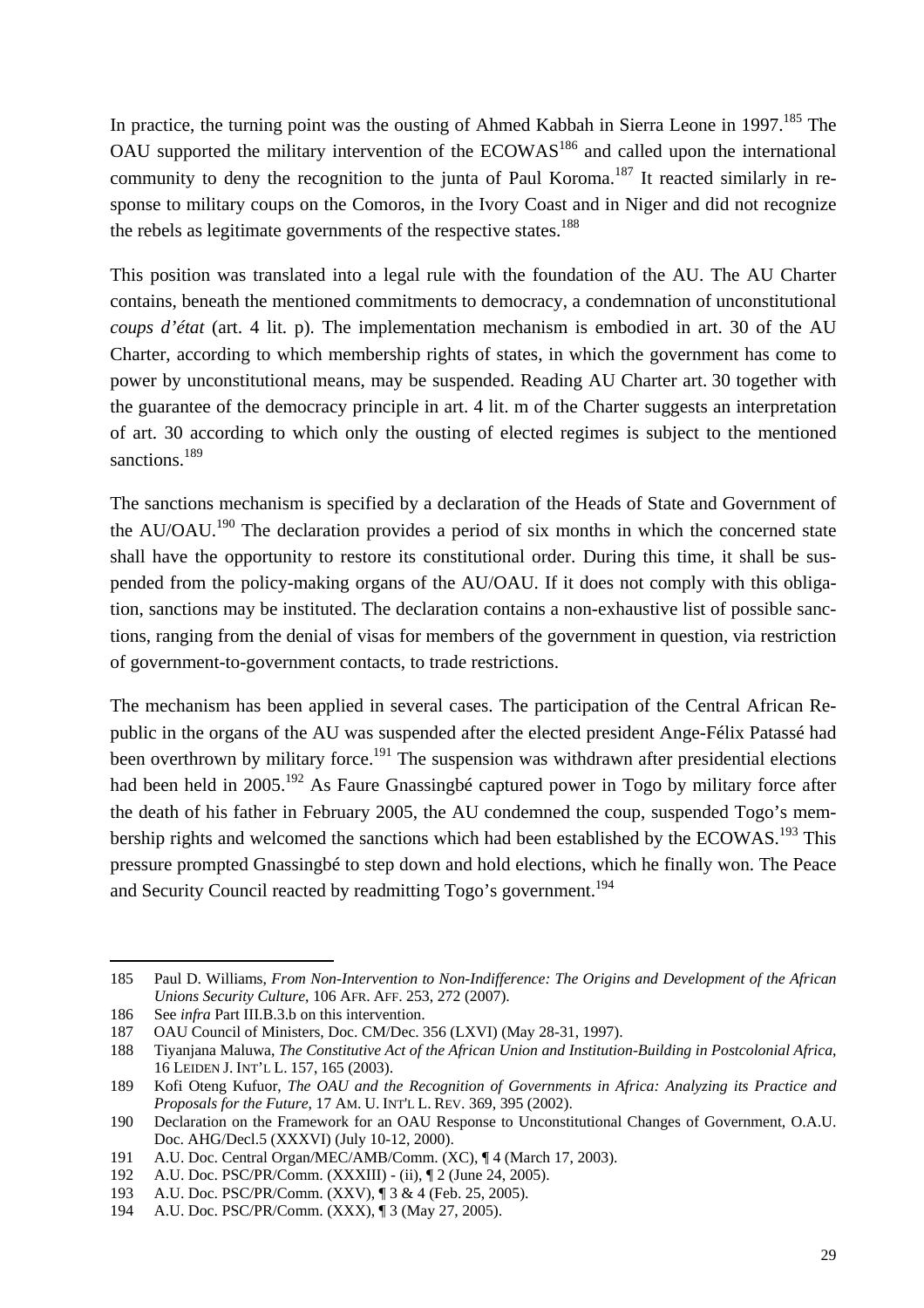However, the current practice is problematic in a two-fold way. In certain respects, it is too farreaching, and in others, it is not inclusive enough.<sup>195</sup> So far, military coups have been condemned, notwithstanding the legitimacy of the ousted regime. There is, thus, a danger that the mechanism is an instrument to cement the *status quo* rather than a motor of democratization.<sup>196</sup> For example, the Mauritanian president Taya, whose legitimacy was questionable at best, was overthrown in a bloodless coup in August 2005. Although the military government announced that it would hold elections within two years and excluded its own participation, the coup was condemned by the African Union and made subject to sanctions.<sup>197</sup> However, some African politicians voiced critique. The South African ambassador to Mauritania, for example, declared: "[Although] the principle of the AU is not to agree with coups, [...] we believe we shall not have one policy to fit every situation."198

However, the sanctions against Mauritania were only lifted after the presidential elections in spring  $2007$ <sup>199</sup>. In two other cases, in which the coup was directed against regimes of doubtful legitimacy, the AU only issued a formal condemnation without imposing further sanctions. The military coup against a corrupt regime in the Ivory Coast in December 1999 was formally condemned, but the transitional government was recognized quite quickly thereafter.<sup>200</sup> In 2003, president Kumba Yalla was ousted in Guinea-Bissau after having dissolved the parliament and having adopted some dictatorial decrees. Equally, the AU formally condemned the coup, but did not impose further sanctions.<sup>201</sup>

In contrast, the AU is very reluctant when it comes to other constitutional infringements, like falsifying elections or changing the constitution in order to capture more power or to permit an additional term in office.<sup>202</sup> However, there may recently have been a step in the right direction.<sup>203</sup> In Madagaskar, the AU imposed sanctions reacting on a constitutional infringement below the threshold of a military coup. In 2001, Madagascar had a constitutional crisis, when Marc Ravalomanana got the most votes, but failed to get an absolute majority against president Didier Ratsiraka. This result led to demonstrations in the whole country. On mediation of the AU, a commission of the Supreme Court was authorized to count the votes for a second time. According to this vote count, Ravalomanana had gained the absolute majority. However, he declared himself president and captured power by military means. The AU reacted by not recognizing the

<sup>195</sup> Williams, *supra* note 185, at 274.

<sup>196</sup> Djacoba Liva Tehindrazanarivelo, *Les sanctions de l'union africaine contre les coups d'Etat et autres changements anticonstitutionnels de gouvernement: potentialités et mesures de renforcement*, 12 AFR. Y.B. INT'L L. 255, 280 (2004).

<sup>197</sup> A.U. Doc. PSC/PR/Stat. (XXXVI) - (ii) (Aug. 4, 2005).

<sup>198</sup> BBC News Online, http://news.bbc.co.uk/1/hi/world/africa/4135350.stm (Aug. 9, 2005).

<sup>199</sup> A.U. Doc. PSC/PR/Comm. (LXXVI), ¶ 7 (Apr. 10, 2007).

<sup>200</sup> Christof Hartmann, *Demokratie als Leitbild der afrikanischen Staatengemeinschaft? Zur Theorie und Praxis demokratischer Schutzklauseln in der Afrikanischen Union*, 38 VERFASSUNG UND RECHT IN ÜBERSEE 201, 218 (2005).

<sup>201</sup> A.U. Doc. Central Organ/MEC/AMB/Comm. (XCV), ¶ 4 (Sept. 18, 2003).

<sup>202</sup> Williams, *supra* note 185, at 275; Hartmann, *supra* note 200, at 219-220.

<sup>203</sup> Tehindrazanarivelo, *supra* note 196, at 275.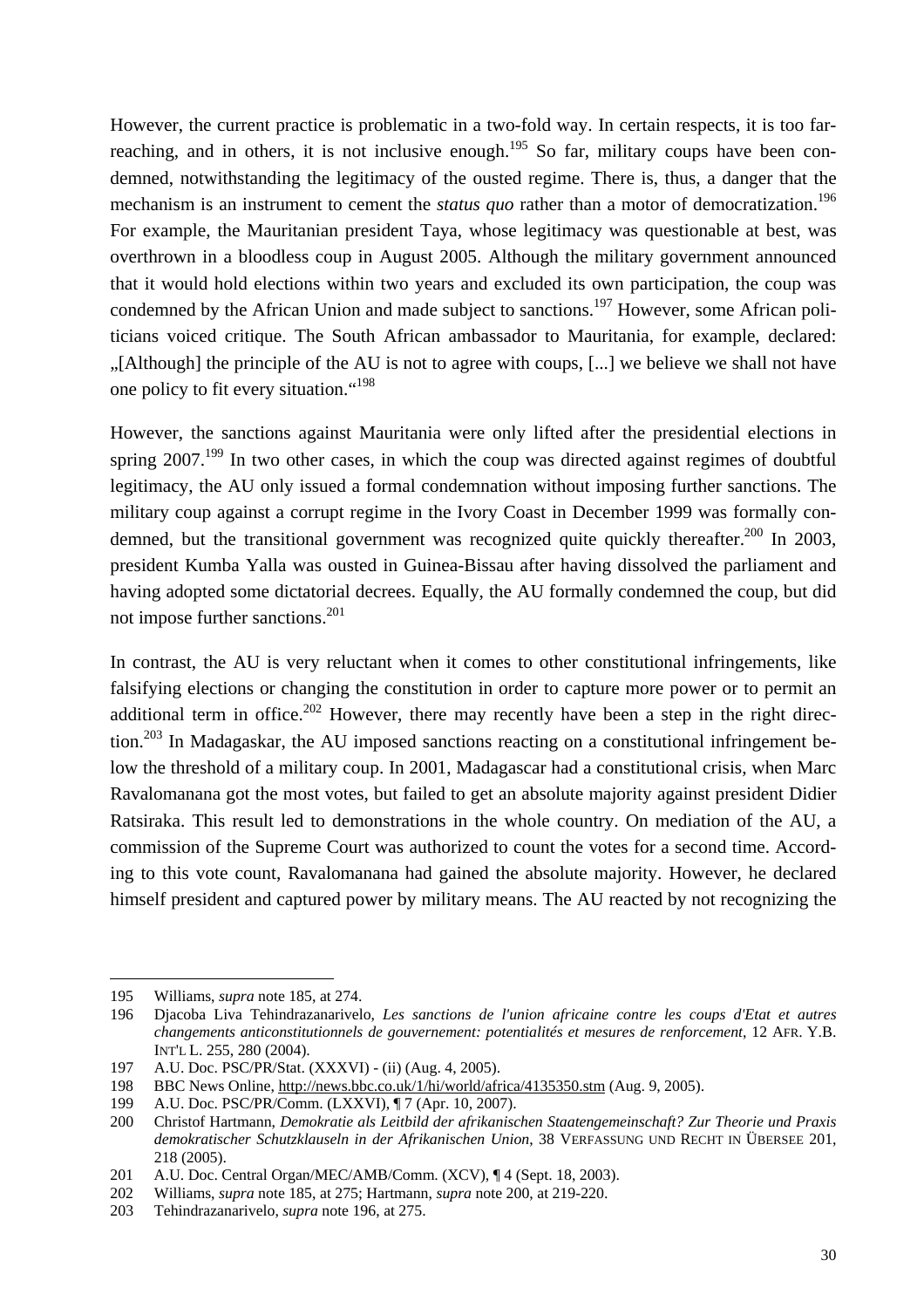new government and requested Mr. Ravalomanana to hold new elections. Furthermore, it suspended Madagascar's participation in the organs of the AU.<sup>204</sup>

#### (β) Regional Organizations

Some regional organizations in Africa have established mechanisms which are similar to the one of the AU. For the ECOWAS, the heads of state and government have declared in the Declaration of Political Principles of the  $ECOWAS<sup>205</sup>$  in 1991 in Abuja:

We believe in the liberty of the individual and in his inalienable right to participate by means of free and democratic processes in the framing of the society in which he lives. We will therefore strive to encourage and promote in each our countries, political pluralism and those representative institutions and guarantees for personal safety and freedom under the law that are our common heritage.<sup>206</sup>

The essence of this declaration was introduced into the ECOWAS treaty<sup>207</sup> in 1993. Art. 4 lit. h and j regard participation in the conduct of government and the promotion of democracy as one of the fundamental principles of the organization. Moreover, art. 58 (2) lit. g offers support in the organization of elections upon the request of a Member State. These principles have been confirmed by the heads of state and government of the ECOWAS in the Protocol on Democracy and Good Governance<sup>208</sup>, which explicitly emphasizes the obligation to hold free, fair and transparent elections:

The following shall be declared as constitutional principles shared by all Member States:

[…]

b) Every accession to power must be made through free, fair and transparent elections.

c) Zero tolerance for power obtained or maintained by unconstitutional means.

d) Popular participation in decision-making, strict adherence to democratic principles and decentralization of power at all levels of governance.<sup>209</sup>

The promotion of democracy is also enshrined in art. 4 lit. c of the founding statute of the South African Development Community  $(SADC)^{210}$  as one the fundamental principles. According to art. 5 (1), the objectives of the organization feature, among others, the promotion of common political values "which are transmitted through institutions which are democratic, legitimate and effective" (lit. b) and the consolidation, defense and maintenance of democracy (lit. c). These

j 204 A.U. Doc. ASS/Dec. 7 (I) (July 10, 2002).

<sup>205</sup> Declaration of Political Principles of the ECOWAS, Doc. A/DCL.1/7/91 (Jul. 6, 1991).

<sup>206</sup> *Id*. at ¶ 6.

<sup>207</sup> Treaty of ECOWAS, Jul. 24, 1993, 35 I.L.M. 660.

<sup>208</sup> Protocol on Democracy and Good Governance, Dec. 22, 2001, Doc. A/SP1/12/01.

<sup>209</sup> *Id*. at ¶ 1.

<sup>210</sup> The Treaty of the Southern African Development Community, Aug. 17, 1992, 32 I.L.M. 116.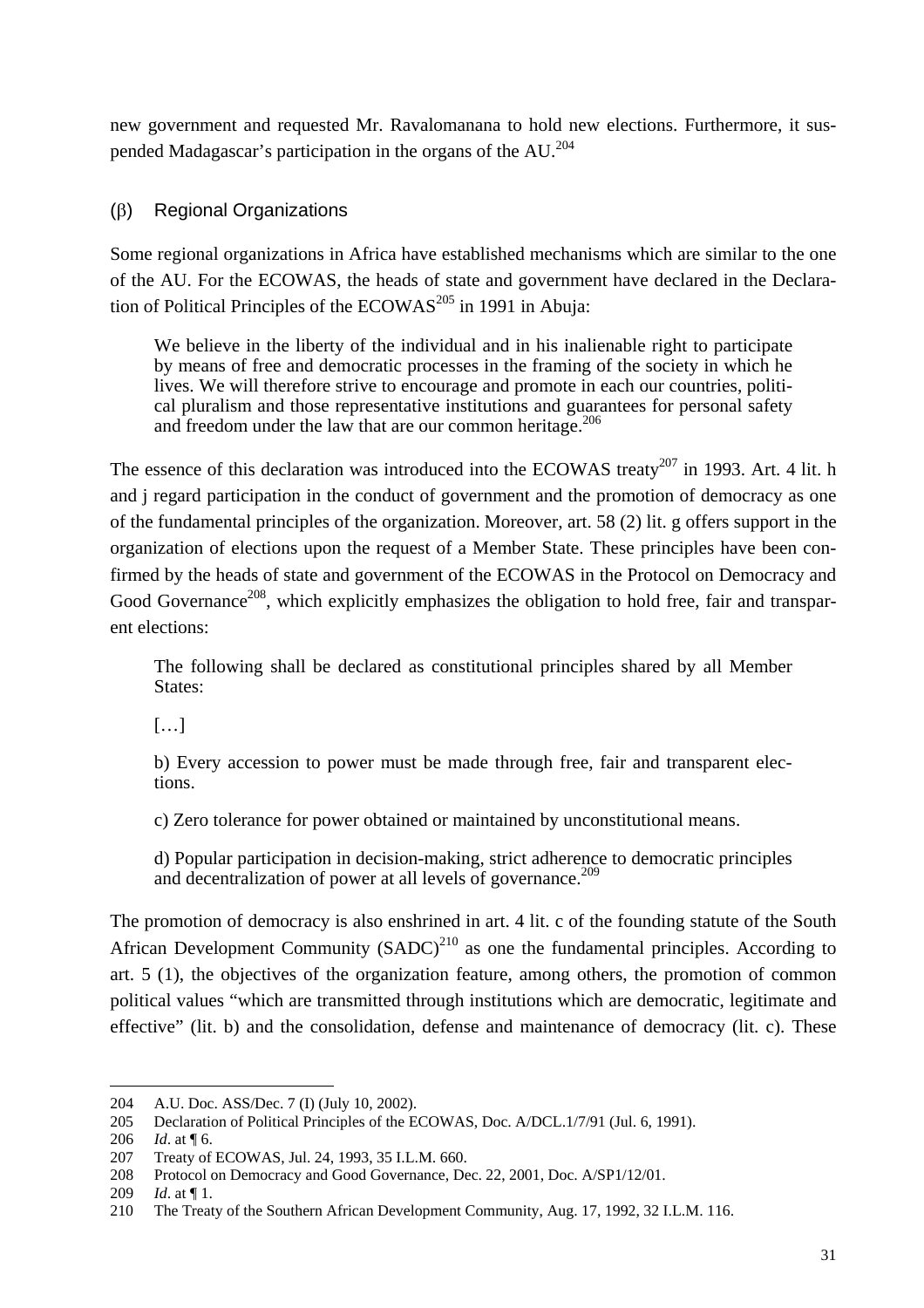principles are concretized by the SADC Principles and Guidelines Governing Democratic Elections<sup>211</sup>, which were adopted by the SADC summit in Mauritius in August 2004.

#### *(d) Asia*

The continent that is the most reluctant with regard to the promotion of democracy is Asia. There is neither a political organization nor a human rights treaty covering the whole continent. Indeed, there are some sub-regional institutions and treaty mechanisms, which show, however, little enthusiasm towards the idea of electoral legitimacy and democracy. For the Arab region, the Council of the League of Arab States adopted the Arab Charter on Human Rights<sup>212</sup> in 1994. However, the Charter does not mention any right to participation in elections or even to democracy.

Certainly, one of the most active political organizations on the Asian continent is the Association of Southeast Asian Nations (ASEAN).<sup>213</sup> Although ASEAN originally had a strong emphasis on the sovereignty of each member with regard to the form of government, $2^{14}$  there have recently been modest trends towards a stronger commitment to democracy.<sup>215</sup> While the founding documents are mute with regard to the internal organization of the member states, democracy has for the first time been mentioned in the Vientiane Action Program (VAP) of the ASEAN Heads of State and Government.<sup>216</sup> Under title II of the VAP, the enhancement of democracy is mentioned as one of the goals of ASEAN. Further specifications are lacking, however, a circumstance which suggests that the inclusion of democracy among the principles is nothing but mere rhetoric.217 The teleological nature of the applied language is noticeable nonetheless: there is no strict right to democracy, but democracy is enhanced and this enhancement is a goal, not an obligation.

#### *(e) Evaluation*

j

The analysis of the emergence of different regional commitments to democracy provides an incoherent picture. In Europe and in the Americas, a democracy principle has been established as part of regional customary law.<sup>218</sup> The human rights treaties, on the one hand, and the founding statutes of the regional political organizations, on the other, contain extensive electoral and democratic guarantees. Furthermore, there are effective sanction mechanisms for states which do

<sup>211</sup> SADC Principles and Guidelines Governing Democratic Elections, Aug. 2004, http://www.sadc.int/english/documents/political\_affairs/index.php.

<sup>212</sup> Arab Charter on Human Rights, Sept. 15, 1994, 18 Hum. Rts. L.J. 151 (1997).

<sup>213</sup> Joakim Öjendal, *Back to the Future? Regionalism in South-East Asia under unilateral pressure*, 80 INT'L AFF. 519, 520 (2004).

<sup>214</sup> R. James Ferguson, *ASEAN Concord II: Policy Prospects for Participant Regional "Development"*, 26 CON-TEMPORARY SOUTHEAST ASIA 393, 396 (2004); Amitav Acharya, *Democratisation and the Prospects for Participatory Regionalism in Southeast Asia*, 24 THIRD WORLD QUARTERLY 375, 378 (2003).

<sup>215</sup> *Id*.; Richard Burchill, *Regional Integration and the Promotion and Protection of Democracy and Human Rights in Asia: Lessons from ASEAN*, 12 ASIAN Y.B. INT'L L. (forthcoming 2007).

<sup>216</sup> Vientiane Action Program, Nov. 30, 2004, http://www.aseansec.org/VAP-10th%20ASEAN%20Summit.pdf.

<sup>217</sup> More optimistic Burchill, *supra* note 215.

<sup>218</sup> See Frowein, *supra* note 177 on the democracy principle in Europe. See Dinah Shelton, *Representative Democracy and Human Rights in the Western Hemisphere*, 12 HUM. RTS. L.J. 353 (1991); Dexter S. Boniface, *Is There a Democratic Norm in the Americas? An Analysis of the Organization of American States*, 8 GLOBAL GOVERNANCE 365 (2002) on the democracy principle in the Americas.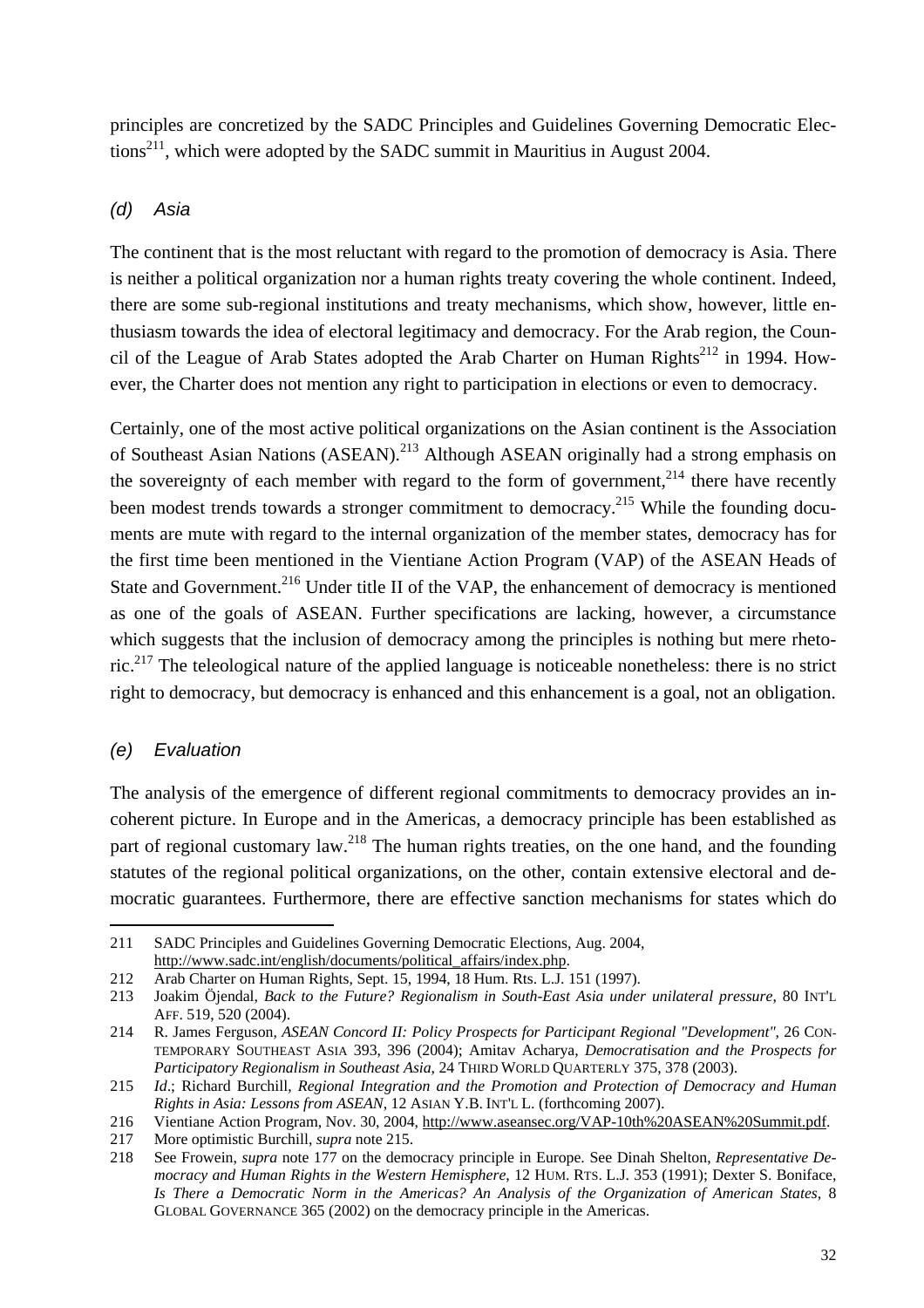not meet democratic standards. In particular in Europe, these sanctions do not only concentrate on the existence or absence of elections, but try to implement a more substantive vision of democracy.

For Africa, the evaluation is less clear. The African Union has included democracy as one fundamental objective in its founding statute. Furthermore, the Banjul Charter prescribes a right to participation in the conduct of public affairs. However, although many African states have still to be classified as non-democratic, there is no active institutional promotion of democracy. The established sanction mechanisms exclusively refer to regressions in the process of democratization, which suggests a teleological rather than a strict reading of the established democracy principle.

The least developed commitments to democracy can be found in Asia. There are only modest allusions to democracy in a Plan of Action of the Heads of State and Government of ASEAN which are not sufficient to establish a corresponding democracy principle. This lack of commitment to democracy on the regional level is in line with the reluctance of South East Asian states to enter into treaty obligations concerning political rights at the universal level.

### *3. Democracy and the Use of Force*

 $\overline{a}$ 

The most attention in the literature on the emergence of a democracy principle has been absorbed by military interventions in the name of democracy. Such interventions could be an indicator for the emergence of a customary principle with regard to democracy. The following analysis will concentrate on five possible precedents: on the one hand, the unilateral military interventions of the United States in Grenada, Panama and Iraq (a); on the other hand, the interventions in Haiti and Sierra Leone, which were approved by the U.N. Security Council (b).

# *(a) Unilateral Interventions in Grenada, Panama and Iraq*

Reacting to a *coup d'état* against the government of Maurice Bishop, U.S. troops invaded Grenada on October 25, 1983 with the support of neighboring Caribbean states. Three days after the invasion, the U.S. military succeeded in overthrowing the military council which had come to power after the *coup d'état*. In the subsequent debate among legal scholars on the legality of the U.S. intervention, some authors put forward the restoration of democracy as a legal justification.<sup>219</sup> However, there are several reasons against such an interpretation: First, Bishop himself attained power not by democratic means, but by a *coup d'état* in 1979.<sup>220</sup> Second, restoration of democracy was not put forward by the U.S. administration in its attempt to justify the interven-

<sup>219</sup> William Michael Reisman, *Coercion and Self-Determination: Construing Charter Article 2(4)*, 78 AM. J. INT'L L. 642 (1984); FERNANDO R. TESÓN, HUMANITARIAN INTERVENTION: AN INQUIRY INTO LAW AND MORALITY 258 (3d ed. 2005). *See also* ROTH, *supra* note 130, at 309 (considering the Grenada invasion to be a positive precedent).

<sup>220</sup> Louise Doswald-Beck, *The Legality of the United States Intervention in Grenada*, 24 INDIAN J. INT'L L. 200, 201 (1984).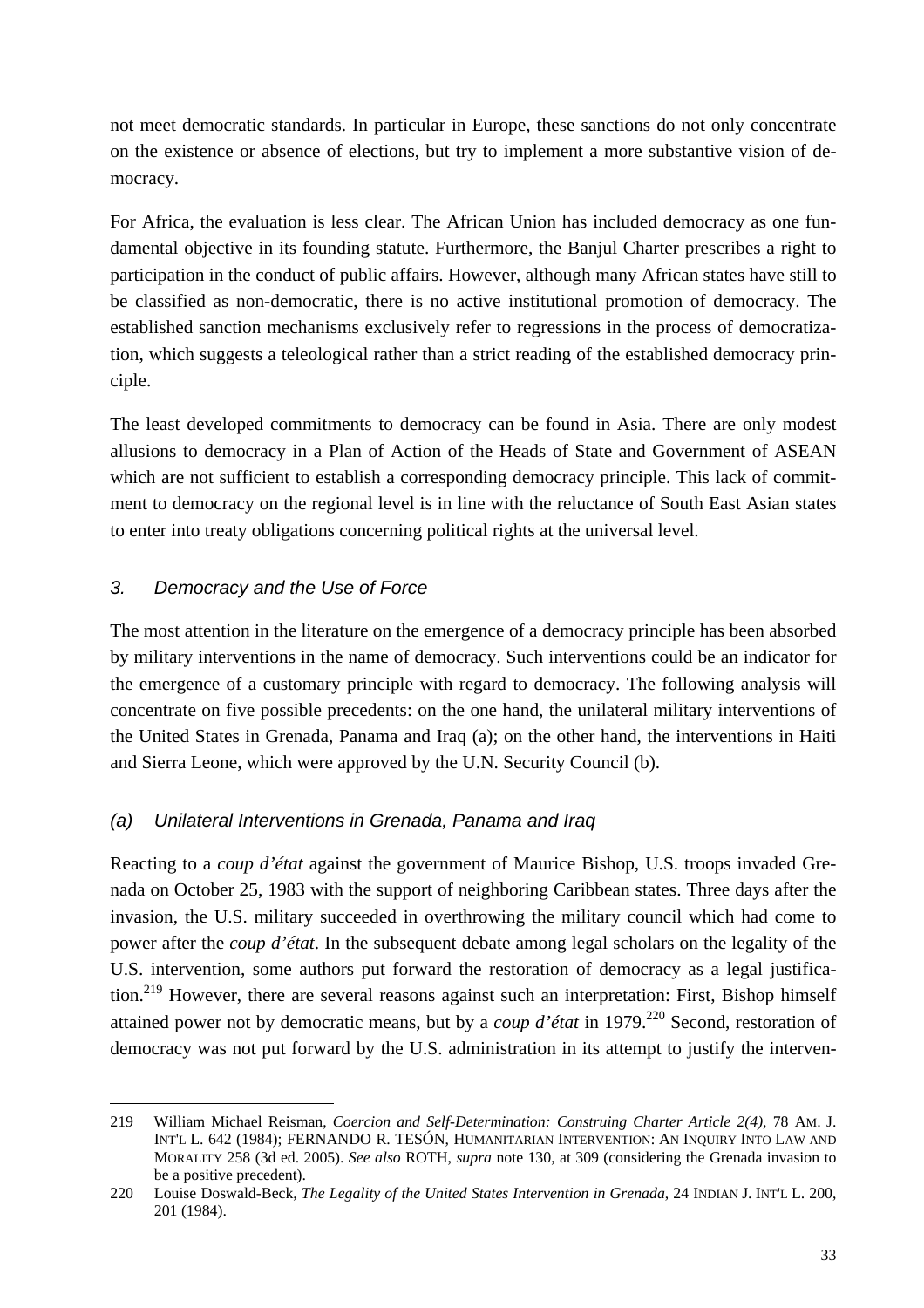tion.<sup>221</sup> Only the subsequent evaluation of the intervention by academic commentators is barely sufficient as a basis for an emerging practice or *opinio iuris*. 222 Finally and most importantly, the U.N. General Assembly condemned the intervention as illegal with an overwhelming majority  $(108-9-27)$ <sup>223</sup> Certainly, resolutions of the U.N. General Assembly are not directly binding. However, they are expression of the *opinio iuris* of the international community that the intervention cannot be regarded as a precedent for the emergence of a right to a pro-democratic intervention.224

A second potential precedent for democracy as a title for intervention is the U.S. invasion in Panama in 1989.<sup>225</sup> On December 20, 1989, the U.S. army invaded Panama in order to overthrow the regime of Manuel Noriega and to capture the head of state himself. Among other reasons, like the protection of U.S. citizens, the combat of drug trafficking, and the implementation of the Panama Canal treaties, President George Bush Sr. explicitly mentioned the protection of democracy as justification for the intervention.<sup>226</sup> However, the U.N. General Assembly again condemned the intervention with a clear majority  $(75{\text -}20{\text -}40)$  as illegal.<sup>227</sup> Therefore, the intervention in Panama may not serve as precedent for the emergence of a democracy principle in international law either. $228$ 

The most recent case in which regime change was discussed as justification for the beginning of a war was the invasion of the U.S. and the "Coalition of the Willing" in Iraq in March 2003.<sup>229</sup> In

<sup>221</sup> Oscar Schachter, *The Legality of Pro-Democratic Invasion*, 78 AM. J. INT'L L. 645, 648 (1984); Michael Byers & Simon Chesterman, *"You, the People": pro-democratic intervention in international law*, *in* DE-MOCRATIC GOVERNANCE AND INTERNATIONAL LAW 259, 273 (Gregory H. Fox & Brad R. Roth eds., 2000).

<sup>222</sup> Wouters, De Meester & Ryngaert, *supra* note 120, at 169.

<sup>223</sup> G.A. Res. 38/7, U.N. Doc. A/RES/38/7 (Nov. 2, 1983): "*Deeply deplores* the armed intervention in Grenada, which constitutes a flagrant violation of international law and of the independence, sovereignty and territorial integrity of that state." (emphasis in the original).

<sup>224</sup> SCOTT DAVIDSON, GRENADA: A STUDY IN POLITICS AND THE LIMITS OF INTERNATIONAL LAW 147 (1987); Byers & Chesterman, *supra* note 221, at 274.

<sup>225</sup> Abraham D. Sofaer, *The Legality of the United States Action in Panama*, 29 COL. J. TRANSNAT'L L. 281, 288- 90 (1991); William Michael Reisman, *Humanitarian Intervention and Fledging Democracies*, 19 FORDHAM INT'L L. J. 794, 800 (1995); TESÓN, *supra* note 219, at 269. *But see also* Anthony D'Amato, *The Invasion of Panama Was a Lawful Response to Tyranny*, 84 AM. J. INT'L L. 516, 519 (1990) (referring to the human rights violations of the Noriega regime and explicitly rejecting the possibility of a pro-democratic intervention).

<sup>226</sup> President George Bush, Address to the Nation Announcing United States Military Action in Panama, ¶ 2 (Dec. 20, 1989), http://www.presidency.ucsb.edu/ws/print.php?pid=17965.

<sup>227</sup> G.A. Res. 44/240, U.N. Doc. A/RES/44/240 (Dec. 29, 1989): "*Strongly deplores* the intervention in Panama by the armed forces of the United States of America, which constitutes a flagrant violation of international law and of the independence, sovereignty and territorial integrity of states." (emphasis in the original).

<sup>228</sup> Ved P. Nanda, *The Validity of United States Intervention in Panama under International Law*, 84 AM. J. INT'L L. 494, 500 (1990); John Quigley, *The Legality of the United States Invasion of Panama*, 15 YALE J. INT'L L. 276, 303-6 (1990); Oscar Schachter, *Is There a Right to Overthrow an Illegitimate Regime?*, *in* LE DROIT INTERNATIONAL AU SERVICE DE LA PAIX, DE LA JUSTICE ET DU DEVELOPPEMENT. MÉLANGES MICHEL VIRALLY 423, 428 (Jean Boulouis & René-Jean Dupuy eds., 1991); Louis Henkin, *The Invasion of Panama Under International Law: A Gross Violation*, 29 COL. J. TRANSNAT'L L. 293, 298 (1991); Sarah A. Rumage, *Panama and the Myth of Humanitarian Intervention in U.S. Foreign Policy: Neither Legal Nor Moral, Neither Just Nor Right*, 10 ARIZONA J. INT'L & COMP. L. 1, 54-57 (1993); IAN BROWNLIE, THE RULE OF LAW IN INTERNATIONAL AFFAIRS 59-62 (1998); Byers & Chesterman, *supra* note 221, at 275

<sup>229</sup> *See* Davis Brown, *Iraq and the 800-Pound-Gorilla Revisited: Good and Bad Faith, and Humanitarian Intervention*, 28 HASTINGS INT'L & COMP. L. REV. 1 (2004); Robert F. Turner, *Operation Iraqi Freedom: Legal and Policy Considerations*, 27 HARV. J. L. & PUBL. POL'Y 765, 778 (2004); TESÓN, *supra* note 219, at 392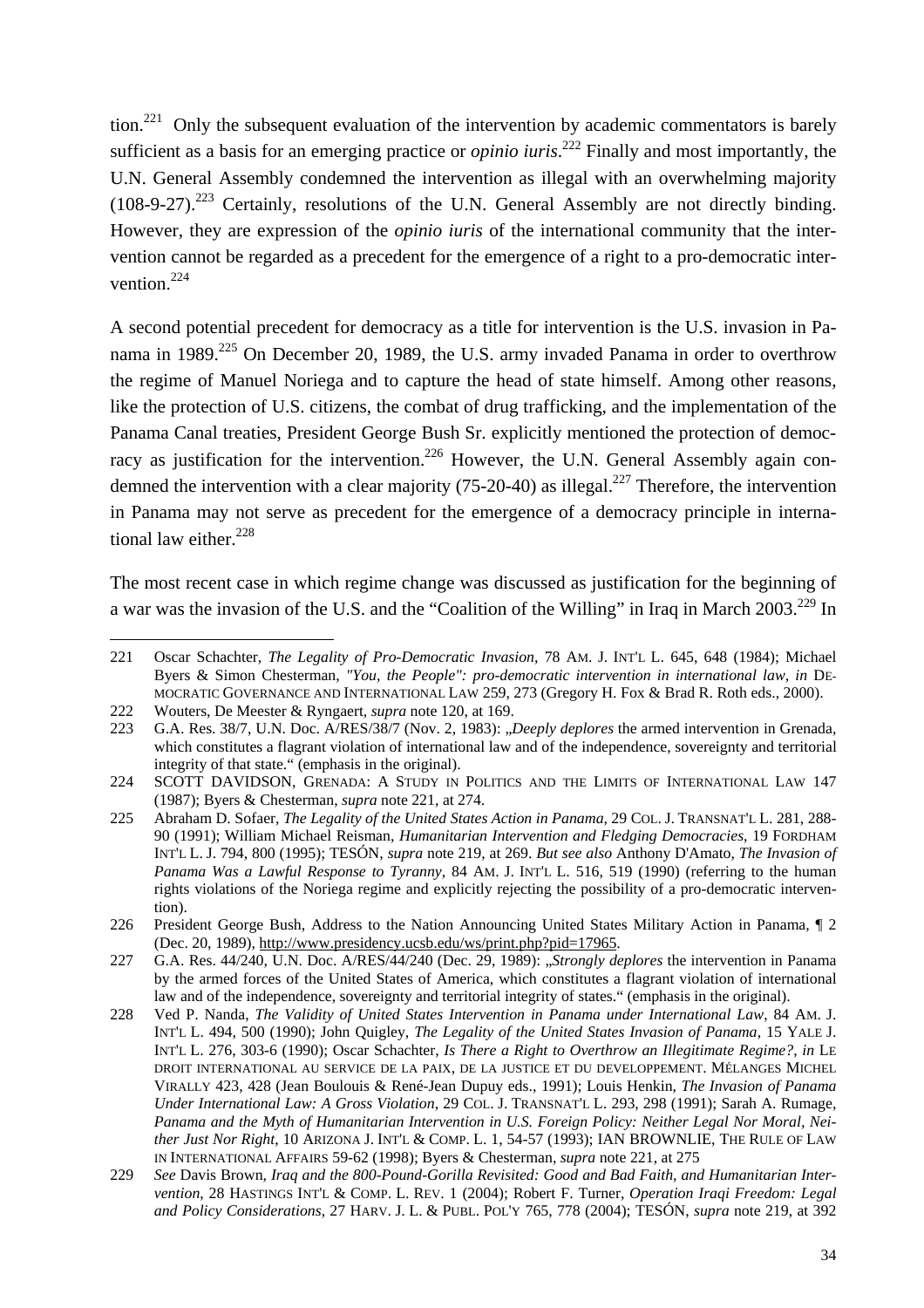his State of the Union address on January 28, 2003, President George W. Bush declared: "And tonight I have a message for the brave and oppressed people of Iraq: Your enemy is not surrounding your country - your enemy is ruling your country. And the day he and his regime are removed from power will be the day of your liberation."<sup>230</sup>

Among the political considerations, which finally led to the war, Iraq's democratization was a major reason. It is telling, however, that neither the U.S. nor Great Britain mentioned regime change as title for intervention in their official legal justifications of the Iraq war.<sup>231</sup> The intervention was instead justified by a corresponding interpretation of resolutions  $678^{232}$ ,  $687^{233}$  and  $1441^{234}$  of the U.N. Security Council.<sup>235</sup> Furthermore, the intervention was condemned by a considerable part of the international community. Among the opponents were states like Belgium, Canada, China, Germany, France, New Zealand, Russia, Sweden and Switzerland. Thus, the Iraq war can equally not be regarded as precedent for the emergence of an international democracy principle.<sup>236</sup>

#### *(b) Collective Interventions in Haiti and Sierra Leone*

In the search for precedents for the emergence of a democracy principle in international law, collective interventions, which have been authorized by an international institution, might be more promising indices than the unilateral interventions we have examined so far. In this respect, many legal scholars qualify the intervention in Haiti in 1991, which had been authorized by the U.N. Security Council, as a paradigmatic precedent.<sup>237</sup> In 1990, Jean-Bertrand Aristide was

(considering the democratization of Iraq as the primary justification if the war). However, all of these authors emphasize the human rights violations of Saddam Hussein's regime. Thus, the totalitarian form of government alone is implicitly not regarded as sufficient to justify an intervention.

 $\overline{a}$ 

<sup>230</sup> George W. Bush, President Delivers "State of the Union",

http://www.whitehouse.gov/news/releases/2003/01/print/20030128-19.html.

<sup>231</sup> Dino Kritsiotis, *Arguments of Mass Confusion*, 15 EUR. J. INT'L L. 233, 273-74 (2004).

<sup>232</sup> S.C. Res. 678, U.N. Doc. S/RES/678 (Nov. 29, 1990).

<sup>233</sup> S.C. Res. 687, U.N. Doc. S/RES/687 (Apr. 3, 1991).

<sup>234</sup> S.C. Res. 1441, U.N. Doc. S/RES/1441 (Nov. 8, 2002).

<sup>235</sup> *Compare* on the one hand Letter dated 20 March 2003 from the Permanent Representative of the United States of America to the United Nations addressed to the President of the Security Council, U.N. Doc. S/2003/351, and on the other hand Statement by the Attorney General, Lord Goldsmith, in Answer to a Parliamentary Question (March 18, 2003),

http://www.fco.gov.uk/servlet/Front?pagename=OpenMarket/Xcelerate/ShowPage&c=Page&cid=10070293 91629&a=KArticle&aid=1047661460790.

<sup>236</sup> Richard A. Falk, *What Future for the UN Charter System of War Prevention?*, 97 AM. J. INT'L L. 590, 597 (2003); Mary Ellen O'Connell, *La doctrine américaine et l'intervention en Iraq*, 49 ANNUAIRE FRANÇAIS DE DROIT INTERNATIONAL 3, 12-14 (2003); Michael Bothe, *Der Irak-Krieg und das völkerrechtliche Gewaltverbot*, 41 ARCHIV DES VÖLKERRECHTS 255, 258 (2003); Andreas Paulus, *The War against Iraq and the Future of International Law: Hegemony or Pluralism?*, 25 MICH. J. INT'L L. 691, 711 (2004); Jason Pedigo, *Rogue States, Weapons of Mass Destruction, and Terrorism: Was Security Council Approval Necessary for the Invasion of Iraq?* 32 GA. J. INT'L & COMP. L. 199, 223 (2004).

<sup>237</sup> Escudero Espinosa, *supra* note 99, at 375; Morton H. Halperin & Kristen Lomasney, *Guaranteeing Democracy: A review of the record*, 9.2 J. DEM. 134, 138 (1998); William Michael Reisman, *Sovereignty and human rights in contemporary international law*, *in* DEMOCRATIC GOVERNANCE AND INTERNATIONAL LAW 239, 248 (Gregory H. Fox & Brad R. Roth eds., 2000); Kokoroko, *supra* note 120, at 52; TESÓN, *supra* note 219, at 307-17.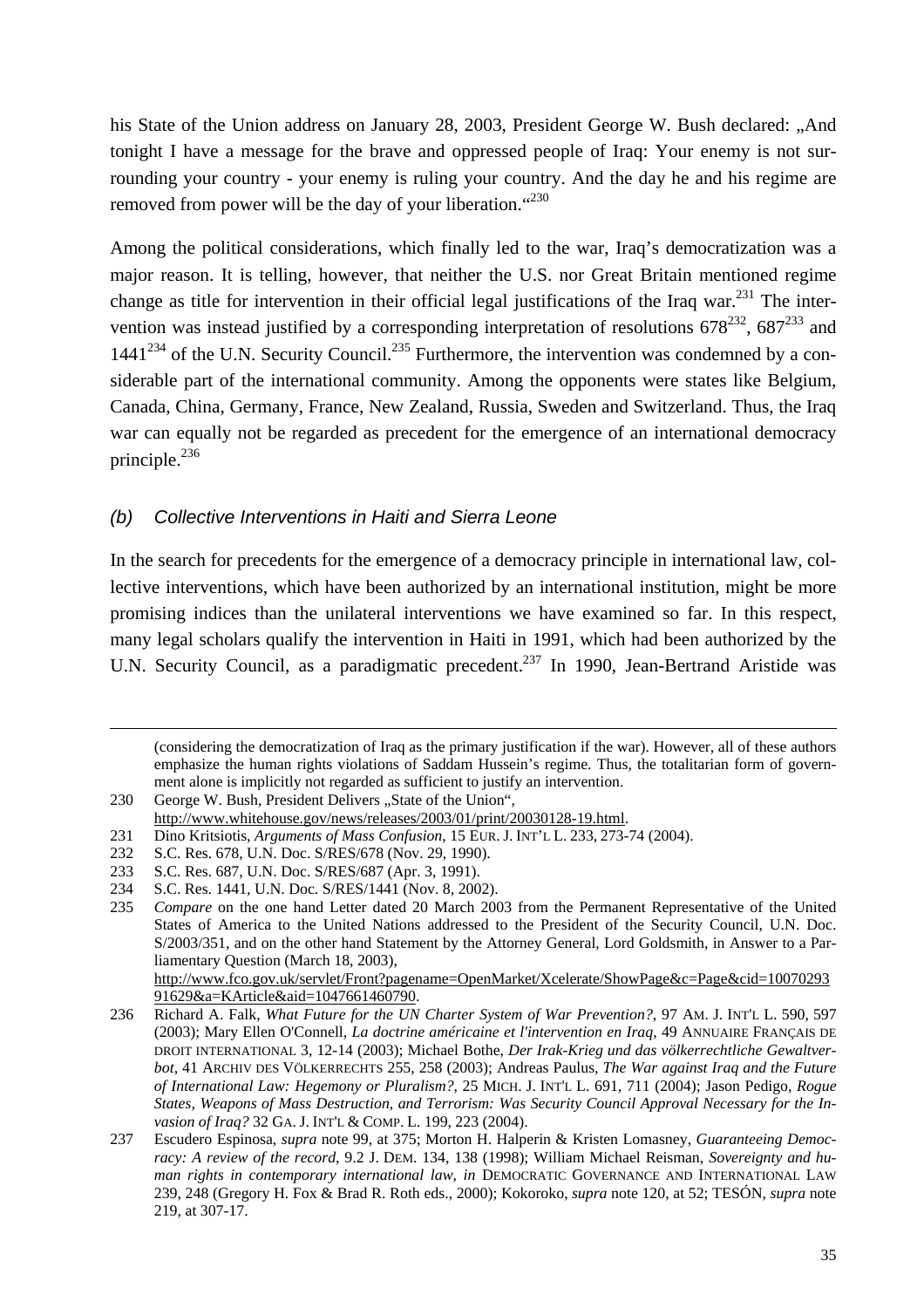elected as Haitian president with  $67\%$  of the votes.<sup>238</sup> The elections were monitored by the United Nations<sup>239</sup> and the  $OAS^{240}$  upon Haiti's request. On September 30, 1991, Aristide was overthrown by the military. After remaining passive in the beginning, the U.N. Security Council adopted Resolution 841 in June 1993, which imposed economic sanctions on Haiti.<sup>241</sup> Because of the sanctions, the military regime in Haiti agreed to conclude the so-called Governors Islands agreement, in which it conceded to bring Aristide back into power. However, the implementation of the agreement failed when members of the junta exercised force against partisans of Aristide in autumn 1993. The Security Council again adopted economic sanctions<sup>242</sup> and set up a naval blockade<sup>243</sup>. On July 31, 1994, it finally adopted Resolution 940, which permitted all U.N. member states to use force to reinstall the legitimate government in Haiti.<sup>244</sup> On September 18, the former U.S. President Jimmy Carter convinced the junta – with the support of Senator Sam Nunn and General Colin Powell – to cede power to Aristide and to leave the country, just hours before a multinational troop under U.S. leadership was going to land in Haiti.

Several authors deny the intervention in Haiti the character as a precedent for a collective prodemocratic intervention. Some argue that the Security Council primarily addresses the protection of peace and security in the region.245 However, this reference has to be seen in the context of the new activism of the Security Council in the 1990s. In a series of resolutions, the Security Council interpreted the notion of peace and security in Chapter VII of the U.N. Charter broadly. Peace and security was not only understood as the absence of the use of military force. It also referred to internal crises in order to cover catastrophes such as in Somalia or Rwanda.<sup>246</sup> While formally respecting the text of the Charter, the Security Council has, with overwhelming support of the legal literature.<sup>247</sup> broadened its competences in order to cope with the changed circumstances after the end of the Cold War. Thus, despite the reference to peace and security in the region, Resolution 940 was clearly focused on the restoration of the internal order in Haiti.<sup>248</sup>

<sup>238</sup> See Christina M. Cerna, *The Case of Haiti before the Organization of American States*, 86 AM. SOC. INT'L L. PROC. 378 (1992) for a detailed account of the events.

<sup>239</sup> G.A. Res. 45/2, U.N. Doc. A/RES/45/2 (Oct. 10, 1990).

<sup>240</sup> O.A.S. Doc. OEA/Ser.G/CP/RES.537, Doc. 805 (Feb. 23, 1990).

<sup>241</sup> S.C. Res. 841, U.N. Doc. S/RES/841 (June 16, 1993).

<sup>242</sup> S.C. Res. 873, U.N. Doc. S/RES/873 (Oct. 13, 1993).

<sup>243</sup> S.C. Res. 875, U.N. Doc. S/RES/875 (Oct. 15, 1993).

<sup>244</sup> S.C. Res. 940, U.N. Doc. S/RES/940 (July 31, 1994).

<sup>245</sup> BARDO FASSBENDER, UN SECURITY COUNCIL REFORM AND THE RIGHT OF VETO. A CONSTITUTIONAL PERSPECTIVE 218 (1998); Byers & Chesterman, *supra* note 221, at 287.

<sup>246</sup> *See* Hermann-Josef Blanke, *Menschenrechte als völkerrechtliche Interventionstitel*, 36 ARCHIV DES VÖLKER-RECHTS 257, 278-80 (1998).

<sup>247</sup> Richard B. Lillich, *The Role of the UN Security Council in Protecting Human Rights in Crisis Situations: UN Humanitarian Intervention in the Post Cold War World*, 3 TULANE J. INT'L & COMP. L. 1 (1995); Blanke, *supra* note 246; Antonio Cassese, *Ex iniuria ius oritur: Are We Moving towards International Legitimation of Forcible Humanitarian Countermeasures in the World Community?*, 10 EUR. J. INT'L L. 23, 26 (1999); TESÓN, *supra* note 219.

<sup>248</sup> Louis E. Fielding, *Taking the Next Step in the Development of New Human Rights: The Emerging Right of Humanitarian Assistance to Restore Democracy*, 5 DUKE J. COMP. & INT'L L. 329, 366-69 (1995); Douglas Lee Donoho, *Evolution or Expediency: the United Nations Response to the Disruption of Democracy*, 29 CORNELL INT'L L.J. 329, 362-64 (1996); Mary Ellen O'Connell, *Regulating the Use of Force in the 21st Century: the Continuing Importance of State Autonomy*, 36 COL. J. TRANSNAT'L L. 473, 487 (1997); TESÓN, *supra* note 219, at 312.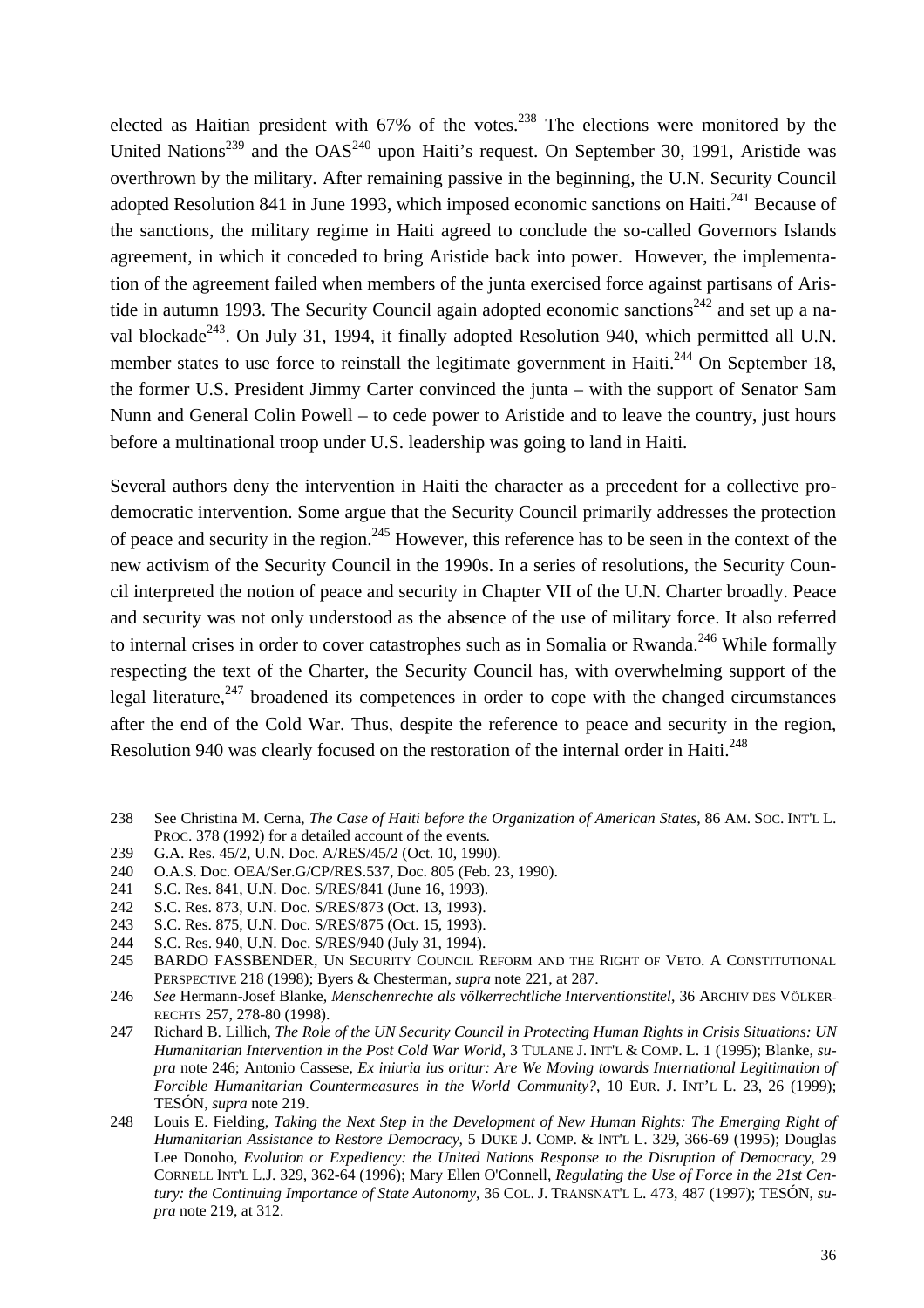Some scholars doubted the competence of the U.N. Security Council to authorize an intervention in order to restore democracy.<sup>249</sup> Others argued that the case of Haiti could not be generalized because of the specific regional context.<sup>250</sup> Further commentators refer to the general human rights situation in Haiti<sup>251</sup> or the violation of the Governors Islands Agreement as a justification for the Security Council resolution.<sup>252</sup> However, these objections cannot call into question that the restoration of democracy was the explicit objective of resolution 940. This is, on the one hand, expressed in the preamble: "Reaffirming that the goal of the international community remains the restoration of democracy in Haiti and the prompt return of the legitimately elected President, Jean-Bertrand Aristide, within the framework of the Governors Island Agreement"<sup>253</sup>.

On the other hand, the support of the legitimate government of Haiti also plays an important role in the operative part:

1. Welcomes the report of the Secretary-General of 15 July 1994 (S/1994/828) and takes note of his support for action under Chapter VII of the Charter of the United Nations in order to *assist the legitimate Government* of Haiti in the maintenance of public order;

[…]

4. Acting under Chapter VII of the Charter of the United Nations, authorizes Member States to form a multinational force under unified command and control and, in this framework, to use all necessary means to facilitate the departure from Haiti of the military leadership, consistent with the Governors Island Agreement, *the prompt return of the legitimately elected President and the restoration of the legitimate authorities of the Government of Haiti*, and to establish and maintain a secure and stable environment that will permit implementation of the Governors Island Agreement, on the understanding that the cost of implementing this temporary operation will be borne by the participating Member States<sup>254</sup>

Although the preamble also refers to the human rights situation in Haiti, $^{255}$  the latter does not have the same importance as the restoration of the legitimate order as becomes apparent in the operative part.256 Furthermore, the reference to the Governors Islands Agreement is not essential, but only supportive. It has to be taken into account that it was the main purpose of the agreement

 $\overline{a}$ 249 Michael J. Glennon, *Sovereignty and Community after Haiti: Rethinking the Collective Use of Force*, 89 AM. J. INT'L L. 70 (1995); Donoho, *supra* note 248; Byers & Chesterman, *supra* note 221, at 290-92.

<sup>250</sup> Olivier Corten, *La résolution 940 du Conseil de sécurité autorisant une intervention militaire en Haiti: L'émergence d'un principe de légitimité démocratique en droit international?*, 6 EUR. J. INT'L L. 116, 129 (1995); Julia Leininger, *Democracy and UN Peace-Keeping - Conflict Resolution through State-Building and Democracy Promotion in Haiti*, 10 MAX PLANCK YEARBOOK OF UNITED NATIONS LAW 465, 489 (2006).

<sup>251</sup> Lillich, *supra* note 247, at 10. See KARIN VON HIPPEL, DEMOCRACY BY FORCE: US MILITARY INTERVEN-TION IN THE POST-COLD-WAR WORLD 98 (2000) with regard to the human rights violations of the régime Cedras.

<sup>252</sup> Corten, *supra* note 250, at 126.

<sup>253</sup> S.C. Res. 940, *supra* note 244.

<sup>254</sup> *Id*. (emphasis added).

<sup>255</sup> *Id.* ("Gravely concerned by the significant further deterioration of the humanitarian situation in Haiti, in particular the continuing escalation by the illegal de facto regime of systematic violations of civil liberties, the desperate plight of Haitian refugees and the recent expulsion of the staff of the International Civilian Mission (MICIVIH), which was condemned in its Presidential statement of July 12, 1994 (S/PRST/1994/32)").

<sup>256</sup> *See equally* Corten, *supra* note 250, at 127 (emphasizing that Haiti cannot be compared to Bosnia, Somalia or Rwanda concerning the intensity and the gravity of the atrocities).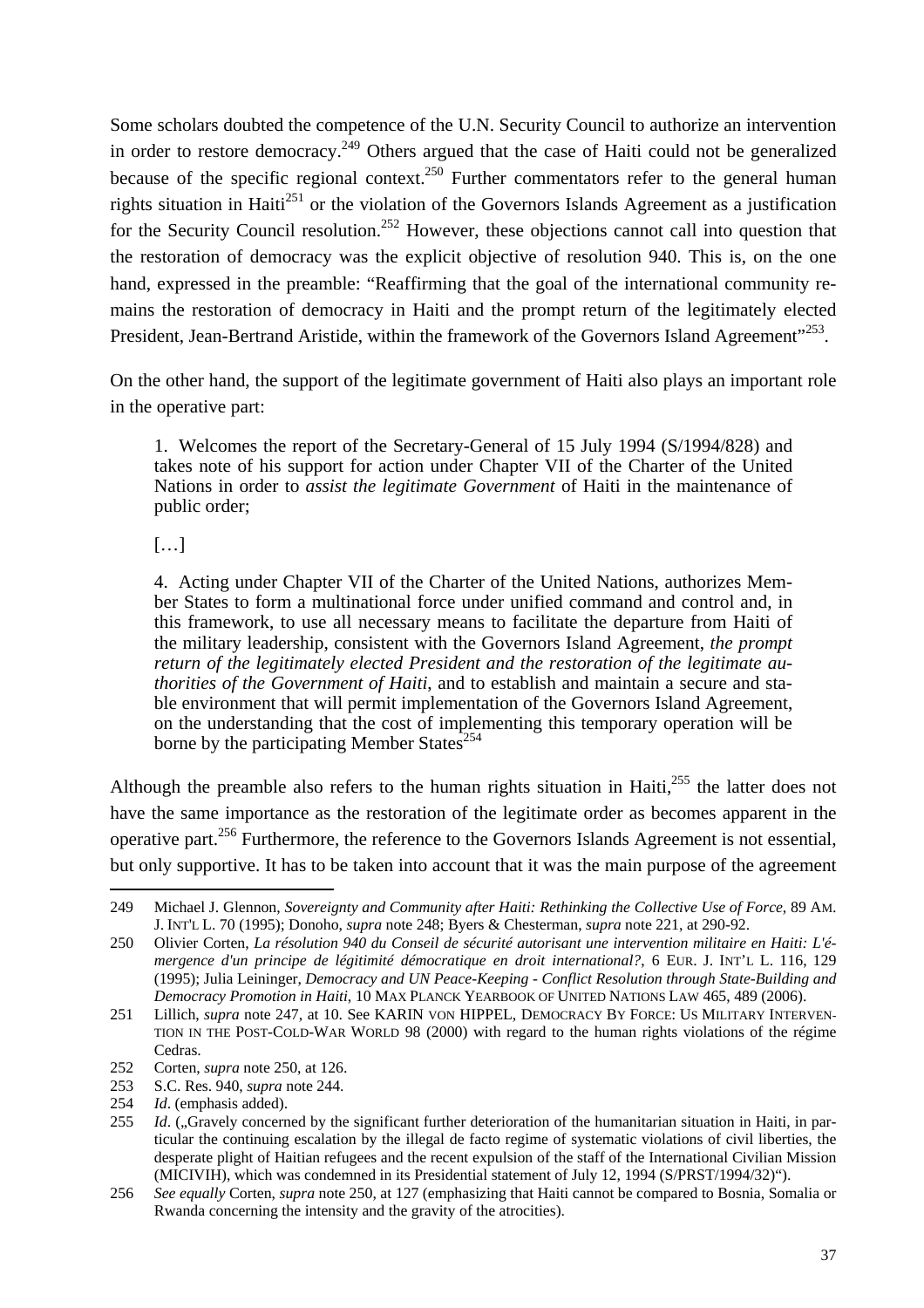to reinstall the preceding order. It is not plausible why the Security Council should have had the competence to implement an agreement between a *de facto* regime and a *de jure* government, independent of its content. Even if it was the purpose of the resolution to implement the Governors Islands agreement, this was just because of the content of the latter. The normative concerns with regard to the competence of the Security Council, finally, are irrelevant for the examination of a practice and an *opinio iuris* on the emergence of a democracy principle.257 Only the reception of the intervention by the international community is of importance in this respect.

Nevertheless, the scope of the Haiti precedent is limited.<sup>258</sup> The intervention addressed the restoration of a disrupted, but previously already existing, constitutional order. It can, thus, not be regarded as an indicator for the emergence of a universal democracy or legitimacy principle. However, it fits into the patterns we have already observed in the context of the resolutions of the General Assembly. If the democracy principle in international law is teleological and process-oriented, then countries are indeed not obliged to turn into a democracy from one day to the other. Teleology, however, prohibits setbacks in the process of democratization. If collective interventions, such as the intervention in Haiti, occur after *coups d'état* against elected governments, this practice confirms the principle of democratic teleology.

In a similar line is the second precedent, the intervention of Nigeria, or of ECOWAS respectively, in Sierra Leone. In the latter, a country plagued by Civil War, the parties of the conflict agreed in 1996 to hold presidential elections. In these elections, Ahmad Tejan Kabbah was elected for president. As the Rebel Unity Front (RUF) did not only lose the elections, but was also weakened on the battlefield, the parties concluded the *Abidjan Accord* on September 30, 1996, in which they agreed on an immediate ceasefire and the disarmament of the combatants. This agreement did, however, not contribute to a *détente*. On the contrary, on May 25, 1997, the president of Sierra Leone was overthrown. This prompted the Nigerian troops of the ECOWAS Monitoring Group (ECOMOG) to intervene. In June 1997, the Nigerian forces invaded Sierra Leone and helped to reinstall Kabbah as president in March 1998. The U.N. Security Council did not approve the intervention until afterwards. In October 1997, the Security Council expressed

<sup>257</sup> This is equally valid for the critique on the democratic intentions of the intervening states. *See* Richard A. Falk, *The Haiti Intervention: A Dangerous World Order Precedent for the United Nations*, 36 HARV. INT'L L. J. 314, 353 (1995); Anne Orford, *Muscular Humanitarianism: Reading the Narratives of the New Interventionism*, 10 EUR. J. INT'L L. 679, 701 (1999) (raising such critique).

<sup>258</sup> ROTH, *supra* note 130, at 386; James Crawford, *Democracy in international law - a reprise*, *in* DEMOCRATIC GOVERNANCE IN INTERNATIONAL LAW 114, 117 (Gregory H. Fox & Brad R. Roth eds., 2000). *But cf. also* John C. Pierce, *The Haitian Crisis and the Future of Collective Enforcement of Democratic Governance*, 27 LAW & POL'Y INT'L BUS. 477-512 (1996); Fernando R. Tesón, *Collective Humanitarian Intervention*, 17 MICH. J. INT'L L. 323, 355 (1996) (regarding the Haiti intervention as a precedent for the emergence of a fullscale right to democratic intervention).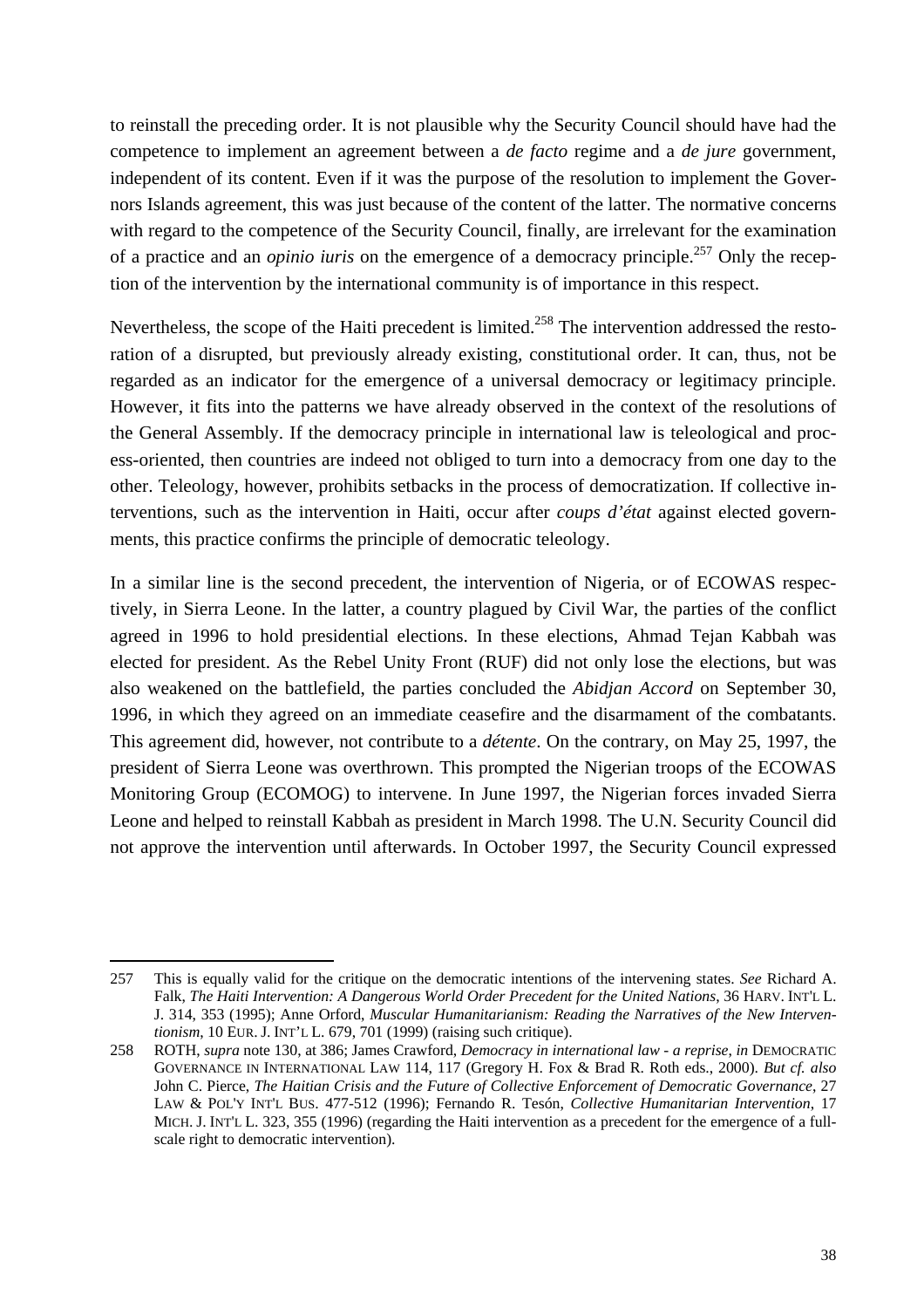its support for the ECOWAS action,<sup>259</sup> and on March 16, 1998 it welcomed the return of president Kabbah into office.<sup>260</sup>

The legal literature discusses different justifications for the ECOMOG intervention: they range from a pro-democratic intervention,<sup>261</sup> via a humanitarian intervention,<sup>262</sup> to an intervention on invitation by the *de jure* government.<sup>263</sup> Some authors have raised doubts concerning the democratic intention of the intervening states, as Nigeria, being the leader of the intervention, was itself ruled by an autocratic government.<sup>264</sup> However, in order to evaluate the character of the intervention as a precedent, the reception by the international community is more important than the intention of the intervening parties, because the former is the indication for the existence of an *opinio iuris*. The Security Council resolutions on Sierra Leone emphasize the restoration of the democratic order. Resolution 1132 asks the military junta to restore the democratic order,  $^{265}$ while resolution 1156 welcomes the return to democracy.<sup>266</sup> Therefore, the case of Sierra Leone confirms the patterns we have observed with regard to Haiti. The international community regards the overthrow of an elected government as violation of international law,  $267$  which confirms the existence of a principle of democratic teleology in international law.

#### *4. Résumé*

j

International law does not provide for a strict right to democratic governance. The international documents and the corresponding practice rather emphasize the process-oriented character of democratization. Democracy is perceived as a teleological principle.<sup>268</sup> States and societies are

<sup>259</sup> S.C. Res. 1132, S/RES/1132 (Oct. 8, 1997) (*"Expresses* its strong support for the efforts of the ECOWAS Committee to resolve the crisis in Sierra Leone and encourages it to continue to work for the peaceful restoration of the constitutional order, including through the resumption of negotiations") (emphasis in the original).

<sup>260</sup> S.C. Res. 1156, S/RES/1156 (March 16, 1998) (*"Welcomes* the return to Sierra Leone of its democratically elected president on 10 March 1998") (emphasis in the original).

<sup>261</sup> Jeremy Levitt, *Humanitarian Intervention by Regional Actors in Internal Conflicts: The Cases of ECOWAS in Liberia and Sierra Leone*, 12 TEMPLE INT'L & COMP. L.J. 333, 370 (1998); Valentina Grado, *Il ristabilimento della democrazia in Sierra Leone*, 83 RIV. DIR. INT. 361, 395 (2000) (basing her argumentation, however, rather on the defense of the internal dimension of the right to self-determination than on an explicit defense of democracy).

<sup>262</sup> Lee F. Berger, *State Practice Evidence of the Humanitarian Intervention Doctrine: The ECOWAS Intervention in Sierra Leone*, 11 INDIANA INT'L & COMP. L. REV. 605, 626-32 (2001); Marco Gestri, *ECOWAS Operations in Liberia and Sierra Leone: Amnesty for Past Unlawful Acts or Progress toward Future Rules?*, *in* REDEFINING SOVEREIGNTY. THE USE OF FORCE AFTER THE COLD WAR 211, 247 (Michael Bothe, Mary Ellen O'Connell & Natalino Ronzitti eds., 2005).

<sup>263</sup> Karsten Nowrot & Emily W. Schabacker, *The Use of Force to Restore Democracy: International Legal Implications of the ECOWAS Intervention in Sierra Leone*, 14 AM. U. INT'L L. REV. 321, 401-2 (1998); Matthias Goldmann, *Sierra Leone: African Solutions to African Problems?*, 9 MAX PLANCK YEARBOOK OF UNITED NATIONS LAW 457, 471-72 (2005).

<sup>264</sup> Byers & Chesterman, *supra* note 221, at 290; Goldmann, *supra* note 263, at 473.

<sup>265</sup> S.C. Res. 1132, *supra* note. 259: *"Demands* that the military junta take immediate steps to relinquish power in Sierra Leone and make way for the restoration of the democratically-elected Government and a return to constitutional order" (emphasis in the original).

<sup>266</sup> *See supra* note 260.

<sup>267</sup> ROTH, *supra* note 130, at 393.

<sup>268</sup> From a theoretical perspective, one might object to the normative interpretation proposed in this contribution that it contradicts the binary character of law. According to Niklas Luhmann, law only knows the distinction between legal and illegal, but no differentiation of more or less; *see* NIKLAS LUHMANN, LAW AS A SOCIAL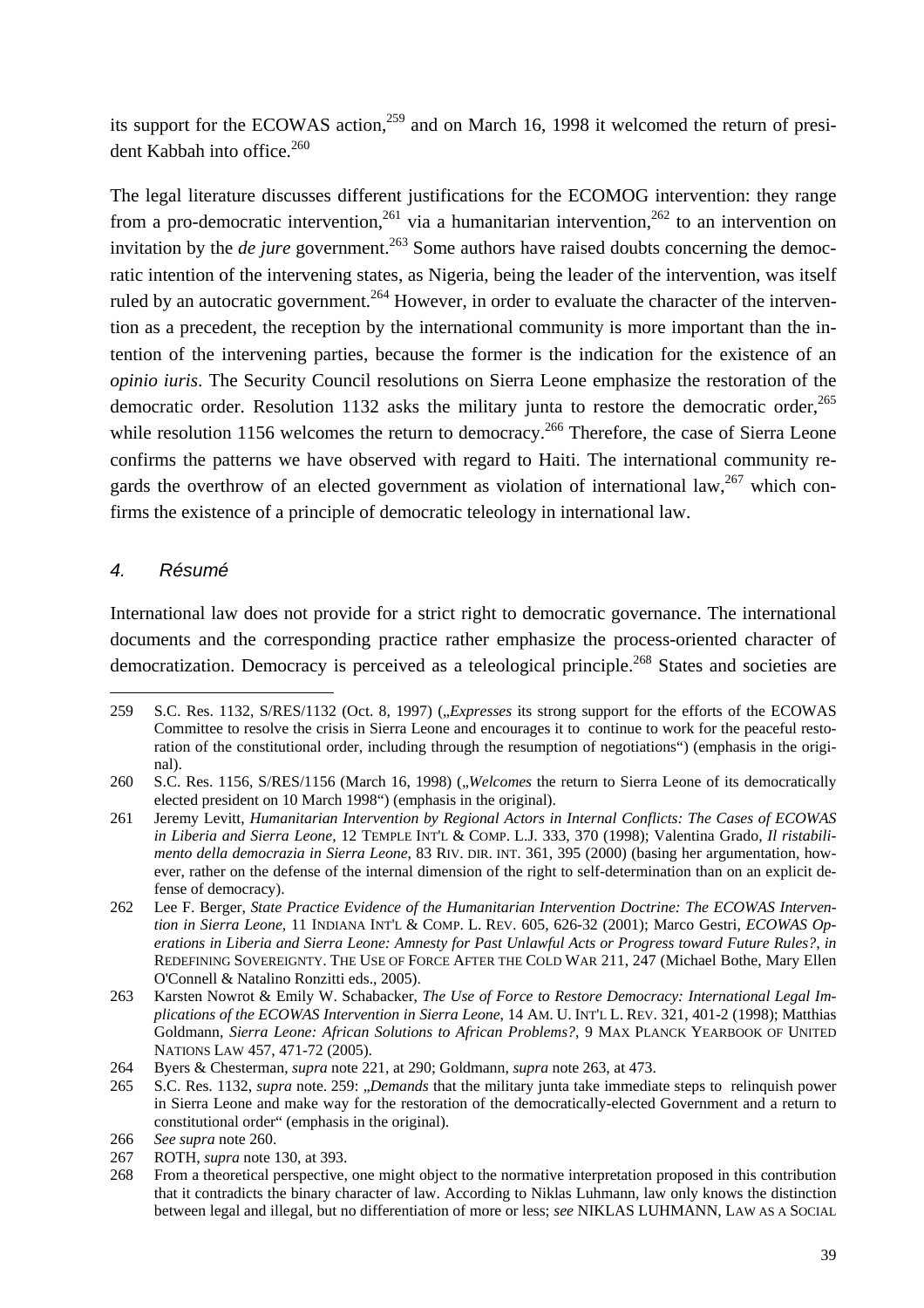thus obliged to develop towards democracy. In this context, democratization has two directions of impact.269 On the one hand, it is directed against democratic erosion, regressions in the process of democratization. These can be obvious cases, such as military *coups*. This is underlined by the practice of the U.N. Security Council, which endorsed military action after elected governments had been overthrown in Haiti and Sierra Leone. In contrast, the sole illegitimacy of a regime has never been a reason for the Security Council to take any action.

But regressions are not limited to *coups d'état*. They also include other setbacks in the process of democratization and consolidation of democracy, such as increasing centralizations of power with the head of the executive or the cession of political control to the military. Examples are the *autogolpe* of Alberto Fujimori in Peru in 1992 or the 'constitutional referendum' of Alexander Lukashenko in Belarus in 1995.<sup>270</sup> This is emphasized, in particular, by the sanction mechanisms of the OAS and the AU. Both are meant to impose sanctions not only for military *coups*, but also for other measures intended to erode democracy. The regional practice is more reluctant in cases in which formal elections have been held, but if these have been falsified by undue influence. In theory, however, such cases equally constitute setbacks in the process of democratization, which run counter to the principle of democratic teleology.

On the other hand, democratization is not only concerned with avoiding setbacks and regressions. There is also a second aspect, which concerns the positive and active development towards democracy and, once the transition has occurred, towards democratic consolidation. As we lack an ideal type of democracy as well as an ideal way of democratization, however, this second aspect cannot be turned into a concrete obligation to perform a specific action. Governments have a certain margin of appreciation in this respect, and we can only classify those strategies as illegal which are clearly defective. In order to determine such strategies, we may adopt the same classification which I have proposed in the context of the principle of self-determination.<sup>271</sup> According to this proposal, regimes which are not self-enriching, but development-oriented, and which observe core human rights have to be regarded as legal and legitimate. Legitimacy under international law does therefore not necessarily require a state to be democratic.

 $\overline{a}$ 

SYSTEM 93 (2004). However, this binary distinction only applies to concrete decisions. On the abstract level, one might distinguish between rules and principles. *See already* Niels Petersen, *Customary Law without Custom? - Rules, Principles, and the Role of State Practice in International Norm Creation*, 23 AM. U. INT'L L. REV. (forthcoming 2008) (justifying this distinction and citing further references). Only the former contain binary codes of conduct, while the latter are principles of optimization, which by definition already know the distinction of more and less; *see* ROBERT ALEXY, A THEORY OF CONSTITUTIONAL RIGHTS 47-48 (2002). The principle of democratic teleology has thus to be qualified as legal principle in the latter sense.

<sup>269</sup> *See* Schedler, *supra* note 93, at 98.

<sup>270</sup> *See* Laurence Whitehead, *The Consolidation of Fragile Democracies: A Discussion with Illustrations*, *in* DEMOCRACY IN THE AMERICAS: STOPPING THE PENDULUM 76-95 (Robert A. Pastor ed., 1989) (referring to further examples from Latin America).

<sup>271</sup> *See supra* Part III.A.2.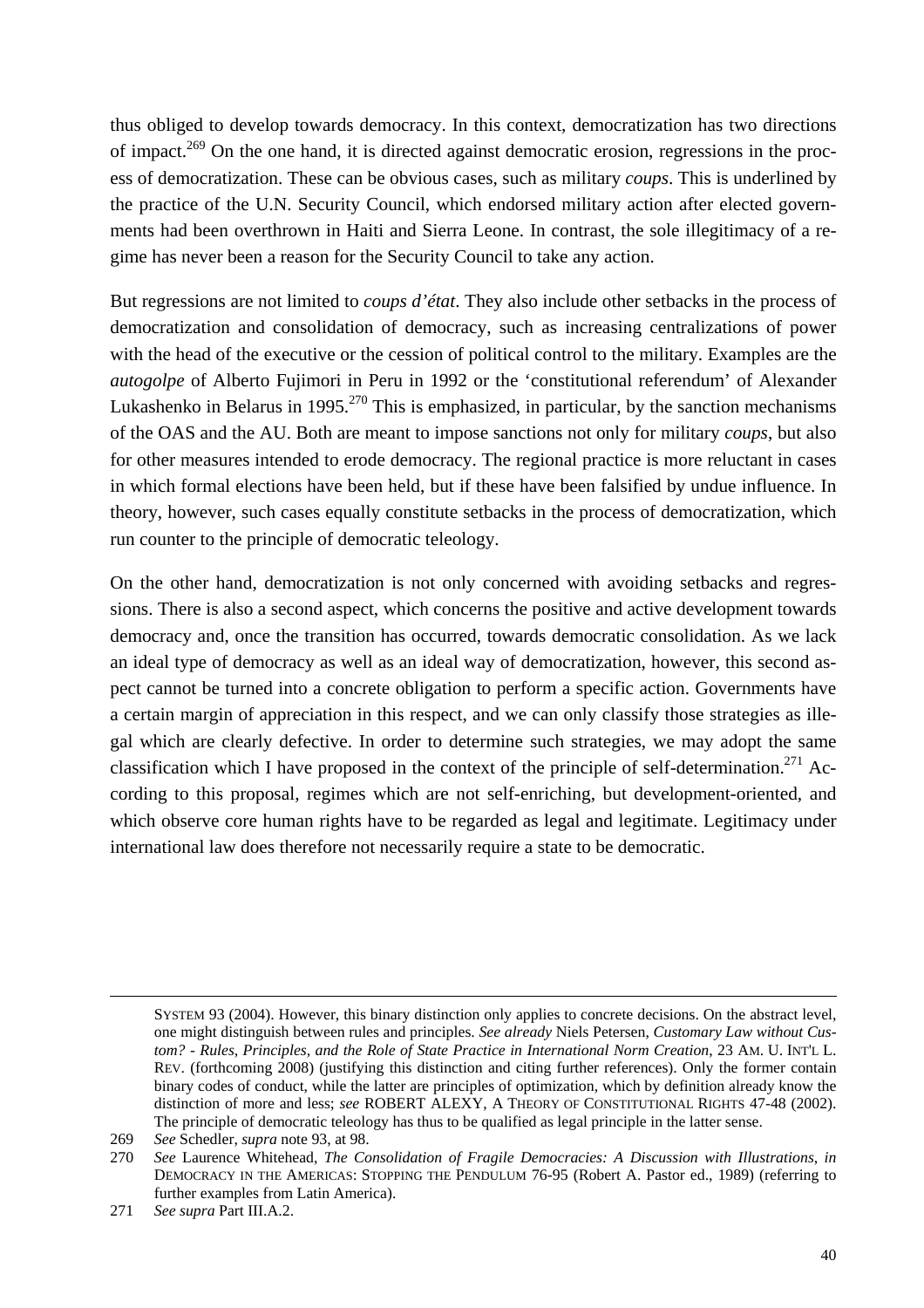# **IV. Conclusion**

Nearly two decades after the fall of the Berlin Wall, the democracy euphoria of scholars in international relations and international law cooled down considerably. Democracy is not the cure-all it was widely considered to be. Moreover, the third wave of democratization<sup>272</sup> was weaker in the end than many observers had foreseen in the beginning of the 1990s. Even though there is nearly a consensus in philosophy and political sciences that, in the long run, there can be no suitable alternative to democracy as a form of state, we have seen that democratization is not purely a simple change of the political status. Instead, it is a long-term and complex social process and its preconditions are still very much under discussion in social science research.

This contribution has attempted to meet these concerns by framing democracy as a teleological principle. In international law, democracy is neither an absolute right nor a strict obligation. The identified norm rather focuses on the process-like character of democratization. States are merely obliged to develop towards democracy. This understanding of the democratic principle in international law can also better be reconciled with the existing legal documents. These do not use a prescriptive, but rather a process-oriented language. The concrete development of the process of democratization is, to a large extent, part of the appreciation of each state.

Because of the binary character of legal norms, lawyers like to have clear standards. Karl-Heinz Ladeur once offered a metaphor in which he compared the law to a blind man who uses a stick in order to scan the ground on which he is walking.<sup>273</sup> In this process, he always makes the distinction between a stable and an unstable ground. In so doing, he creates a system of orientation without being able to evaluate the world in its whole complexity. Lawyers act in a similar fashion when they merely ask about the legality or the illegality of certain actions or conditions. In this context, they need standards that allow them to make clear binary distinctions. The stricter legal standards are, the higher the determinacy of legal norms is. Against this background, the principle of democratic teleology does not deserve very good marks. Whether a state has held elections or not is a question of fact that can be answered quite easily.<sup>274</sup> In contrast, the question whether a government acts in the interest of its population requires difficult normative valuations.

However, strict normative standards do not always take into account the complexity of reality. Martti Koskenniemi has shown in his dissertation that the determinacy of international legal norms is always subject to a necessary structural deficit.<sup>275</sup> According to Koskenniemi, absolute

<sup>272</sup> HUNTINGTON, *supra* note 32.

<sup>273</sup> KARL-HEINZ LADEUR, THE THEORY OF AUTOPOIESIS AS AN APPROACH TO A BETTER UNDERSTANDING OF POSTMODERN LAW: FROM THE HIERARCHY OF NORMS TO THE HETERARCHY OF CHANGING PATTERNS OF LE-GAL INTER-RELATIONSHIPS 12 (1999).

<sup>274</sup> *See* Guillermo O'Donnell, *Illusions About Consolidation*, 7.2 J. DEM. 34, 45 (1996); Marks, *supra* note 10, at 87 (indicating that this is probably the reason, why the discussion on the right to democratic governance is dominated by a static concept of democracy, which is only focused on elections). It has to be remarked, however, that this question is not totally free of normative evaluations either, as the judgment whether elections have been free and fair requires some assessment.

<sup>275</sup> MARTTI KOSKENNIEMI, FROM APOLOGY TO UTOPIA. THE STRUCTURE OF THE INTERNATIONAL LEGAL ARGUMENT 590-96 (2005).